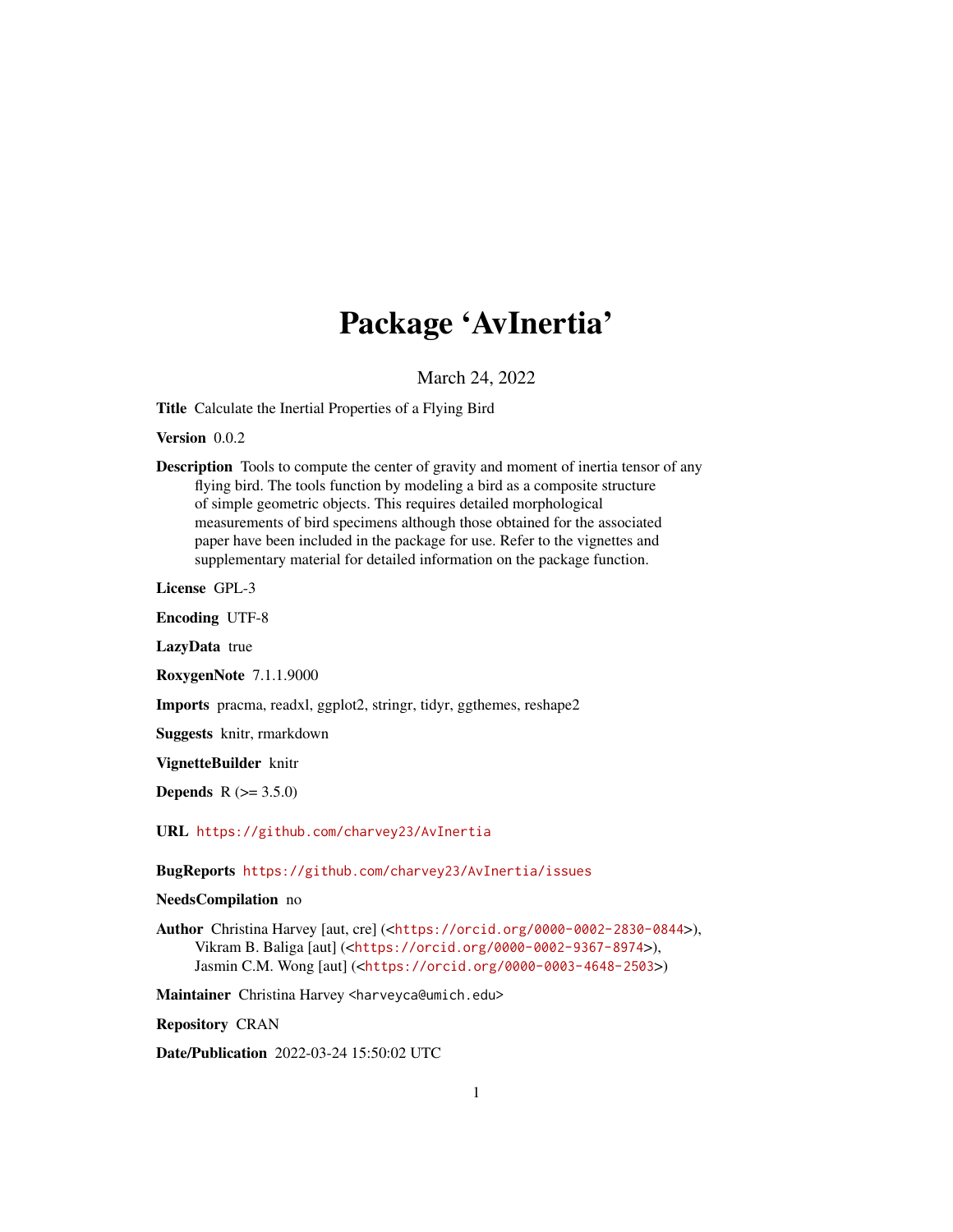## R topics documented:

| 3              |
|----------------|
| $\overline{4}$ |
| 5              |
| 6              |
| 8              |
| 9              |
| 11             |
| 12             |
| 13             |
| 15             |
| 16             |
| 16             |
| 17             |
| 19             |
| 21             |
| 22             |
| 23             |
| 23             |
| 24             |
| 24             |
| 26             |
| 26             |
| 30             |
| 31             |
| 33             |
| 34             |
| 36             |
| 37             |
| 38             |
| 40             |
| 41             |
| 43             |
| 45             |
| 47             |
| 48             |
| 50             |
|                |
|                |

Index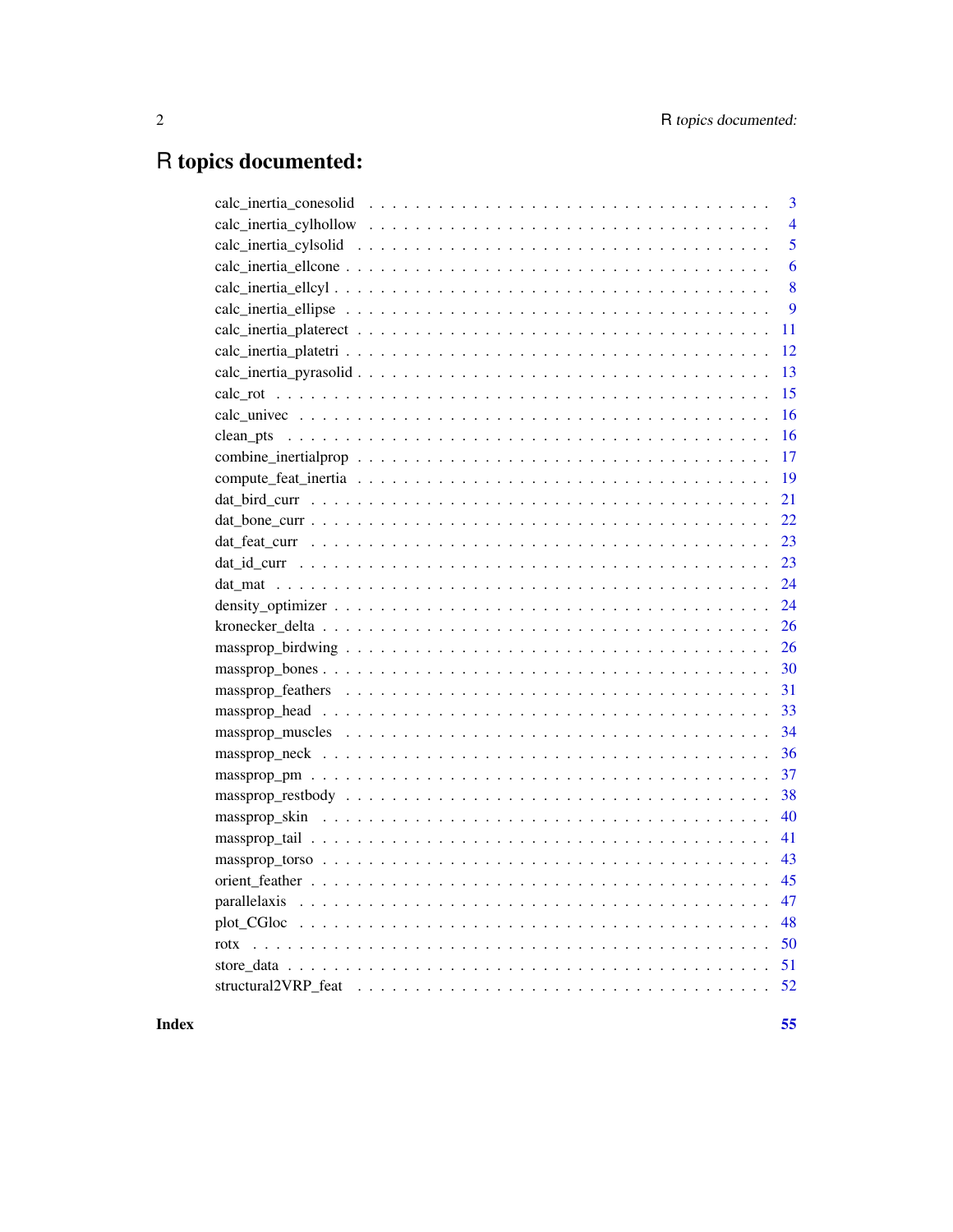<span id="page-2-0"></span>calc\_inertia\_conesolid

*Moment of inertia tensor of a solid circular cone pyramid*

#### Description

All outputs are based on an origin at the centered point on the base Reference: https://apps.dtic.mil/sti/pdfs/AD0274936.pdf

#### Usage

calc\_inertia\_conesolid(r, h, m)

## Arguments

|    | radius of the cone base (m) |
|----|-----------------------------|
| -h | height of the cone $(m)$    |
| m  | mass of the cone $(kg)$     |

#### Value

a 3x3 matrix representing the moment of inertia tensor of a solid circular cone about its center of gravity with z oriented through it's major axis.

## **CAUTION**

Origin of the output tensor is NOT at the center of gravity but at the center of the base.

## Author(s)

Christina Harvey

```
# refer to the vignette
library(AvInertia)
```

```
# load data
data(dat_id_curr, package = "AvInertia")
data(dat_bird_curr, package = "AvInertia")
data(dat_feat_curr, package = "AvInertia")
data(dat_bone_curr, package = "AvInertia")
data(dat_mat, package = "AvInertia")
data(clean_pts, package = "AvInertia")
```

```
# 1. Determine the center of gravity of the bird's torso (including the legs)
dat_torsotail_out = massprop_restbody(dat_id_curr, dat_bird_curr)
# 2. Calculate the inertia of the flight feathers about the tip of the calamus
feather_inertia <- compute_feat_inertia(dat_mat, dat_feat_curr, dat_bird_curr)
```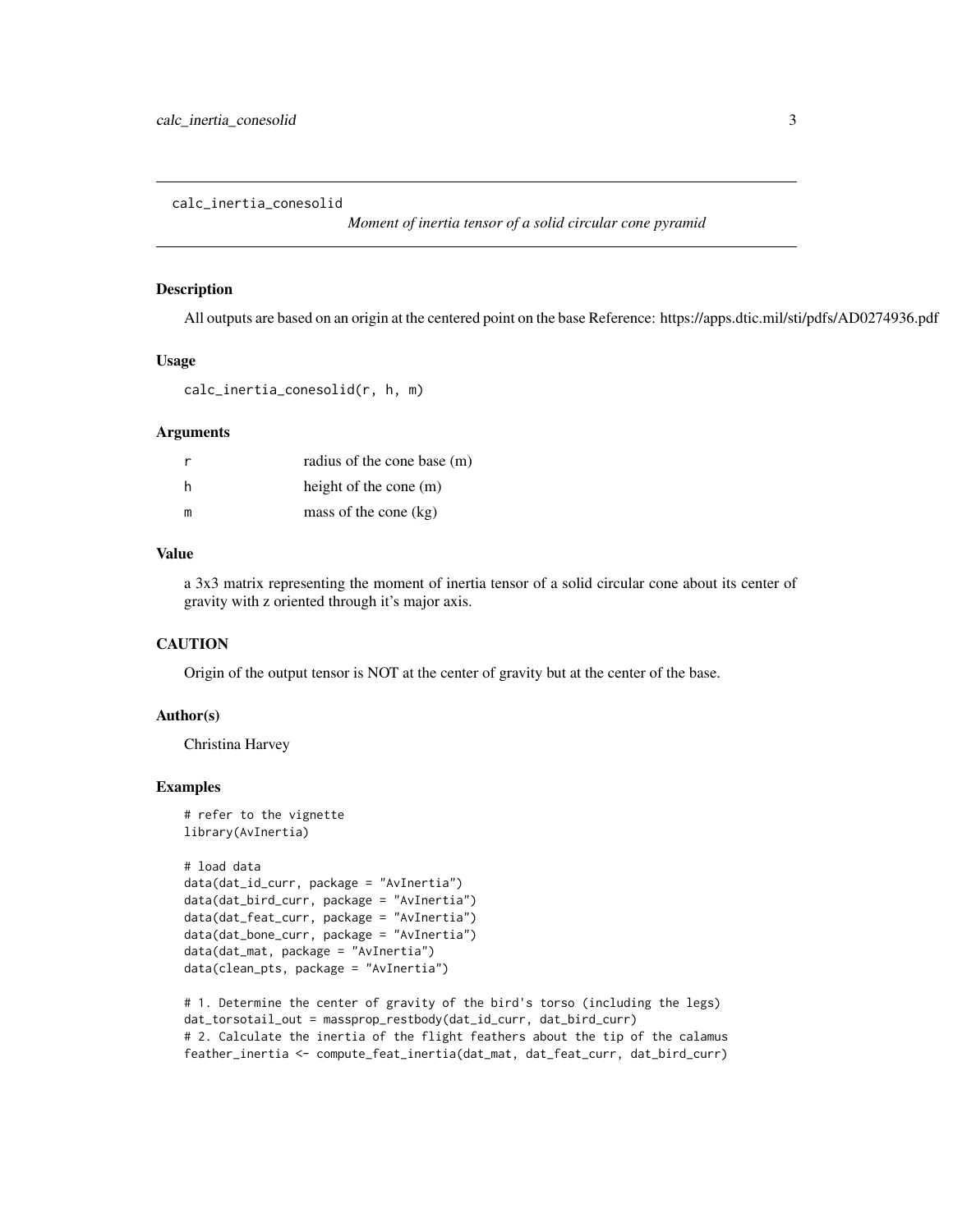```
# 3. Determine the center of gravity of one of the bird's wings
dat_wing_out = massprop_birdwing(dat_id_curr, dat_bird_curr,
dat_bone_curr, dat_feat_curr, dat_mat, clean_pts,
feather_inertia, plot\_var = 0)
# Visualize the center of gravity of each wing component in the x and y axis
dat_wing_out = massprop_birdwing(dat_id_curr, dat_bird_curr,
dat_bone_curr, dat_feat_curr, dat_mat, clean_pts,
feather_inertia, plot_var = "yx")
# or the y and z axis
dat_wing_out = massprop_birdwing(dat_id_curr, dat_bird_curr,
dat_bone_curr, dat_feat_curr, dat_mat, clean_pts,
feather_inertia, plot_var = "yz")
# 4. Combine all data and obtain the center of gravity, moment of inertia
# and principal axes of the bird
curr_full_bird = combine_inertialprop(dat_torsotail_out,dat_wing_out,
dat_wing_out, dat_id_curr, dat_bird_curr, symmetric=TRUE)
```
calc\_inertia\_cylhollow

*Moment of inertia tensor of a hollow cylinder*

## Description

Reference:https://apps.dtic.mil/sti/pdfs/AD0274936.pdf

## Usage

```
calc_inertia_cylhollow(r_out, r_in, h, m)
```
#### Arguments

| r_out | outer radius of the cylinder (m) |
|-------|----------------------------------|
| r in  | inner radius of the cylinder (m) |
| h     | height of the cylinder (m)       |
| m     | mass of the cylinder (kg)        |

#### Value

a 3x3 matrix representing the moment of inertia tensor of a hollow cylinder about its center of gravity with z oriented through it's major axis

## Author(s)

Christina Harvey

<span id="page-3-0"></span>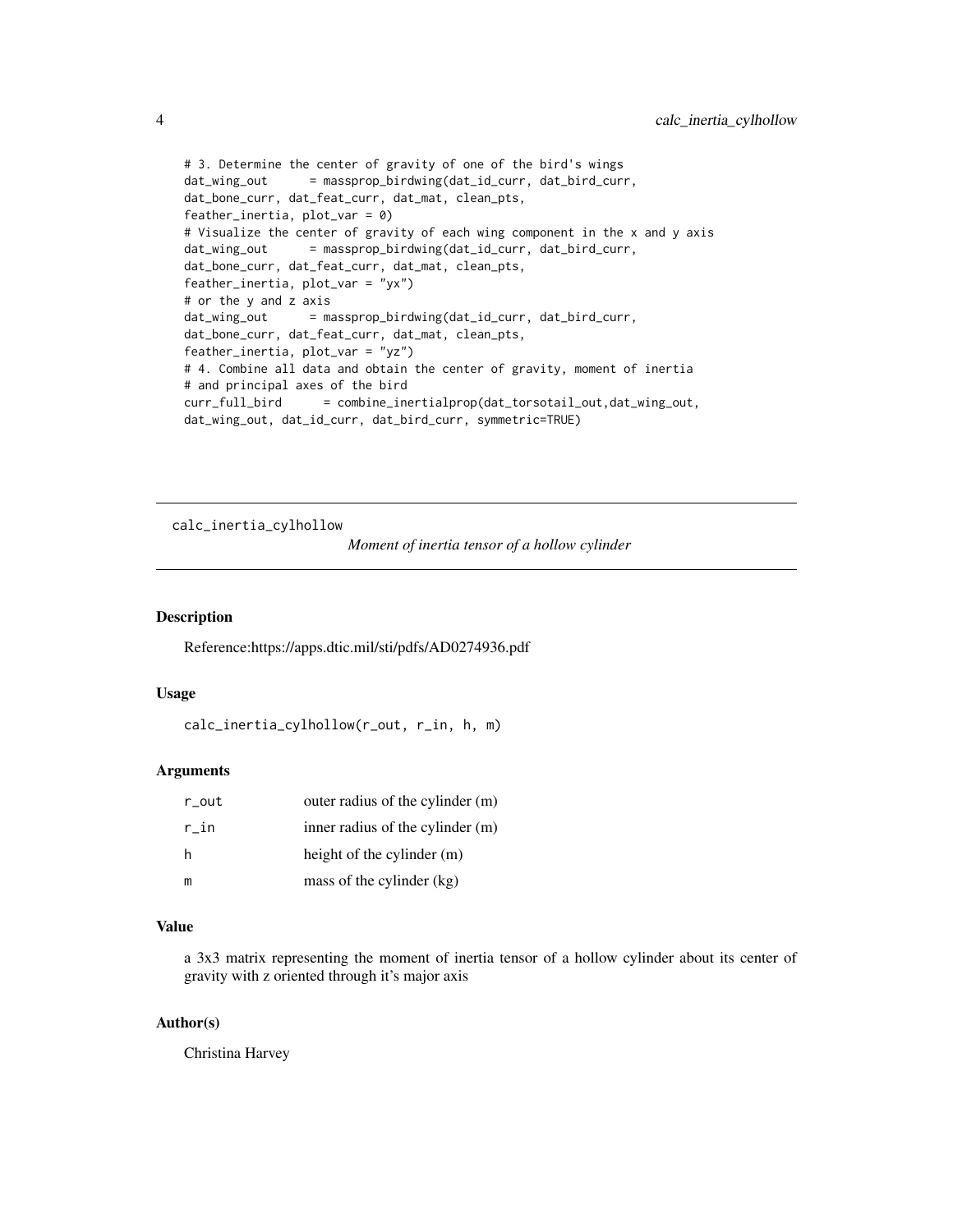<span id="page-4-0"></span>calc\_inertia\_cylsolid 5

#### Examples

```
# refer to the vignette
library(AvInertia)
# load data
data(dat_id_curr, package = "AvInertia")
data(dat_bird_curr, package = "AvInertia")
data(dat_feat_curr, package = "AvInertia")
data(dat_bone_curr, package = "AvInertia")
data(dat_mat, package = "AvInertia")
data(clean_pts, package = "AvInertia")
# 1. Determine the center of gravity of the bird's torso (including the legs)
dat_torsotail_out = massprop_restbody(dat_id_curr, dat_bird_curr)
# 2. Calculate the inertia of the flight feathers about the tip of the calamus
feather_inertia <- compute_feat_inertia(dat_mat, dat_feat_curr, dat_bird_curr)
# 3. Determine the center of gravity of one of the bird's wings
dat_wing_out = massprop_birdwing(dat_id_curr, dat_bird_curr,
dat_bone_curr, dat_feat_curr, dat_mat, clean_pts,
feather_inertia, plot_var = 0)
# Visualize the center of gravity of each wing component in the x and y axis
dat_wing_out = massprop_birdwing(dat_id_curr, dat_bird_curr,
dat_bone_curr, dat_feat_curr, dat_mat, clean_pts,
feather_inertia, plot_var = "yx")
# or the y and z axis
dat_wing_out = massprop_birdwing(dat_id_curr, dat_bird_curr,
dat_bone_curr, dat_feat_curr, dat_mat, clean_pts,
feather_inertia, plot_var = "yz")
# 4. Combine all data and obtain the center of gravity, moment of inertia
# and principal axes of the bird
curr_full_bird = combine_inertialprop(dat_torsotail_out,dat_wing_out,
dat_wing_out, dat_id_curr, dat_bird_curr, symmetric=TRUE)
```
calc\_inertia\_cylsolid *Moment of inertia tensor of a solid cylinder*

#### Description

Reference: https://apps.dtic.mil/sti/pdfs/AD0274936.pdf

#### Usage

calc\_inertia\_cylsolid(r, h, m)

#### Arguments

| r | radius of the cylinder (m) |
|---|----------------------------|
| h | height of the cylinder (m) |
| m | mass of the cylinder (kg)  |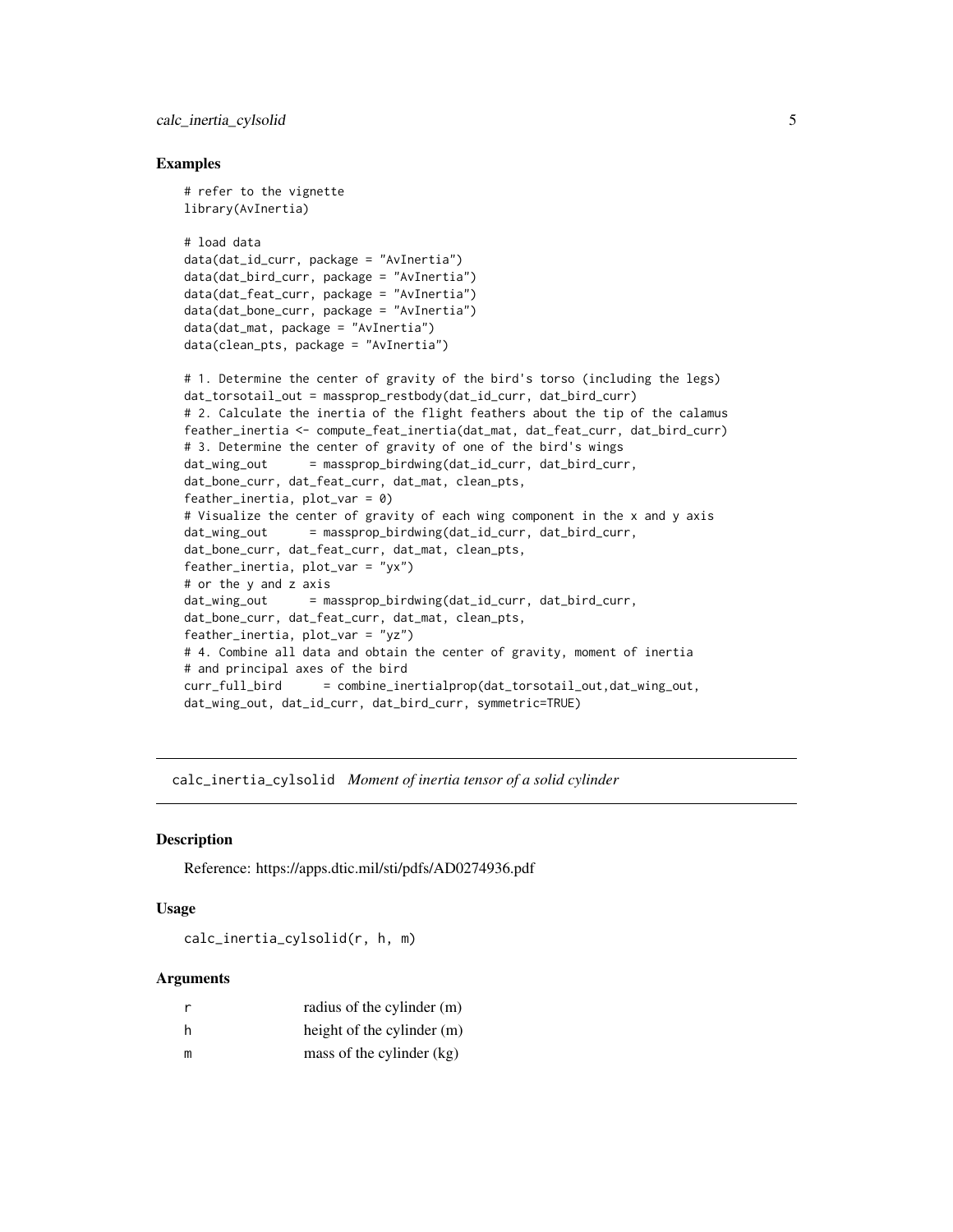<span id="page-5-0"></span>a 3x3 matrix representing the moment of inertia tensor of a solid cylinder about its center of gravity with z oriented through it's major axis

#### Author(s)

Christina Harvey

#### Examples

```
# refer to the vignette
library(AvInertia)
# load data
data(dat_id_curr, package = "AvInertia")
data(dat_bird_curr, package = "AvInertia")
data(dat_feat_curr, package = "AvInertia")
data(dat_bone_curr, package = "AvInertia")
data(dat_mat, package = "AvInertia")
data(clean_pts, package = "AvInertia")
# 1. Determine the center of gravity of the bird's torso (including the legs)
dat_torsotail_out = massprop_restbody(dat_id_curr, dat_bird_curr)
# 2. Calculate the inertia of the flight feathers about the tip of the calamus
feather_inertia <- compute_feat_inertia(dat_mat, dat_feat_curr, dat_bird_curr)
# 3. Determine the center of gravity of one of the bird's wings
dat_wing_out = massprop_birdwing(dat_id_curr, dat_bird_curr,
dat_bone_curr, dat_feat_curr, dat_mat, clean_pts,
feather_inertia, plot_var = 0)
# Visualize the center of gravity of each wing component in the x and y axis
dat_wing_out = massprop_birdwing(dat_id_curr, dat_bird_curr,
dat_bone_curr, dat_feat_curr, dat_mat, clean_pts,
feather_inertia, plot_var = "yx")
# or the y and z axis
dat_wing_out = massprop_birdwing(dat_id_curr, dat_bird_curr,
dat_bone_curr, dat_feat_curr, dat_mat, clean_pts,
feather_inertia, plot_{var} = "yz")# 4. Combine all data and obtain the center of gravity, moment of inertia
# and principal axes of the bird
curr_full_bird = combine_inertialprop(dat_torsotail_out,dat_wing_out,
dat_wing_out, dat_id_curr, dat_bird_curr, symmetric=TRUE)
```
calc\_inertia\_ellcone *Moment of inertia tensor of a solid elliptical cone - end of purple notebook derivation verified in green*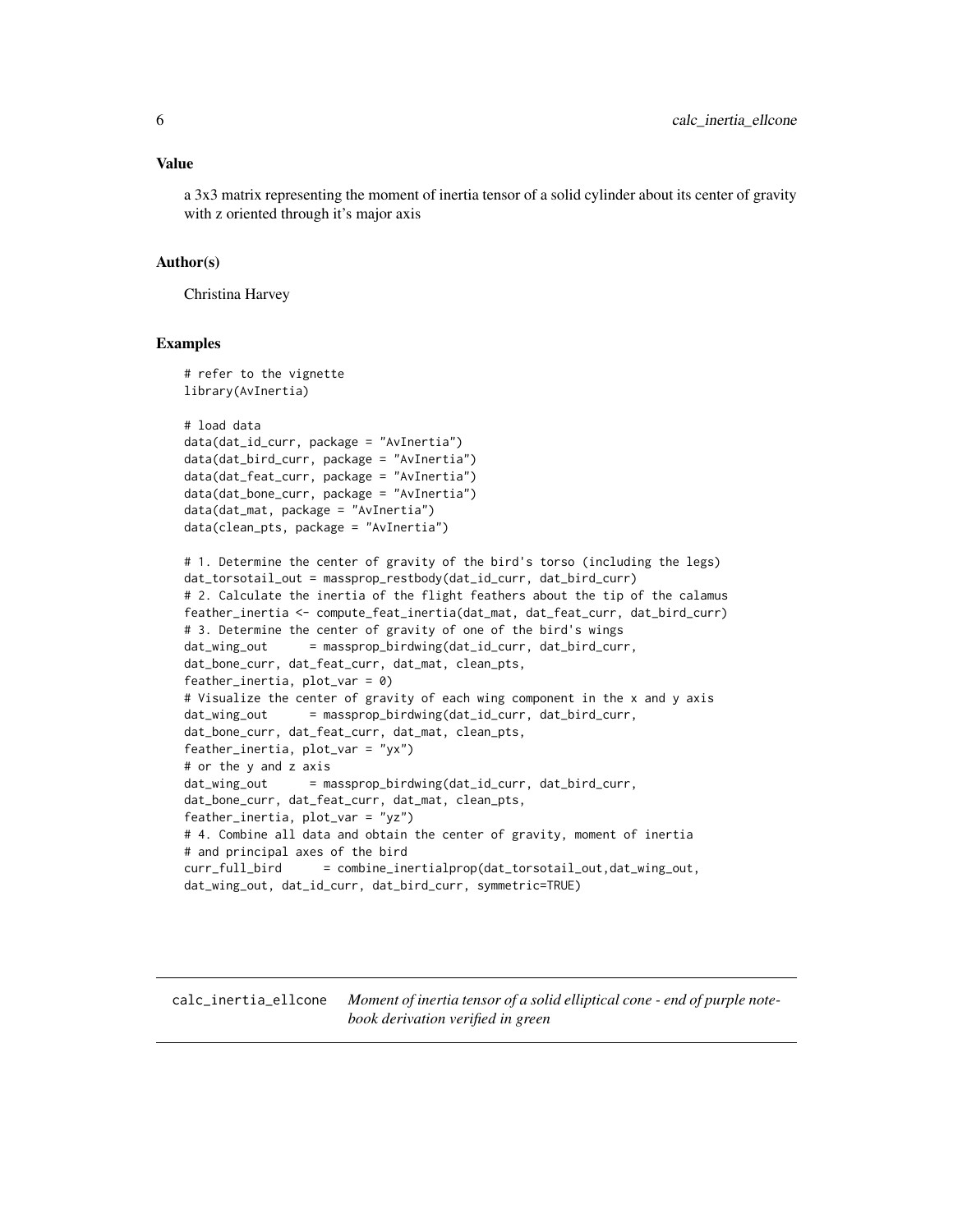#### Description

Moment of inertia tensor of a solid elliptical cone - end of purple notebook derivation verified in green

#### Usage

```
calc_inertia_ellcone(A, B, l, m)
```
#### Arguments

|     | half height of the wide base (m) |
|-----|----------------------------------|
| - B | half width of the wide base (m)  |
|     | length of the cone $(m)$         |
| m   | mass of the cone $(kg)$          |

## Value

a 3x3 matrix representing the moment of inertia tensor of a solid elliptical cone about the center of the wider base with z oriented towards the end.

## **CAUTION**

Origin of the output tensor is NOT at the center of gravity but at the center of the base.

#### Author(s)

Christina Harvey

```
# refer to the vignette
library(AvInertia)
# load data
data(dat_id_curr, package = "AvInertia")
data(dat_bird_curr, package = "AvInertia")
data(dat_feat_curr, package = "AvInertia")
data(dat_bone_curr, package = "AvInertia")
data(dat_mat, package = "AvInertia")
data(clean_pts, package = "AvInertia")
# 1. Determine the center of gravity of the bird's torso (including the legs)
dat_torsotail_out = massprop_restbody(dat_id_curr, dat_bird_curr)
# 2. Calculate the inertia of the flight feathers about the tip of the calamus
feather_inertia <- compute_feat_inertia(dat_mat, dat_feat_curr, dat_bird_curr)
# 3. Determine the center of gravity of one of the bird's wings
dat_wing_out = massprop_birdwing(dat_id_curr, dat_bird_curr,
dat_bone_curr, dat_feat_curr, dat_mat, clean_pts,
feather_inertia, plot_var = 0)
# Visualize the center of gravity of each wing component in the x and y axis
```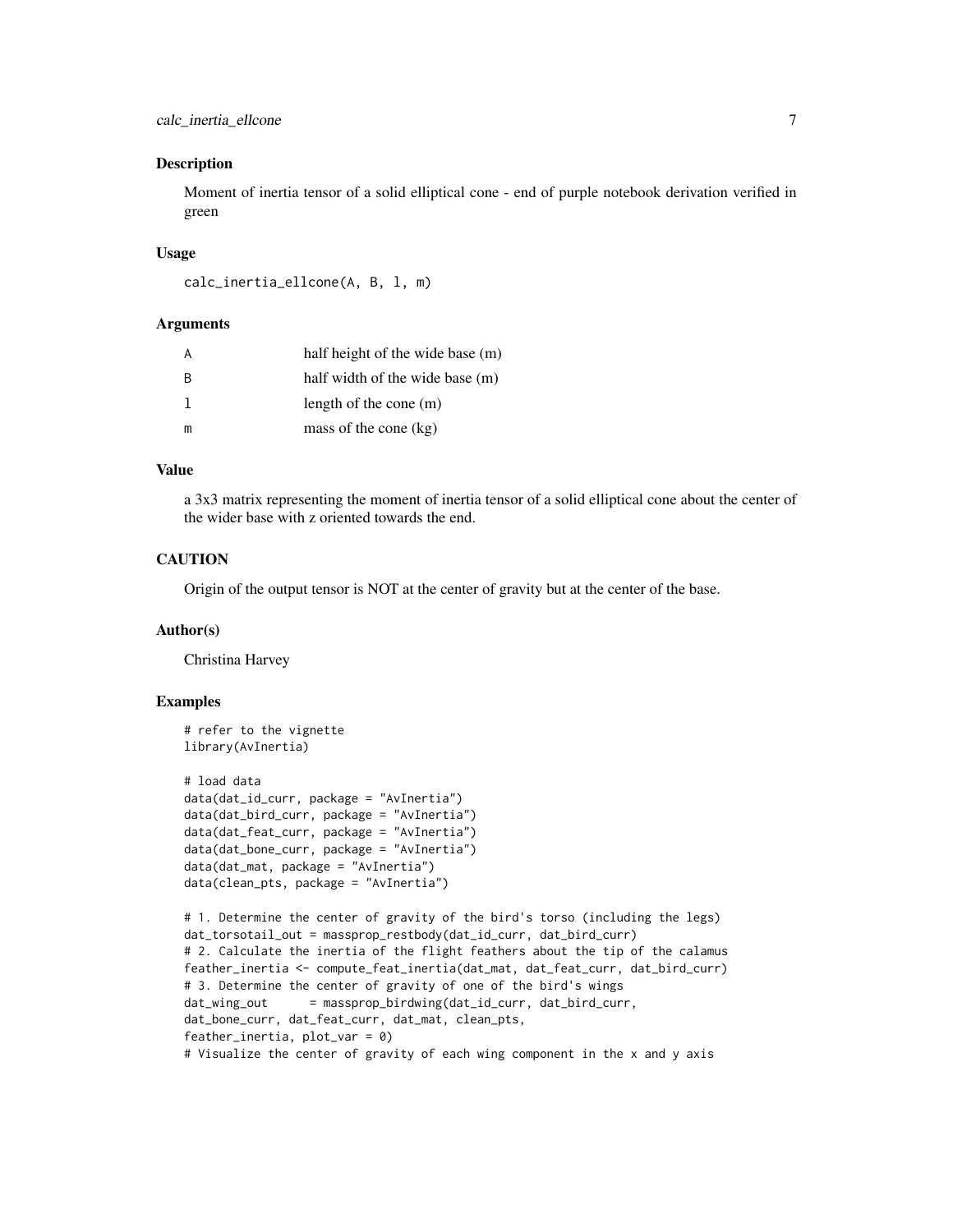```
dat_wing_out = massprop_birdwing(dat_id_curr, dat_bird_curr,
dat_bone_curr, dat_feat_curr, dat_mat, clean_pts,
feather_inertia, plot_var = "yx")
# or the y and z axis
dat_wing_out = massprop_birdwing(dat_id_curr, dat_bird_curr,
dat_bone_curr, dat_feat_curr, dat_mat, clean_pts,
feather_inertia, plot_var = "yz")
# 4. Combine all data and obtain the center of gravity, moment of inertia
# and principal axes of the bird
curr_full_bird = combine_inertialprop(dat_torsotail_out,dat_wing_out,
dat_wing_out, dat_id_curr, dat_bird_curr, symmetric=TRUE)
```

| calc_inertia_ellcyl | Moment of inertia tensor of a solid elliptical cylinder Reference: |  |  |  |
|---------------------|--------------------------------------------------------------------|--|--|--|
|                     | https://apps.dtic.mil/sti/pdfs/AD0274936.pdf                       |  |  |  |

## Description

Moment of inertia tensor of a solid elliptical cylinder Reference: https://apps.dtic.mil/sti/pdfs/AD0274936.pdf

#### Usage

```
calc_inertia_ellcyl(a, b, l, m)
```
## Arguments

| a | half height of the base - oriented along the x axis in torso FOR (z axis in full<br>bird $FOR$ ) $(m)$ |
|---|--------------------------------------------------------------------------------------------------------|
| b | half width of the base - oriented along the y axis in torso FOR (y axis in full bird<br>$FOR$ $(m)$    |
|   | length of the cylinder - oriented along the z axis in torso FOR (x axis in full bird<br>$FOR$ $(m)$    |
| m | mass of the cylinder (kg)                                                                              |

## Value

a 3x3 matrix representing the moment of inertia tensor of a solid elliptical cylinder about it's center of gravity

#### Author(s)

Christina Harvey

<span id="page-7-0"></span>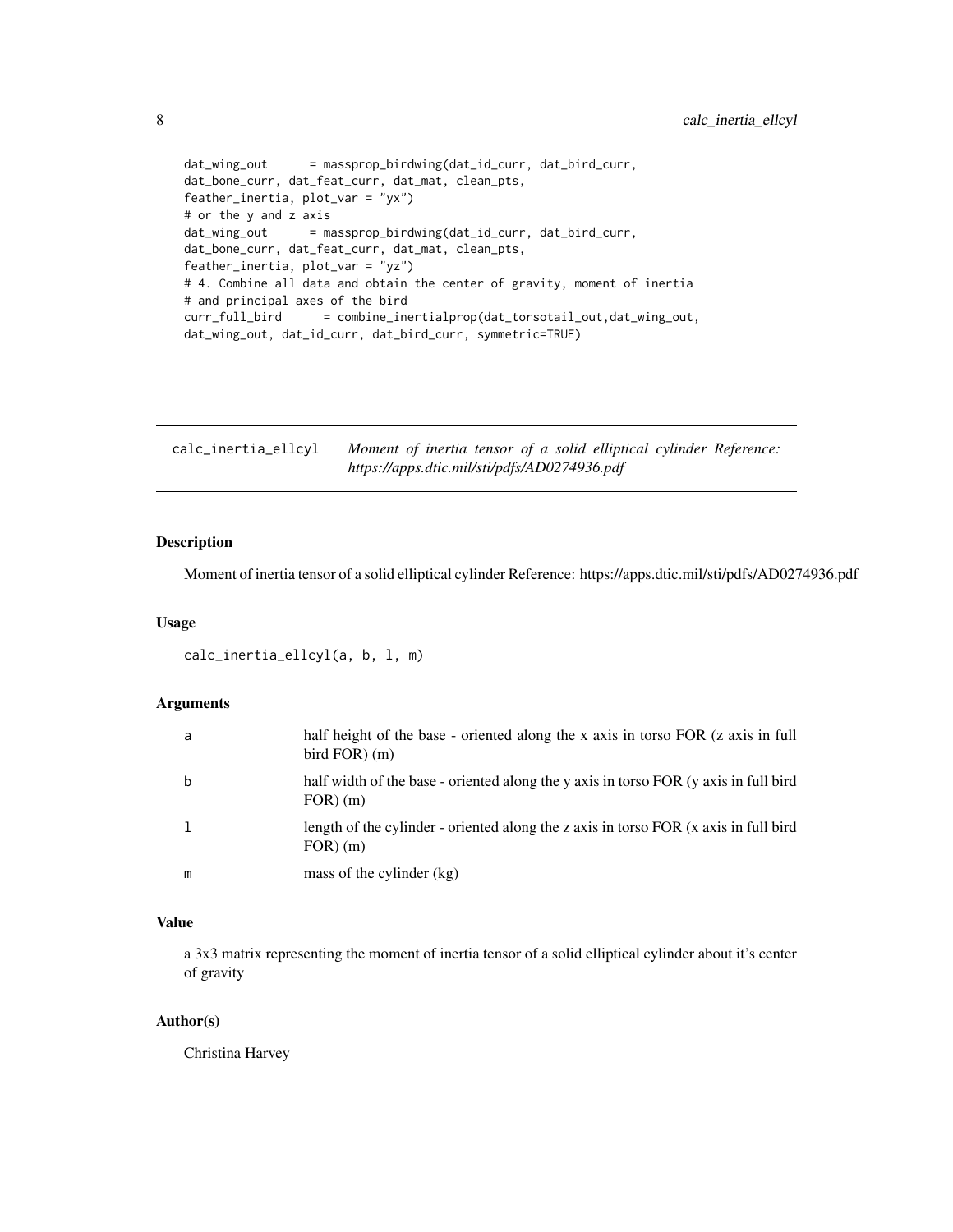<span id="page-8-0"></span>calc\_inertia\_ellipse 9

#### Examples

```
# refer to the vignette
library(AvInertia)
# load data
data(dat_id_curr, package = "AvInertia")
data(dat_bird_curr, package = "AvInertia")
data(dat_feat_curr, package = "AvInertia")
data(dat_bone_curr, package = "AvInertia")
data(dat_mat, package = "AvInertia")
data(clean_pts, package = "AvInertia")
# 1. Determine the center of gravity of the bird's torso (including the legs)
dat_torsotail_out = massprop_restbody(dat_id_curr, dat_bird_curr)
# 2. Calculate the inertia of the flight feathers about the tip of the calamus
feather_inertia <- compute_feat_inertia(dat_mat, dat_feat_curr, dat_bird_curr)
# 3. Determine the center of gravity of one of the bird's wings
dat_wing_out = massprop_birdwing(dat_id_curr, dat_bird_curr,
dat_bone_curr, dat_feat_curr, dat_mat, clean_pts,
feather_inertia, plot\_var = 0)
# Visualize the center of gravity of each wing component in the x and y axis
dat_wing_out = massprop_birdwing(dat_id_curr, dat_bird_curr,
dat_bone_curr, dat_feat_curr, dat_mat, clean_pts,
feather_inertia, plot_var = "yx")
# or the y and z axis
dat_wing_out = massprop_birdwing(dat_id_curr, dat_bird_curr,
dat_bone_curr, dat_feat_curr, dat_mat, clean_pts,
feather_inertia, plot_var = "yz")
# 4. Combine all data and obtain the center of gravity, moment of inertia
# and principal axes of the bird
curr_full_bird = combine_inertialprop(dat_torsotail_out,dat_wing_out,
dat_wing_out, dat_id_curr, dat_bird_curr, symmetric=TRUE)
```
calc\_inertia\_ellipse *Moment of inertia tensor of solid ellipse CG or a half ellipse centered on the base*

#### Description

Reference:https://apps.dtic.mil/sti/pdfs/AD0274936.pdf

## Usage

```
calc_inertia_ellipse(a, b, c, m)
```
#### Arguments

a half the height along the x direction (m)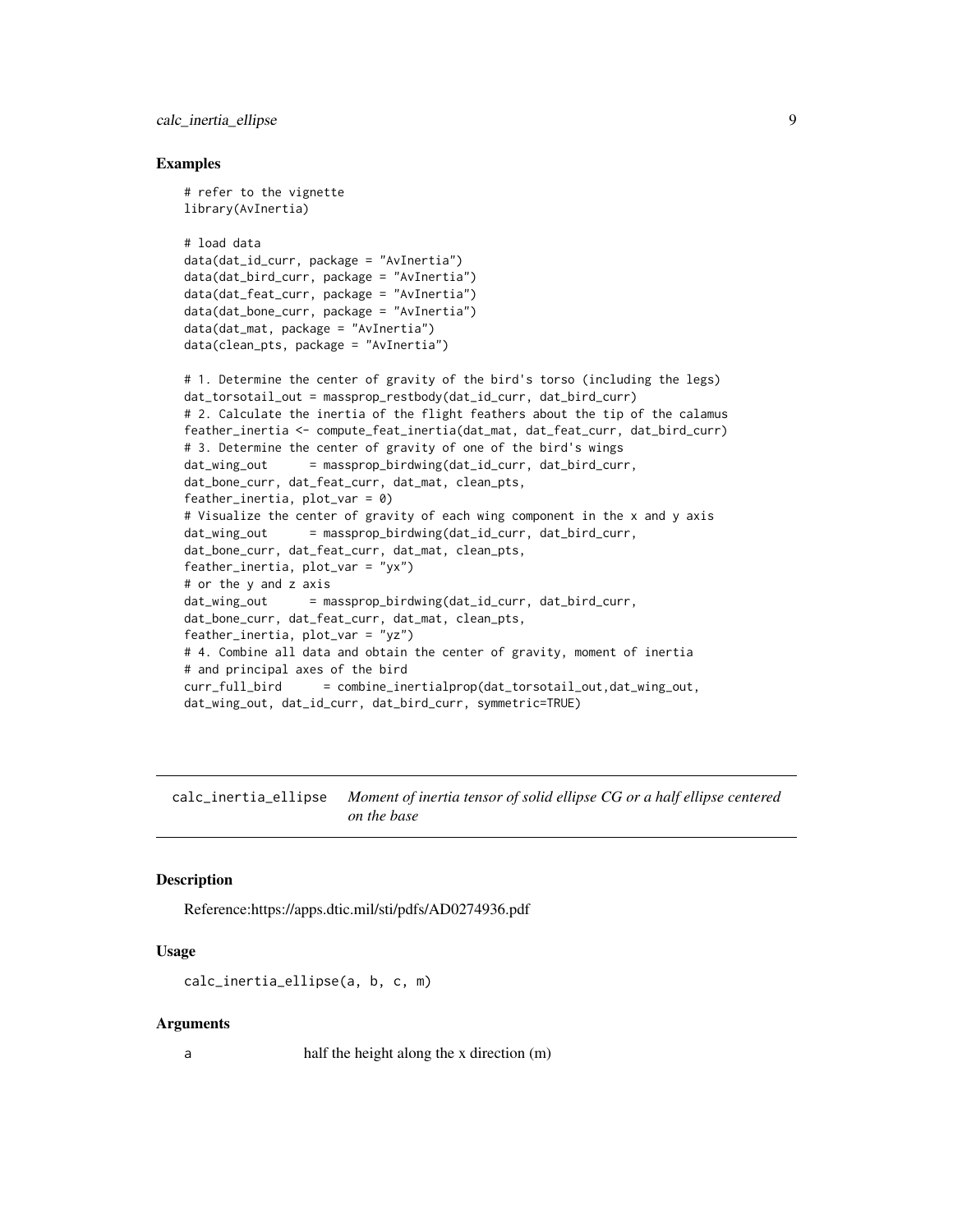| b  | half the width along the y direction (m)    |
|----|---------------------------------------------|
| C. | half the length along the z direction $(m)$ |
| m  | mass of the ellipse $(kg)$                  |

#### Value

a 3x3 matrix representing the moment of inertia tensor of a solid ellipse about its center of gravity with the major axes aligned.

## **CAUTION**

Origin is at the center of gravity for a full ellipse or at the center of the base if modeling a half ellipse.

#### Author(s)

Christina Harvey

```
# refer to the vignette
library(AvInertia)
# load data
data(dat_id_curr, package = "AvInertia")
data(dat_bird_curr, package = "AvInertia")
data(dat_feat_curr, package = "AvInertia")
data(dat_bone_curr, package = "AvInertia")
data(dat_mat, package = "AvInertia")
data(clean_pts, package = "AvInertia")
# 1. Determine the center of gravity of the bird's torso (including the legs)
dat_torsotail_out = massprop_restbody(dat_id_curr, dat_bird_curr)
# 2. Calculate the inertia of the flight feathers about the tip of the calamus
feather_inertia <- compute_feat_inertia(dat_mat, dat_feat_curr, dat_bird_curr)
# 3. Determine the center of gravity of one of the bird's wings
dat_wing_out = massprop_birdwing(dat_id_curr, dat_bird_curr,
dat_bone_curr, dat_feat_curr, dat_mat, clean_pts,
feather_inertia, plot_var = 0)
# Visualize the center of gravity of each wing component in the x and y axis
dat_wing_out = massprop_birdwing(dat_id_curr, dat_bird_curr,
dat_bone_curr, dat_feat_curr, dat_mat, clean_pts,
feather_inertia, plot_var = "yx")
# or the y and z axis
dat_wing_out = massprop_birdwing(dat_id_curr, dat_bird_curr,
dat_bone_curr, dat_feat_curr, dat_mat, clean_pts,
feather_inertia, plot_var = "yz")
# 4. Combine all data and obtain the center of gravity, moment of inertia
# and principal axes of the bird
curr_full_bird = combine_inertialprop(dat_torsotail_out,dat_wing_out,
dat_wing_out, dat_id_curr, dat_bird_curr, symmetric=TRUE)
```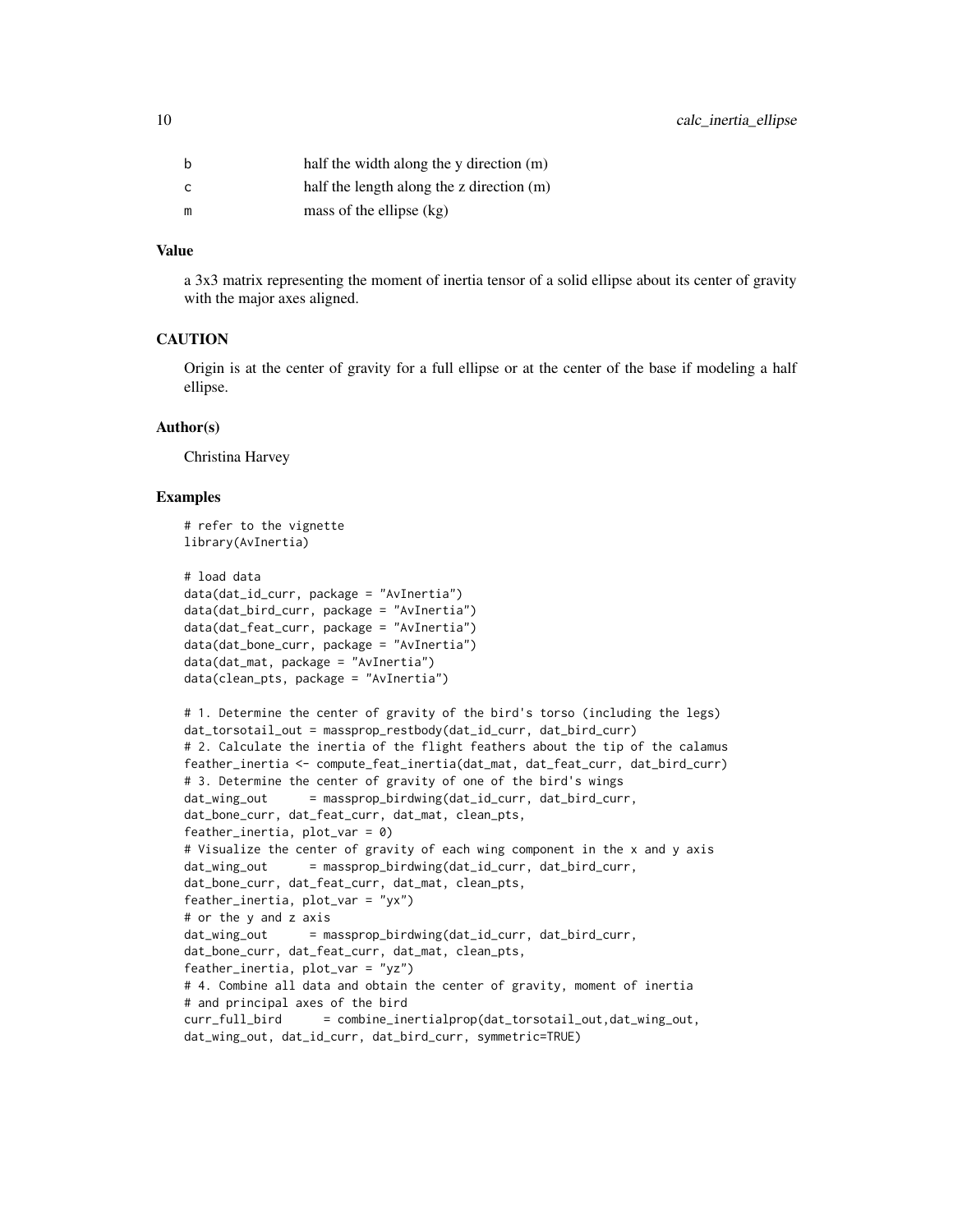<span id="page-10-0"></span>calc\_inertia\_platerect

*Moment of inertia tensor of a flat rectangular plate - assumes thickness is approximately zero Reference: https://apps.dtic.mil/sti/pdfs/AD0274936.pdf*

### Description

Moment of inertia tensor of a flat rectangular plate - assumes thickness is approximately zero Reference: https://apps.dtic.mil/sti/pdfs/AD0274936.pdf

## Usage

calc\_inertia\_platerect(w, h, m)

#### Arguments

| W | full width of one side of the plate - short edge (m) |
|---|------------------------------------------------------|
| h | height of the plate - long edge (m)                  |
| m | mass of the plate $(kg)$                             |

## Value

a 3x3 matrix representing the moment of inertia tensor of a flat plate about its center of gravity with z oriented parallel with it's long edge (h) and y along its short edge (w)

#### Author(s)

Christina Harvey

```
# refer to the vignette
library(AvInertia)
# load data
data(dat_id_curr, package = "AvInertia")
data(dat_bird_curr, package = "AvInertia")
data(dat_feat_curr, package = "AvInertia")
data(dat_bone_curr, package = "AvInertia")
data(dat_mat, package = "AvInertia")
data(clean_pts, package = "AvInertia")
```

```
# 1. Determine the center of gravity of the bird's torso (including the legs)
dat_torsotail_out = massprop_restbody(dat_id_curr, dat_bird_curr)
# 2. Calculate the inertia of the flight feathers about the tip of the calamus
feather_inertia <- compute_feat_inertia(dat_mat, dat_feat_curr, dat_bird_curr)
# 3. Determine the center of gravity of one of the bird's wings
```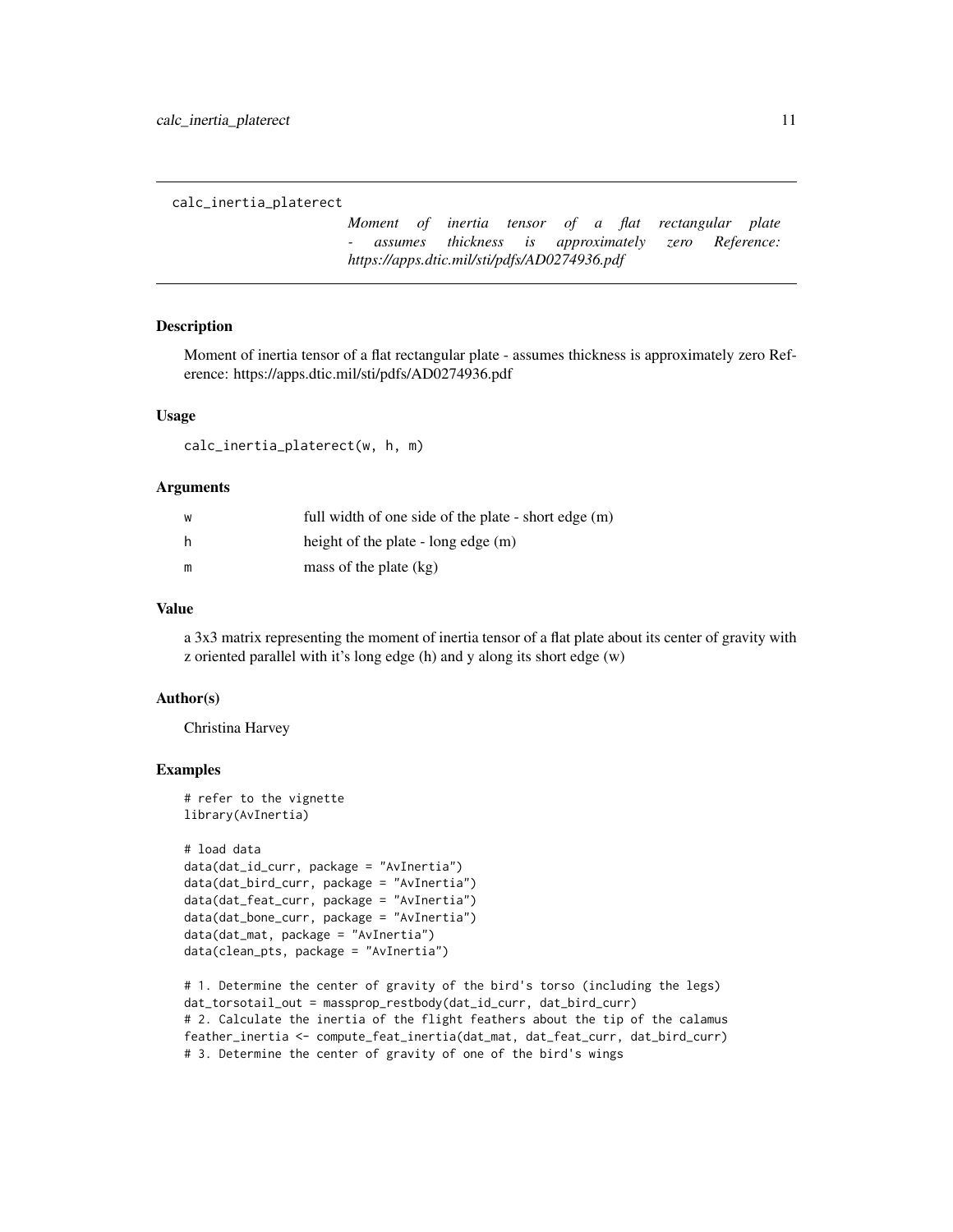```
dat_wing_out = massprop_birdwing(dat_id_curr, dat_bird_curr,
dat_bone_curr, dat_feat_curr, dat_mat, clean_pts,
feather_inertia, plot_var = 0)
# Visualize the center of gravity of each wing component in the x and y axis
dat_wing_out = massprop_birdwing(dat_id_curr, dat_bird_curr,
dat_bone_curr, dat_feat_curr, dat_mat, clean_pts,
feather_inertia, plot_var = "yx")
# or the y and z axis
dat_wing_out = massprop_birdwing(dat_id_curr, dat_bird_curr,
dat_bone_curr, dat_feat_curr, dat_mat, clean_pts,
feather_inertia, plot_var = "yz")
# 4. Combine all data and obtain the center of gravity, moment of inertia
# and principal axes of the bird
curr_full_bird = combine_inertialprop(dat_torsotail_out,dat_wing_out,
dat_wing_out, dat_id_curr, dat_bird_curr, symmetric=TRUE)
```
calc\_inertia\_platetri *Moment of inertia tensor of a flat triangular plate*

#### Description

Reference: https://apps.dtic.mil/dtic/tr/fulltext/u2/a183444.pdf page 4 equations 2.16-2.20

## Usage

calc\_inertia\_platetri(pts, A, rho, t, desired\_prop)

#### Arguments

| pts          | a matrix of the three 3D points that define a point on the triangular plate. Frame<br>of reference: Muscle   Origin: VRP each point should be a different row as<br>follows: $pt1x$ , $pt1y$ , $pt1z$ $pt2x$ , $pt1y$ , $pt2z$ $pt3x$ , $pt3y$ , $pt3z$ |
|--------------|---------------------------------------------------------------------------------------------------------------------------------------------------------------------------------------------------------------------------------------------------------|
| A            | area of the triangular plate $(m)$                                                                                                                                                                                                                      |
| rho          | density of the material $(kg/m^3)$                                                                                                                                                                                                                      |
| t            | thickness of the plate (m)                                                                                                                                                                                                                              |
| desired_prop | a string containing either "I" or "CG" depending on the desired output                                                                                                                                                                                  |

#### Value

a 3x3 matrix representing the moment of inertia tensor of a flat triangular plate about its center of gravity. Z axis defined as the normal to the input points.

#### Warning

The input points should be defined in a counterclockwise direction around the plate in the triangular plate frame of reference i.e. all z components should be equal

<span id="page-11-0"></span>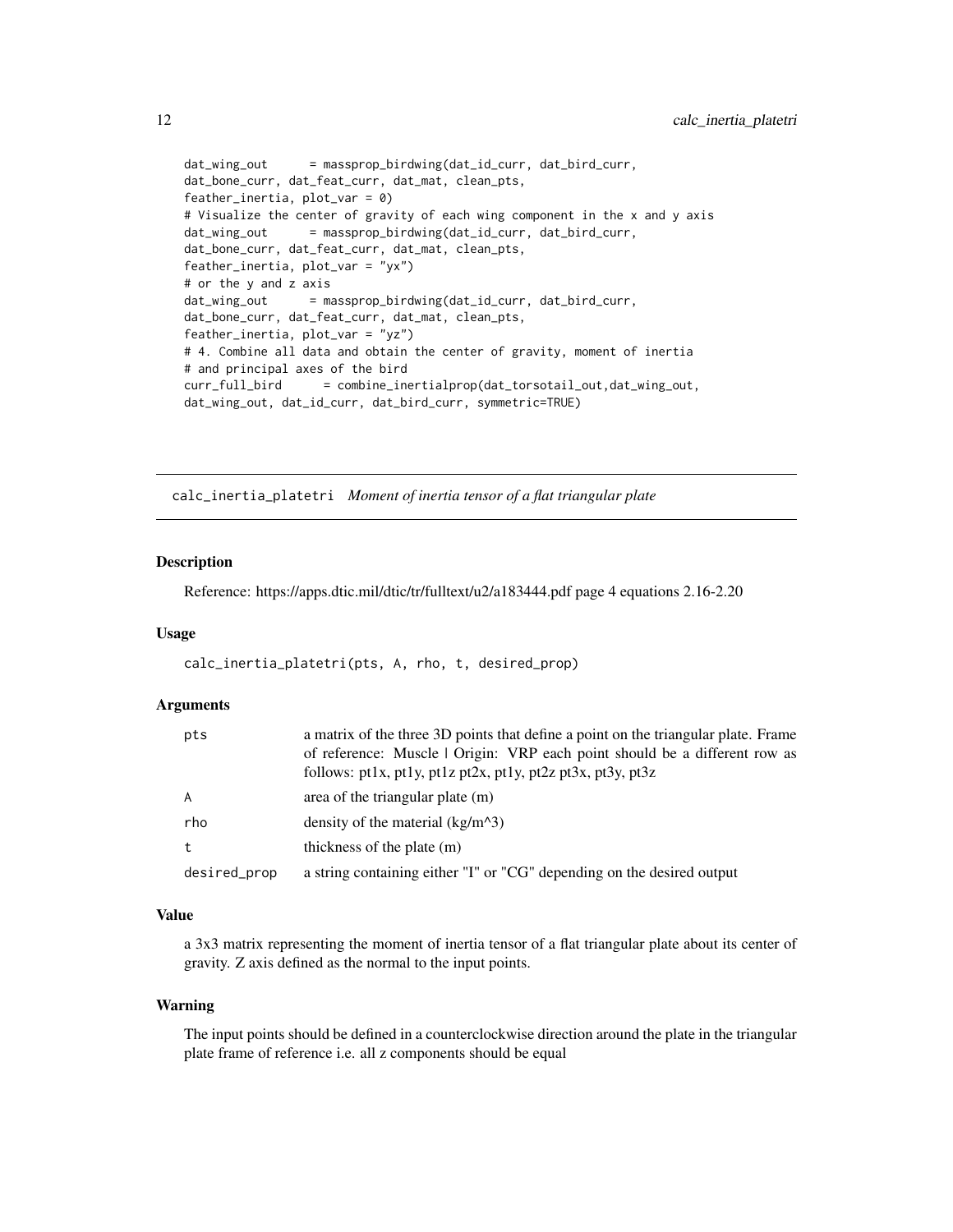#### <span id="page-12-0"></span>Author(s)

Christina Harvey

#### Examples

```
# refer to the vignette
library(AvInertia)
# load data
data(dat_id_curr, package = "AvInertia")
data(dat_bird_curr, package = "AvInertia")
data(dat_feat_curr, package = "AvInertia")
data(dat_bone_curr, package = "AvInertia")
data(dat_mat, package = "AvInertia")
data(clean_pts, package = "AvInertia")
# 1. Determine the center of gravity of the bird's torso (including the legs)
dat_torsotail_out = massprop_restbody(dat_id_curr, dat_bird_curr)
# 2. Calculate the inertia of the flight feathers about the tip of the calamus
feather_inertia <- compute_feat_inertia(dat_mat, dat_feat_curr, dat_bird_curr)
# 3. Determine the center of gravity of one of the bird's wings
dat_wing_out = massprop_birdwing(dat_id_curr, dat_bird_curr,
dat_bone_curr, dat_feat_curr, dat_mat, clean_pts,
feather_inertia, plot_var = 0)
# Visualize the center of gravity of each wing component in the x and y axis
dat_wing_out = massprop_birdwing(dat_id_curr, dat_bird_curr,
dat_bone_curr, dat_feat_curr, dat_mat, clean_pts,
feather_inertia, plot_var = "yx")
# or the y and z axis
dat_wing_out = massprop_birdwing(dat_id_curr, dat_bird_curr,
dat_bone_curr, dat_feat_curr, dat_mat, clean_pts,
feather_inertia, plot_var = "yz")
# 4. Combine all data and obtain the center of gravity, moment of inertia
# and principal axes of the bird
curr_full_bird = combine_inertialprop(dat_torsotail_out,dat_wing_out,
dat_wing_out, dat_id_curr, dat_bird_curr, symmetric=TRUE)
```
calc\_inertia\_pyrasolid

*Moment of inertia tensor of a solid square pyramid Reference: https://apps.dtic.mil/sti/pdfs/AD0274936.pdf All outputs are based on an origin at the centered point on the base*

#### Description

Moment of inertia tensor of a solid square pyramid Reference: https://apps.dtic.mil/sti/pdfs/AD0274936.pdf All outputs are based on an origin at the centered point on the base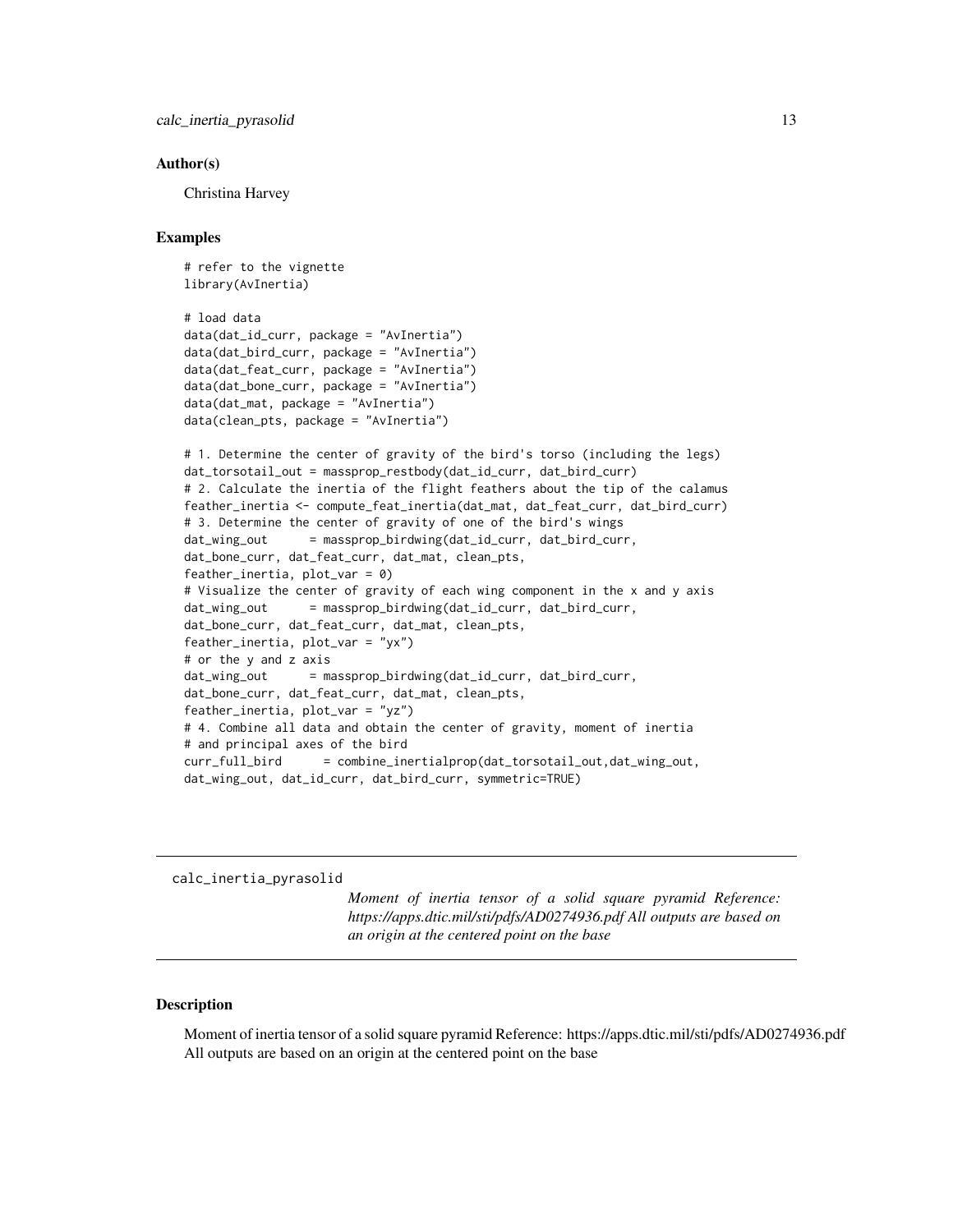#### Usage

calc\_inertia\_pyrasolid(w, h, m)

#### Arguments

| W | entire width of one side of the pyramid base (m) |
|---|--------------------------------------------------|
| h | entire height of the pyramid (m)                 |
| m | mass of the pyramid (kg)                         |

#### Value

a 3x3 matrix representing the moment of inertia tensor of a solid square pyramid about its center of gravity with z oriented through it's major axis.

## **CAUTION**

Origin is NOT at the center of gravity but at the center of the base.

#### Author(s)

Christina Harvey

```
# refer to the vignette
library(AvInertia)
# load data
data(dat_id_curr, package = "AvInertia")
data(dat_bird_curr, package = "AvInertia")
data(dat_feat_curr, package = "AvInertia")
data(dat_bone_curr, package = "AvInertia")
data(dat_mat, package = "AvInertia")
data(clean_pts, package = "AvInertia")
# 1. Determine the center of gravity of the bird's torso (including the legs)
dat_torsotail_out = massprop_restbody(dat_id_curr, dat_bird_curr)
# 2. Calculate the inertia of the flight feathers about the tip of the calamus
feather_inertia <- compute_feat_inertia(dat_mat, dat_feat_curr, dat_bird_curr)
# 3. Determine the center of gravity of one of the bird's wings
dat_wing_out = massprop_birdwing(dat_id_curr, dat_bird_curr,
dat_bone_curr, dat_feat_curr, dat_mat, clean_pts,
feather_inertia, plot_var = 0)
# Visualize the center of gravity of each wing component in the x and y axis
dat_wing_out = massprop_birdwing(dat_id_curr, dat_bird_curr,
dat_bone_curr, dat_feat_curr, dat_mat, clean_pts,
feather_inertia, plot_var = "yx")
# or the y and z axis
dat_wing_out = massprop_birdwing(dat_id_curr, dat_bird_curr,
dat_bone_curr, dat_feat_curr, dat_mat, clean_pts,
feather_inertia, plot_var = "yz")
```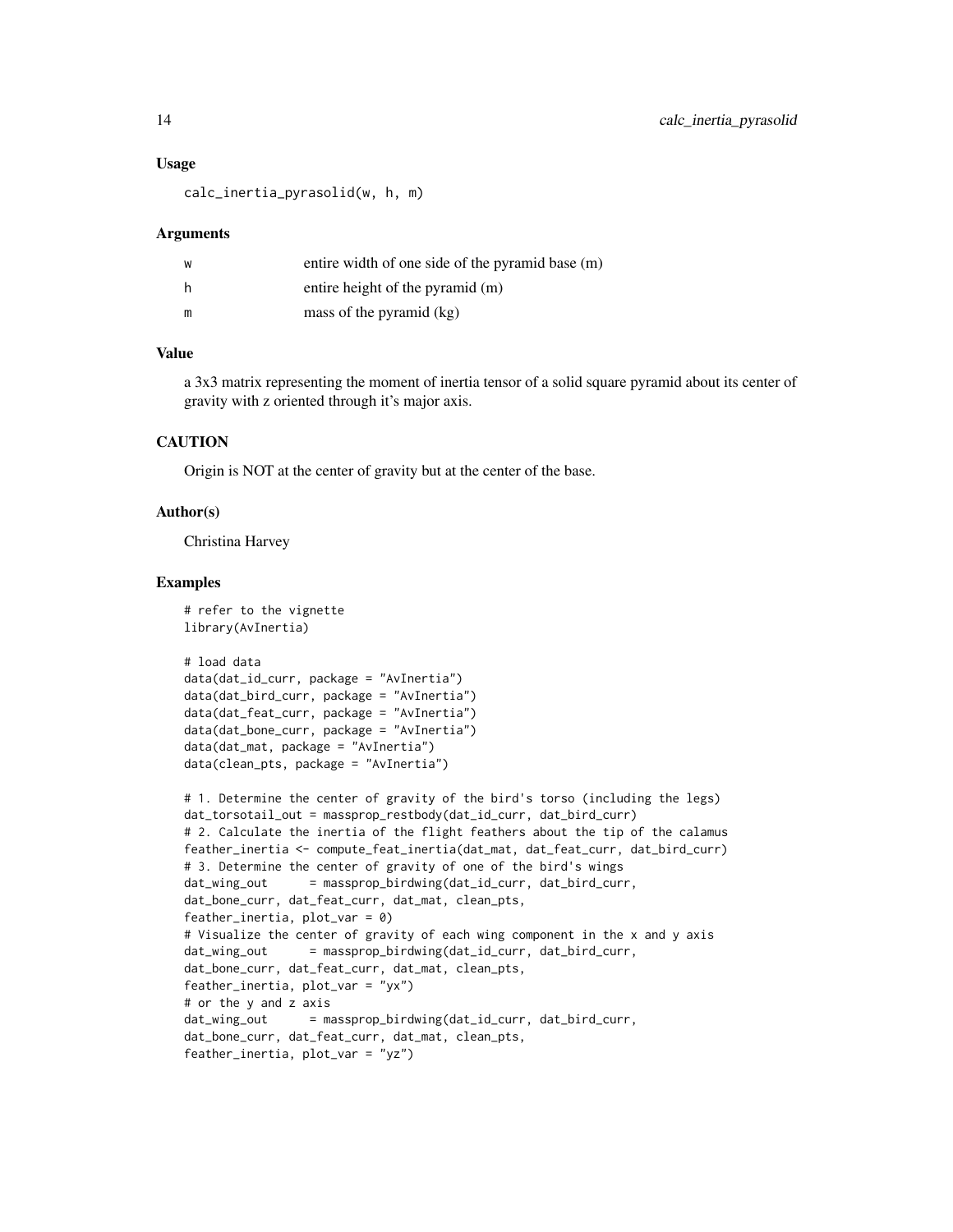```
# 4. Combine all data and obtain the center of gravity, moment of inertia
# and principal axes of the bird
curr_full_bird = combine_inertialprop(dat_torsotail_out,dat_wing_out,
dat_wing_out, dat_id_curr, dat_bird_curr, symmetric=TRUE)
```

| cal. | Ί. | O. |
|------|----|----|
|      |    |    |

A 3x3 rotation matrix constructed by projecting the new axes onto the *original system. Likely results in rotation about all axes.*

## Description

A 3x3 rotation matrix constructed by projecting the new axes onto the original system. Likely results in rotation about all axes.

#### Usage

```
calc_rot(z_vector, x_vector)
```
## Arguments

| z_vector | a 1x3 vector representing the direction for the desired z axis of the new frame of<br>reference. Frame of reference: VRP |
|----------|--------------------------------------------------------------------------------------------------------------------------|
| x vector | a 1x3 vector representing the direction for the desired x axis of the new frame<br>of reference. Frame of reference: VRP |

## Value

a 3x3 matrix representing the rotation matrix that transforms between VRP frame and object frame

#### Author(s)

Christina Harvey

```
library(AvInertia)
z<sub>-</sub>vector = c(0,0,1)
x\_vector = c(-1, 0, 0)# should return matrix [[-1,0,0];[0,-1,0];[0,0,1]]
```

```
calc_rot(z_vector, x_vector)
```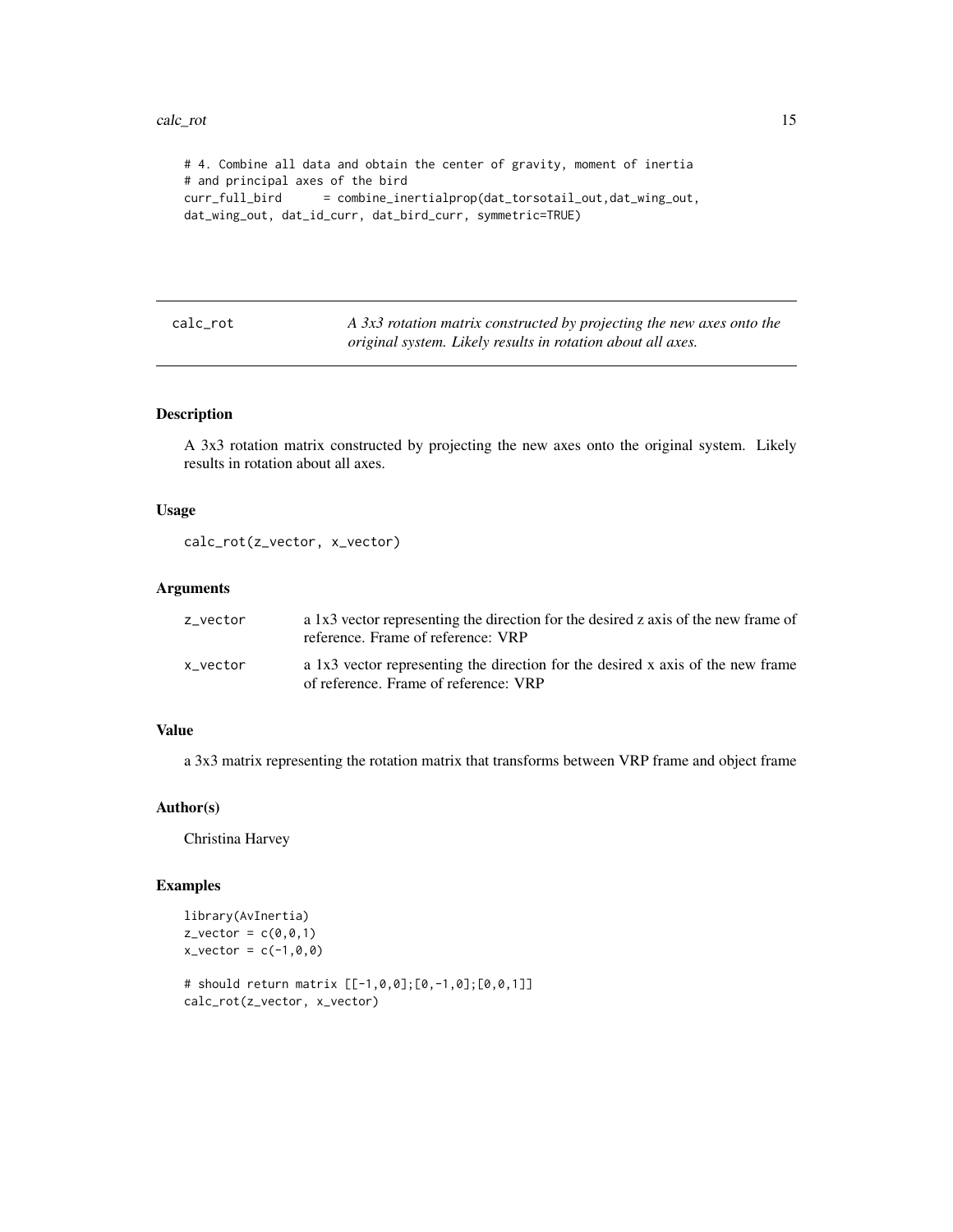<span id="page-15-0"></span>

## Description

Determine the unit vector of any input vector

#### Usage

```
calc_univec(vector)
```
## Arguments

vector any vector or array with only one dimension

#### Value

the unit vector in the size of the input vector

## Author(s)

Christina Harvey

## Examples

library(AvInertia)

#any random input vector  $vector = c(1, 2, 3)$ output\_vec = calc\_univec(vector)

# if unit vector the magnitude should = 1 pracma::Norm(output\_vec)

clean\_pts *The identified peripheral and joint 3D positions.*

## Description

A dataset containing the identified peripheral and joint 3D positions for a pigeon BirdID = 20\_0300, TestID = 20\_03004, FrameID = 317

#### Usage

clean\_pts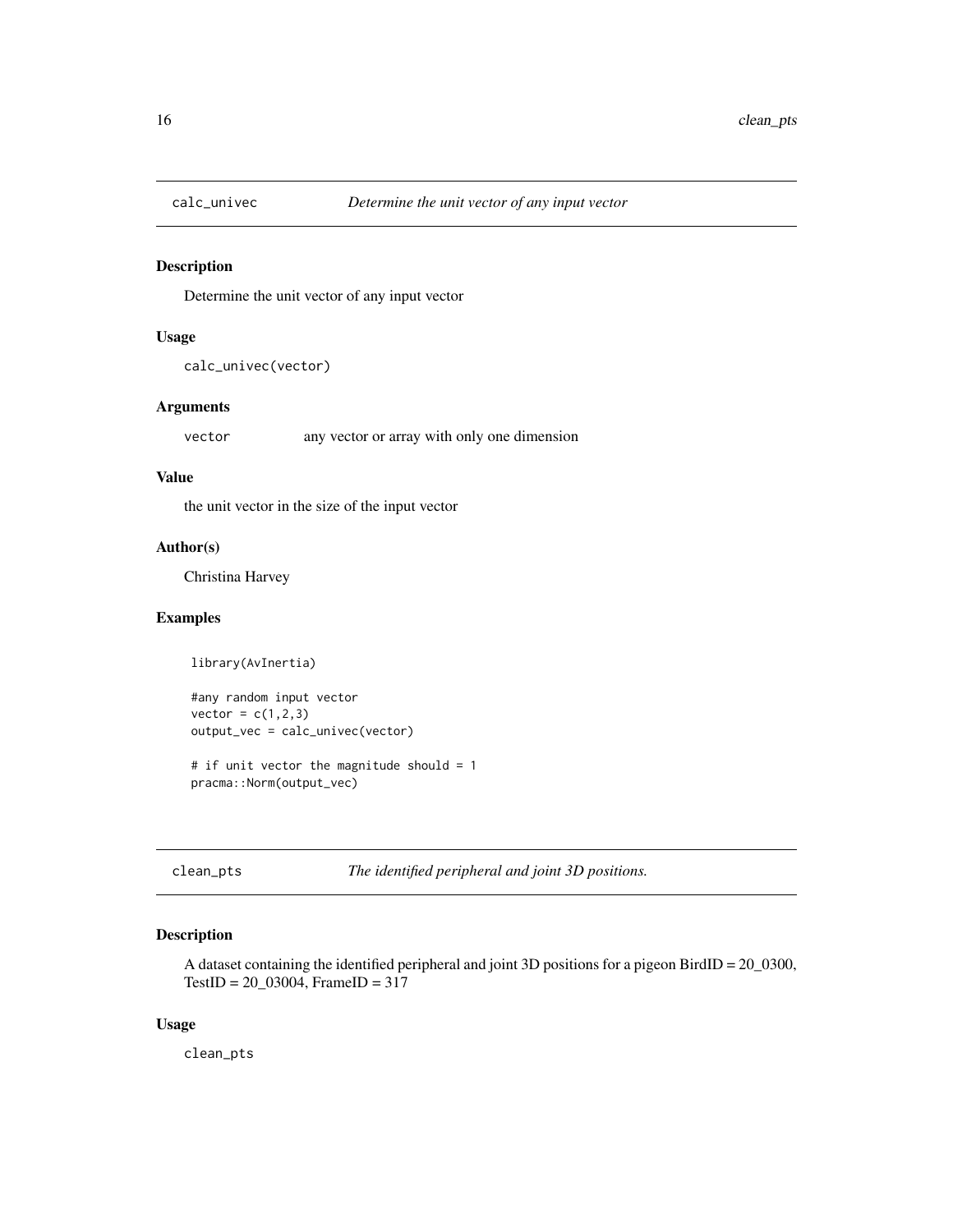## <span id="page-16-0"></span>Format

A matrix with 10 rows and 3 columns. Columns represent x, y, and z coordinate respectively:

pt1x, pt1y, pt1z Point on the shoulder joint (m).

pt2x, pt1y, pt2z Point on the elbow joint (m).

pt3x, pt3y, pt3z Point on the wrist joint (m).

pt4x, pt4y, pt4z Point on the end of carpometacarpus (m).

pt6x, pt6y, pt6z Point on the leading edge of the wing in front of the wrist joint (m).

pt8x, pt8y, pt8z Point on tip of most distal primary (m).

- pt9x, pt9y, pt9z Point on the tip of the last primary to model as if it is on the end of the carpometacarpus (m).
- pt10x, pt10y, pt10z Point on tip of last primary to model as if it was distributed along the carpometacarpus (m).

pt11x, pt11y, pt11z Point on tip of most proximal feather (m).

pt12x, pt12y, pt12z Point on exterior shoulder position (wing root leading edge) (m).

combine\_inertialprop *Combine body and wing inertial components.*

## Description

Combines data exported from massprop\_restbody and massprop\_birdwing.

#### Usage

```
combine_inertialprop(
  curr_torsotail_data,
  left_wing_data,
  right_wing_data,
  dat_id_curr,
  dat_bird_curr,
  symmetric
)
```
## Arguments

| curr_torsotail_data |                                                                                                  |
|---------------------|--------------------------------------------------------------------------------------------------|
|                     | Output dataframe from massprop restbody.                                                         |
|                     | left_wing_data Output dataframe from massprop birdwing.                                          |
| right_wing_data     |                                                                                                  |
|                     | Output dataframe from massprop birdwing.                                                         |
| dat_id_curr         | Dataframe related to the current bird wing ID info that must include the follow-<br>ing columns: |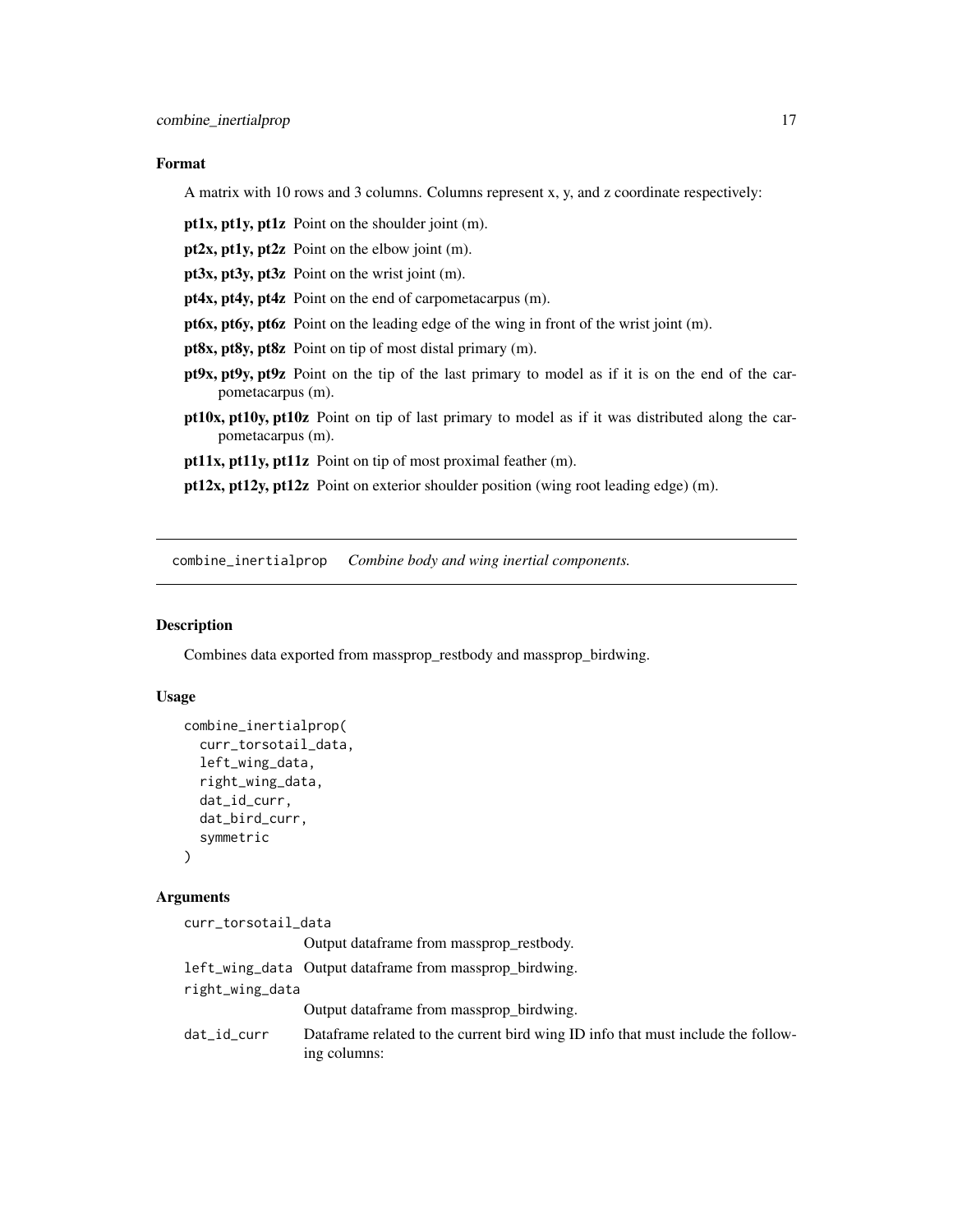|               | • species Species ID code as a string.                                                                          |
|---------------|-----------------------------------------------------------------------------------------------------------------|
|               | • BirdIDBird ID code as a string.                                                                               |
|               | • TestIDTest ID code as a string.                                                                               |
|               | • frameIDVideo frame ID code as a string.                                                                       |
| dat_bird_curr | Dataframe related to the current bird wing that must include the following columns:                             |
|               | • total_bird_massMass of full bird for the current wing (kg).                                                   |
| symmetric     | Logical indicating if the input wings are symmetric or not. If True than left_wing_data<br>$=$ right_wing_data. |

## Value

a dataframe containing all of the inertial properties for each wing component and the full bird about it's center of gravity and the vehicle reference point (VRP)

```
# refer to the vignette
library(AvInertia)
# load data
data(dat_id_curr, package = "AvInertia")
data(dat_bird_curr, package = "AvInertia")
data(dat_feat_curr, package = "AvInertia")
data(dat_bone_curr, package = "AvInertia")
data(dat_mat, package = "AvInertia")
data(clean_pts, package = "AvInertia")
# 1. Determine the center of gravity of the bird's torso (including the legs)
dat_torsotail_out = massprop_restbody(dat_id_curr, dat_bird_curr)
# 2. Calculate the inertia of the flight feathers about the tip of the calamus
feather_inertia <- compute_feat_inertia(dat_mat, dat_feat_curr, dat_bird_curr)
# 3. Determine the center of gravity of one of the bird's wings
dat_wing_out = massprop_birdwing(dat_id_curr, dat_bird_curr,
dat_bone_curr, dat_feat_curr, dat_mat, clean_pts,
feather_inertia, plot_var = 0)
# Visualize the center of gravity of each wing component in the x and y axis
dat_wing_out = massprop_birdwing(dat_id_curr, dat_bird_curr,
dat_bone_curr, dat_feat_curr, dat_mat, clean_pts,
feather_inertia, plot_var = "yx")
# or the y and z axis
dat_wing_out = massprop_birdwing(dat_id_curr, dat_bird_curr,
dat_bone_curr, dat_feat_curr, dat_mat, clean_pts,
feather_inertia, plot_var = "yz")
# 4. Combine all data and obtain the center of gravity, moment of inertia
# and principal axes of the bird
curr_full_bird = combine_inertialprop(dat_torsotail_out,dat_wing_out,
dat_wing_out, dat_id_curr, dat_bird_curr, symmetric=TRUE)
```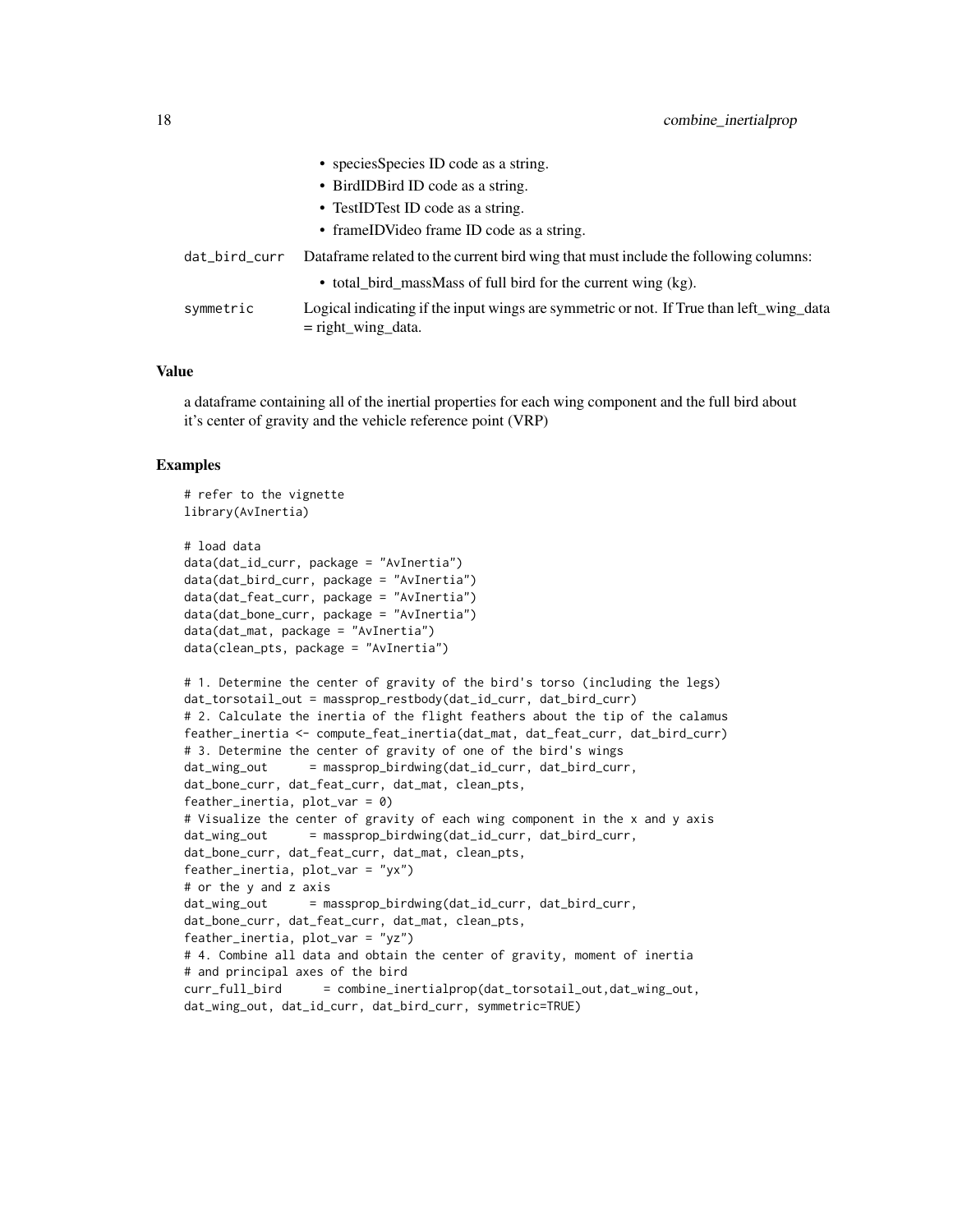<span id="page-18-0"></span>compute\_feat\_inertia *Compute the inertia of the individual feathers*

## Description

Compute the inertia of the individual feathers

## Usage

```
compute_feat_inertia(dat_mat, dat_feat_curr, dat_bird_curr)
```
## Arguments

| dat_mat       | Dataframe related to the current species input as a dataframe with the following<br>structure:                                                                          |
|---------------|-------------------------------------------------------------------------------------------------------------------------------------------------------------------------|
|               | • materialMaterial information. Must include the following: "Cortex", "Medullary"<br>• density Density of each material $(kg/m^3)$                                      |
| dat_feat_curr | Dataframe related to the current bird wing feathers input as a dataframe with the<br>following structure:                                                               |
|               | • feather Feather ID code. Must be in standard format i.e. 1st primary is "P1",<br>third secondary is "S3", etc. Alula feathers should be grouped and named<br>"alula". |
|               | • m_fMass of feather in the same row as the appropriate feather ID code $(kg)$                                                                                          |
|               | • 1_calLength of calamus in the same row as the appropriate feather ID code<br>(m)                                                                                      |
|               | • 1_vaneLength of rachis/vane in the same row as the appropriate feather ID<br>code(m)                                                                                  |
|               | • w_calWidth (diameter) of calamus in the same row as the appropriate feather<br>ID code $(m)$                                                                          |
|               | • w_vpWidth of proximal vane (average value) in the same row as the appro-<br>priate feather ID code (m)                                                                |
|               | • w_vdWidth of distal vane (average value) in the same row as the appropriate<br>feather ID code (m)                                                                    |
|               | • vane_angleInterior angle between the rachis and calamus (degrees)                                                                                                     |
|               | NOTE: Alula feathers will be treated as point mass so only the mass of the<br>feathers is required. Other columns can be left blank.                                    |
| dat_bird_curr | Dataframe related to the current bird wing that must include the following columns:                                                                                     |
|               | • barb_radiusRadius of feather barb for current species (m)                                                                                                             |
|               | • barb_distanceDistance between feather barbs for current species (m)                                                                                                   |
|               |                                                                                                                                                                         |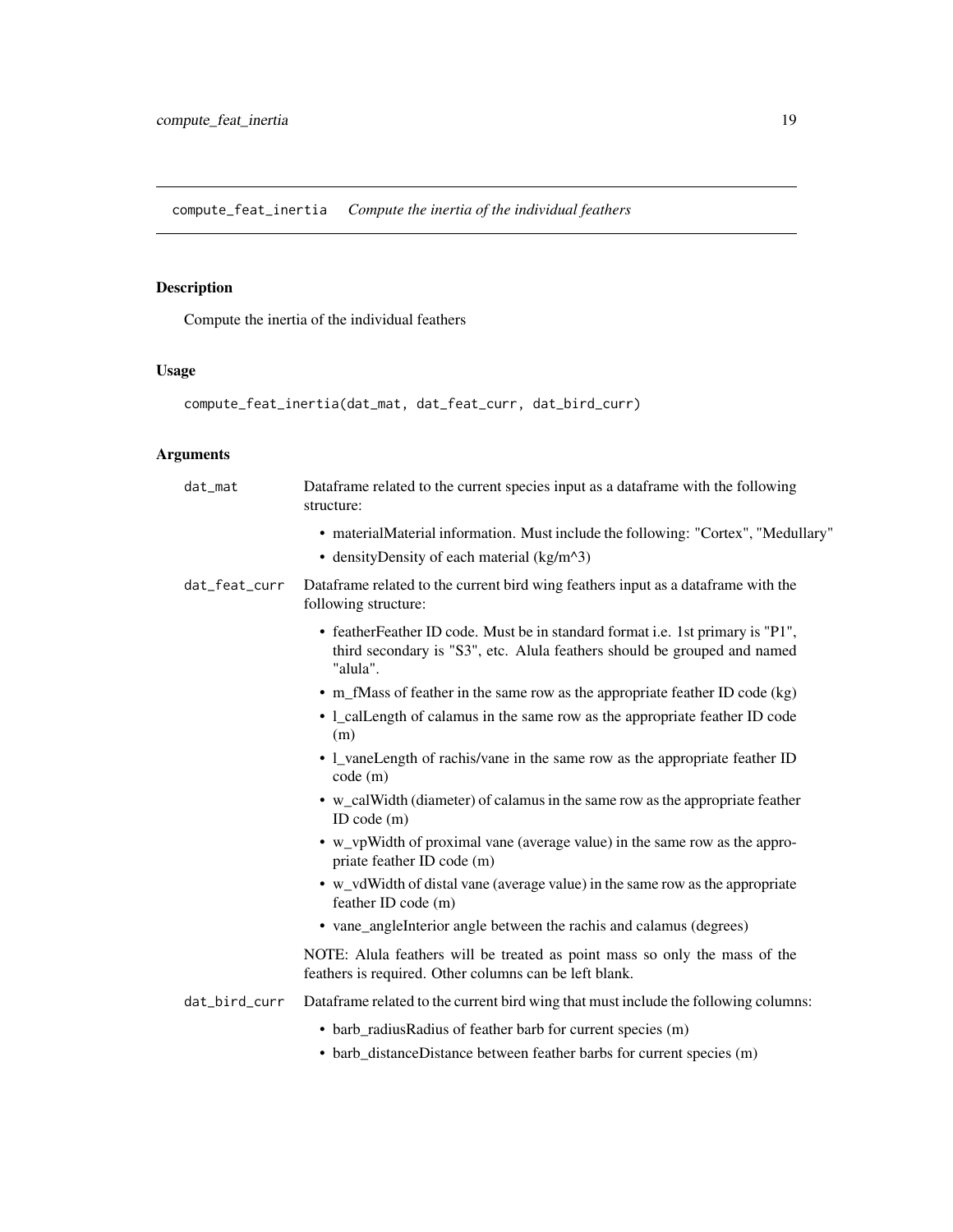## Value

A list with one entry per flight feather. Each primary feather includes the following variables:

- L\_pria 3x3 matrix representing the moment of inertia about each feather calamus tip (kg-m^2).
- CG\_pria 1x3 vector (x,y,z) representing the center of gravity of the primary feather (m).
- m\_pria double representing the mass of the primary feather (kg).

Each secondary feather includes the following variables:

- I\_seca 3x3 matrix representing the moment of inertia about each feather calamus tip (kg-m^2).
- CG\_seca 1x3 vector (x,y,z) representing the center of gravity of the primary feather (m).
- m\_seca double representing the mass of the primary feather (kg).

```
# refer to the vignette
library(AvInertia)
# load data
data(dat_id_curr, package = "AvInertia")
data(dat_bird_curr, package = "AvInertia")
data(dat_feat_curr, package = "AvInertia")
data(dat_bone_curr, package = "AvInertia")
data(dat_mat, package = "AvInertia")
data(clean_pts, package = "AvInertia")
# 1. Determine the center of gravity of the bird's torso (including the legs)
dat_torsotail_out = massprop_restbody(dat_id_curr, dat_bird_curr)
# 2. Calculate the inertia of the flight feathers about the tip of the calamus
feather_inertia <- compute_feat_inertia(dat_mat, dat_feat_curr, dat_bird_curr)
# 3. Determine the center of gravity of one of the bird's wings
dat_wing_out = massprop_birdwing(dat_id_curr, dat_bird_curr,
dat_bone_curr, dat_feat_curr, dat_mat, clean_pts,
feather_inertia, plot_var = 0)
# Visualize the center of gravity of each wing component in the x and y axis
dat_wing_out = massprop_birdwing(dat_id_curr, dat_bird_curr,
dat_bone_curr, dat_feat_curr, dat_mat, clean_pts,
feather_inertia, plot_var = "yx")
# or the y and z axis
dat_wing_out = massprop_birdwing(dat_id_curr, dat_bird_curr,
dat_bone_curr, dat_feat_curr, dat_mat, clean_pts,
feather_inertia, plot_var = "yz")
# 4. Combine all data and obtain the center of gravity, moment of inertia
# and principal axes of the bird
curr_full_bird = combine_inertialprop(dat_torsotail_out,dat_wing_out,
dat_wing_out, dat_id_curr, dat_bird_curr, symmetric=TRUE)
```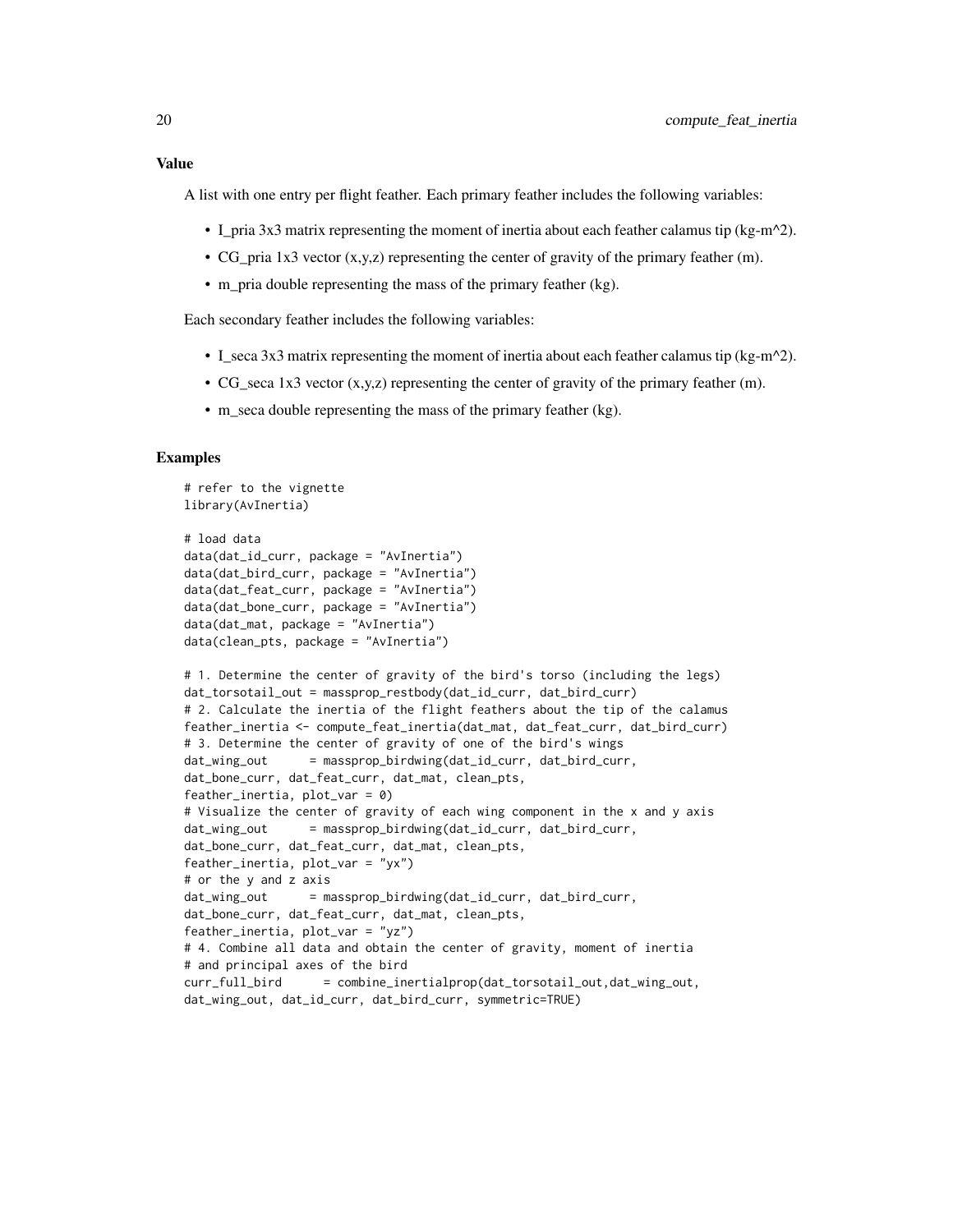#### <span id="page-20-0"></span>**Description**

A dataset containing the bird specific morphology data for a pigeon BirdID =  $20\text{_}0300$ , TestID = 20\_03004, FrameID = 317

#### Usage

dat\_bird\_curr

#### Format

A dataframe with 1 row and 125 variables. Only 29 required for proper operation: total\_bird\_mass Mass of full bird for the current wing (kg) wing\_mass Mass of one wing, should be the current wing (kg) barb\_radius Radius of feather barb for current species (m) barb\_distance Distance between feather barbs for current species (m) brachial\_muscle\_mass Mass of all muscles in the brachial region of the wing (kg) antebrachial\_muscle\_mass Mass of all muscles in the antebrachial region of the wing (kg) manus\_muscle\_mass Mass of all muscles in the manus region of the wing (kg) all\_skin\_coverts\_mass Mass of all skin and covert feathers (kg). tertiary\_mass Mass of tertiary feathers (kg). extend\_neck Logical input defining whether the neck should be modeled as extended or not head\_length Length of the head from base to tip (m) head\_mass Mass of the head (kg) head\_height Height of the head at the base (m) neck\_mass Mass of the neck (kg) neck width OPTIONAL: Average width of the stretched neck (m) neck\_length OPTIONAL: Length of the stretched neck (m) torsotail\_length Length from the beginning of the torso to the tip of the tail (m) torsotail\_mass Mass of the torso and tail (kg) tail\_length Length of the tail (m) tail\_mass Mass of the tail (kg) tail\_width Average width of the furled tail (m) right leg mass Mass of the right leg  $(kg)$ left leg mass Mass of the left leg  $(kg)$ body\_width\_max Maximum width of the torso (m)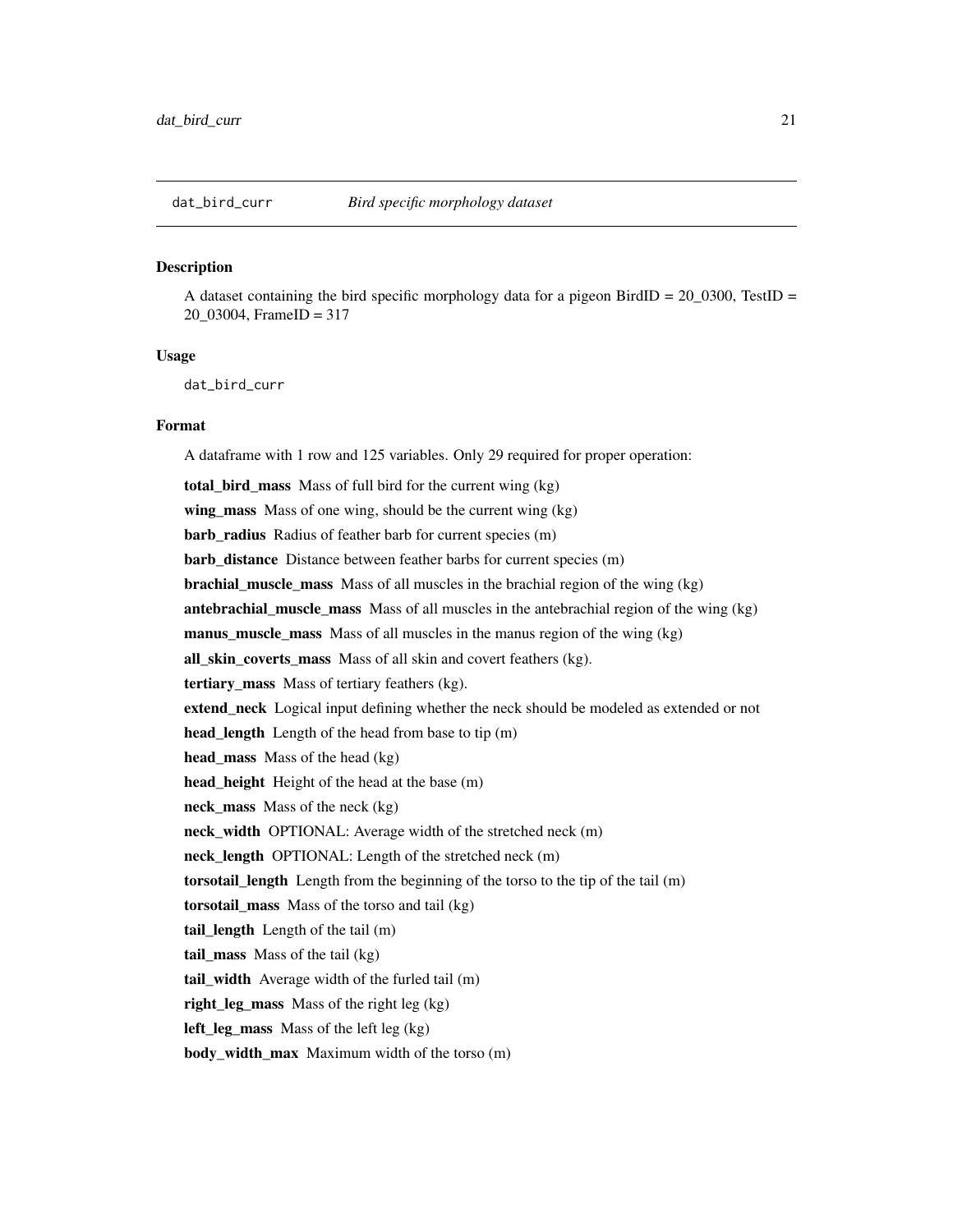<span id="page-21-0"></span>body\_width\_at\_leg\_insert Width of the body at the point where the legs are inserted (m).

- x\_loc\_of\_body\_max x coordinate from the VRP in the full bird frame of reference of the maximum body width (m).
- x\_loc\_leg\_insertion x coordinate from the VRP in the full bird frame of reference of the leg insertion location (m).
- x\_loc\_TorsotailCoG x coordinate from the VRP in the full bird frame of reference of the center of gravity of the torso and tail (m).
- z\_loc\_TorsotailCoG x coordinate from the VRP in the full bird frame of reference of the the center of gravity of the torso and tail (m).

#### dat\_bone\_curr *Wing bone specific morphology dataset*

#### Description

A dataset containing the wing bone specific data for a pigeon BirdID =  $20\text{_}0300$ , TestID =  $20\text{_}03004$ ,  $FrameID = 317$ 

#### Usage

dat\_bone\_curr

#### Format

A dataframe with 6 rows and 5 variables:

bone Bone ID code. Must include: "Humerus","Ulna","Radius","Carpometacarpus","Ulnare" and "Radiale".

**bone\_mass** Mass of bone in the same row as the appropriate bone ID code (kg)

bone\_len Length of bone in the same row as the appropriate bone ID code (m)

**bone\_out\_rad** Outer radius of bone in the same row as the appropriate bone ID code (m)

bone\_in\_rad Inner radius of bone in the same row as the appropriate bone ID code (m)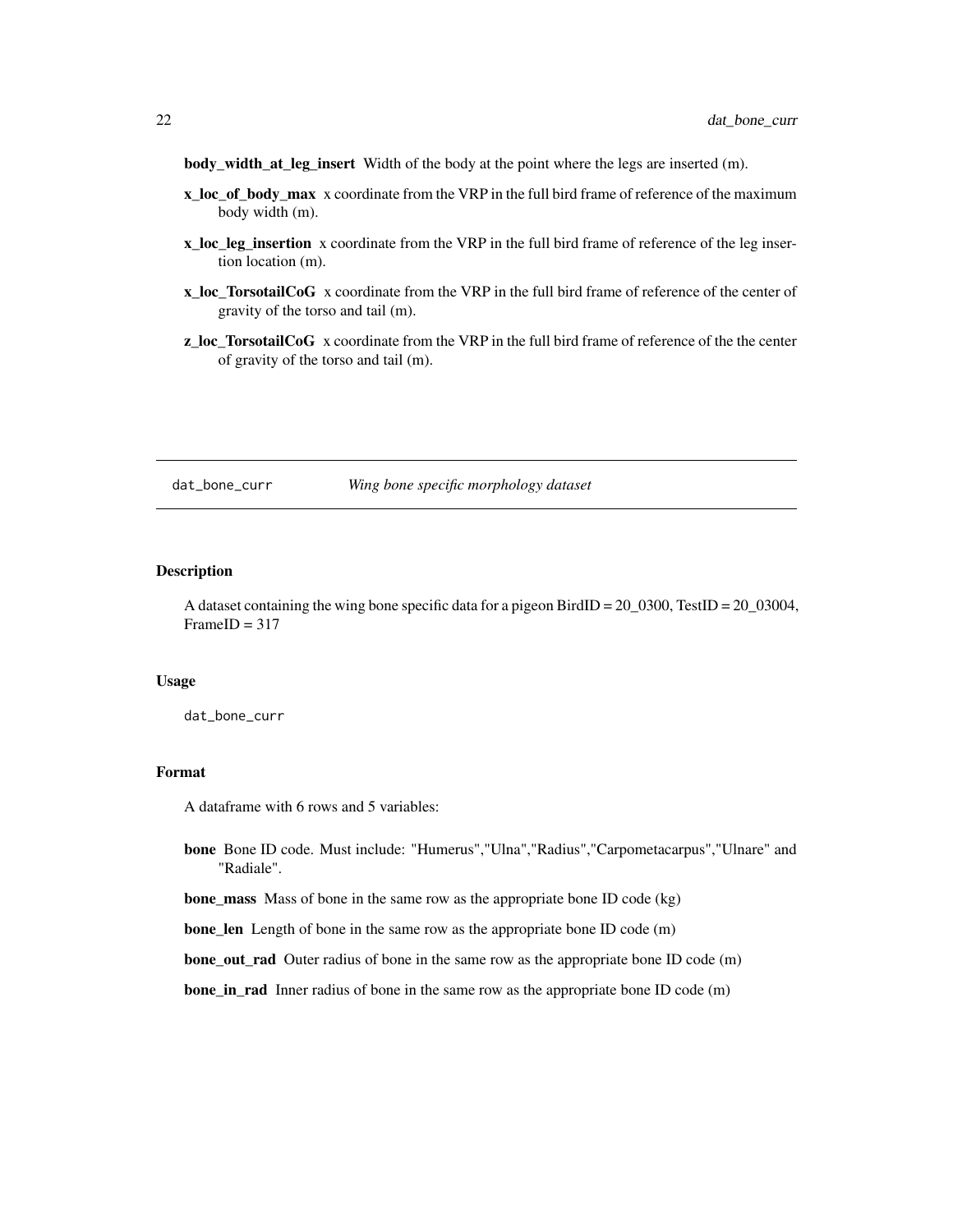## <span id="page-22-0"></span>**Description**

A dataset containing the wing bone specific data for a pigeon BirdID = 20\_0300, TestID = 20\_03004,  $FrameID = 317$ 

#### Usage

dat\_feat\_curr

#### Format

A dataframe with 20 rows and 15 variables. Only 8 variables required for proper functioning:

- feather Feather ID code. Must be in standard format i.e. 1st primary is "P1", third secondary is "S3", etc. Alula feathers should be grouped and named "alula".
- m\_f Mass of feather in the same row as the appropriate feather ID code (kg)

l\_cal Length of calamus in the same row as the appropriate feather ID code (m)

l\_vane Length of rachis/vane in the same row as the appropriate feather ID code (m)

w\_cal Width (diameter) of calamus in the same row as the appropriate feather ID code (m)

w\_vp Width of proximal vane (average value) in the same row as the appropriate feather ID code (m)

w\_vd Width of distal vane (average value) in the same row as the appropriate feather ID code (m) vane angle Interior angle between the rachis and calamus (degrees)

dat\_id\_curr *Identification variables for current configuration*

## **Description**

A dataset containing the identification data for a pigeon BirdID =  $20\text{_\}_0300$ , TestID =  $20\text{_\}_03004$ ,  $FrameID = 317$ 

#### Usage

dat\_id\_curr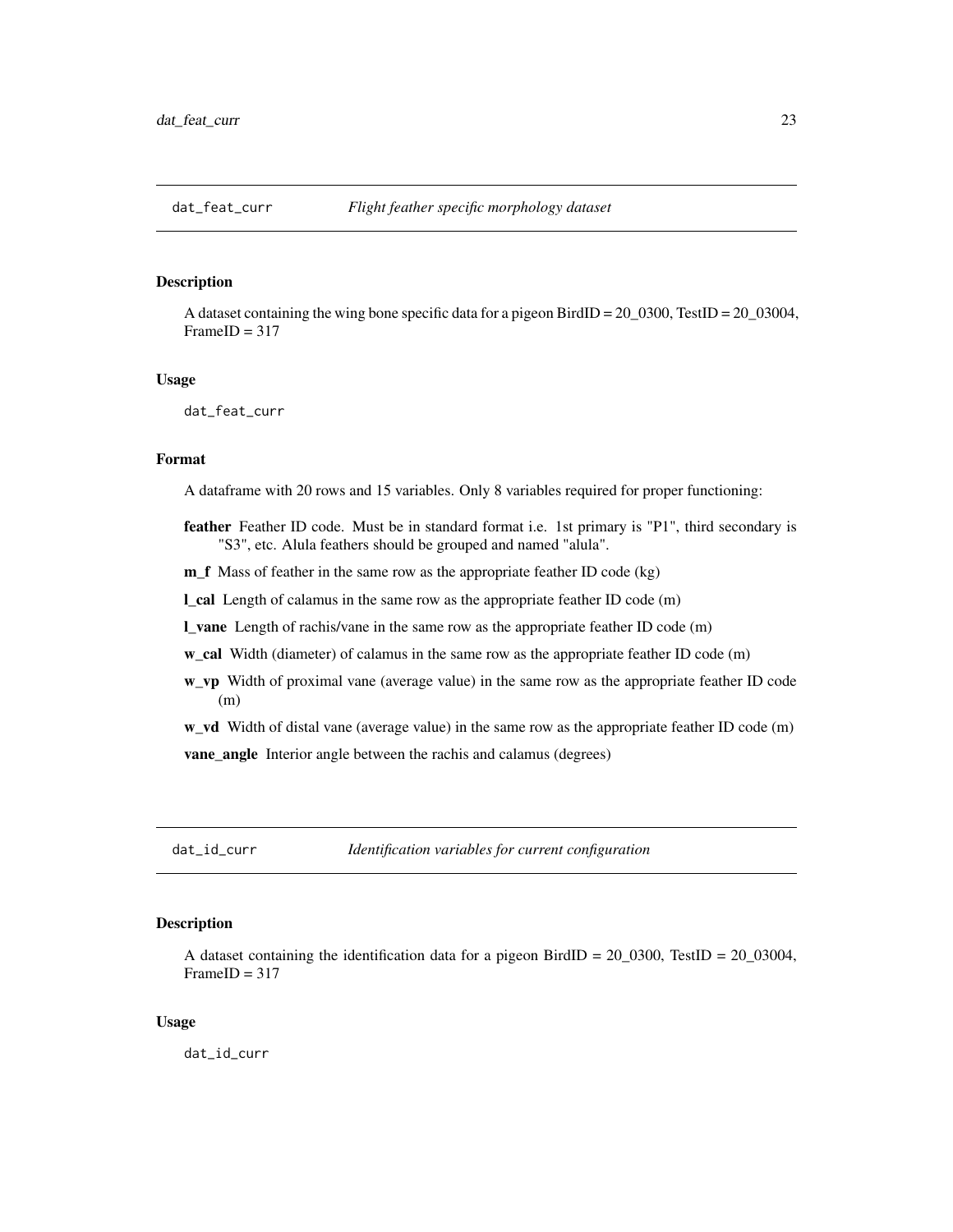## Format

A dataframe with 1 row and 4 required variables:

species Species ID code as a string

BirdID Bird ID code as a string

TestID Test ID code as a string

frameID Video frame ID code as a string

dat\_mat *Material properties.*

## Description

A dataset containing the material properties for a pigeon BirdID = 20\_0300, TestID = 20\_03004,  $FrameID = 317.$ 

## Usage

dat\_mat

## Format

A dataframe with 20 rows and 15 variables. Only 8 variables required for proper functioning:

material Material information. Must include the following: "Bone","Skin","Muscle","Cortex", "Medullary"

density Density of each material (kg/m^3)

density\_optimizer *Optimize torso section densities*

### Description

Function that is used within an optimization routine to select the appropriate torso section density

#### Usage

```
density_optimizer(x, m_body, A, v_ell, CG_body_x, CG_ell, rho_avg)
```
<span id="page-23-0"></span>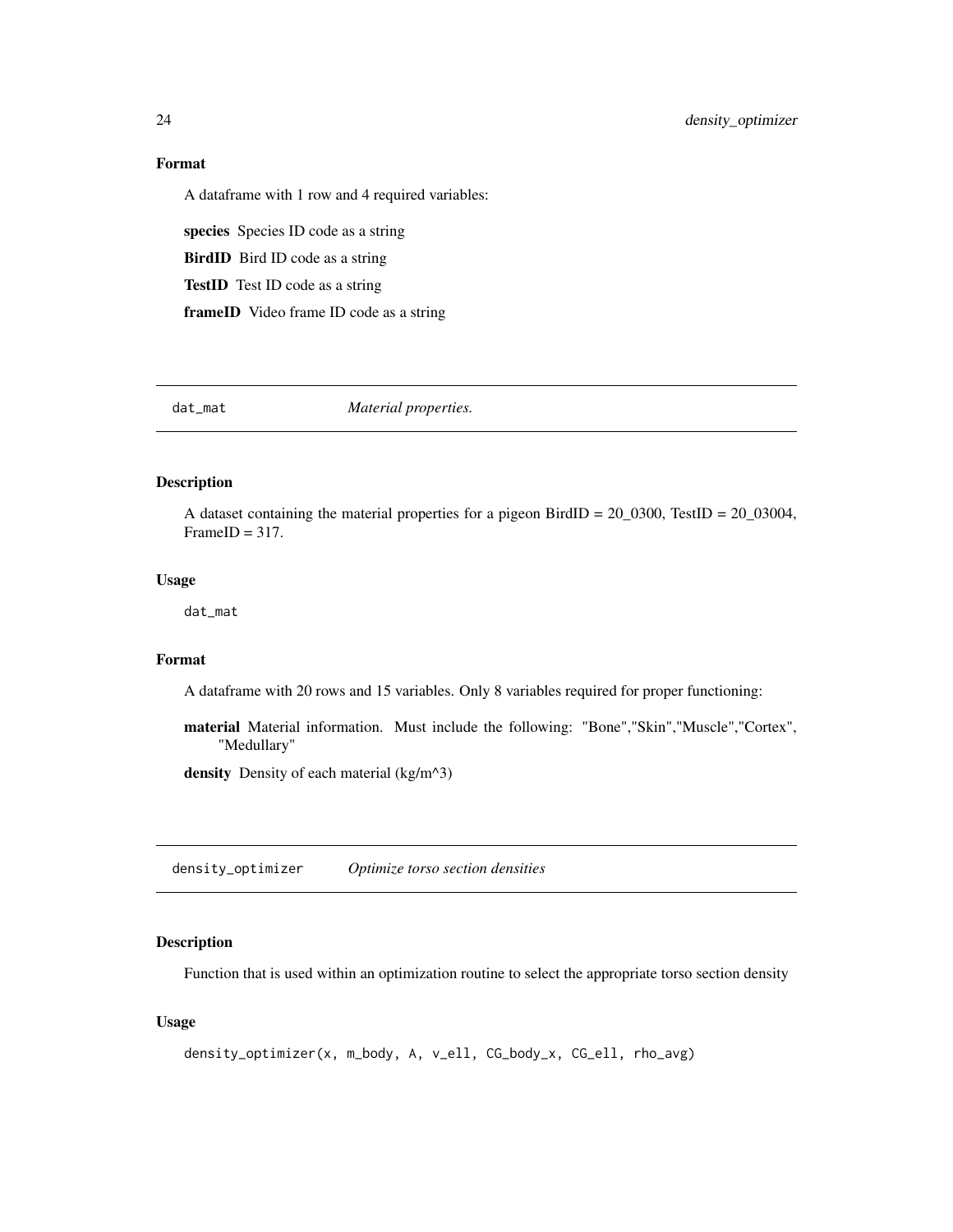#### **Arguments**

| $\mathsf{x}$   | a scalar guess at the density of the torso hemi-ellipsoid section $(kg/m^3)$                                                             |  |
|----------------|------------------------------------------------------------------------------------------------------------------------------------------|--|
| m_body         | a scalar representing the mass of the full torso                                                                                         |  |
| $\overline{A}$ | a 2x2 matrix representing the mass and volume calculations of the final two<br>torso section                                             |  |
| v_ell          | a scalar representing the volume of the hemi-ellipsoid                                                                                   |  |
| $CG\_body_x$   | a scalar representing the position of the center of gravity of the full torso along<br>the x axis with the origin at the VRP             |  |
| CG ell         | a scalar representing the position of the center of gravity of the hemi-ellipsoid<br>section along the x axis with the origin at the VRP |  |
| rho_avg        | average density of the full torso                                                                                                        |  |

## Value

the squared error between the three section densities and the average torso density

```
# refer to the vignette
library(AvInertia)
# load data
data(dat_id_curr, package = "AvInertia")
data(dat_bird_curr, package = "AvInertia")
data(dat_feat_curr, package = "AvInertia")
data(dat_bone_curr, package = "AvInertia")
data(dat_mat, package = "AvInertia")
data(clean_pts, package = "AvInertia")
# 1. Determine the center of gravity of the bird's torso (including the legs)
dat_torsotail_out = massprop_restbody(dat_id_curr, dat_bird_curr)
# 2. Calculate the inertia of the flight feathers about the tip of the calamus
feather_inertia <- compute_feat_inertia(dat_mat, dat_feat_curr, dat_bird_curr)
# 3. Determine the center of gravity of one of the bird's wings
dat_wing_out = massprop_birdwing(dat_id_curr, dat_bird_curr,
dat_bone_curr, dat_feat_curr, dat_mat, clean_pts,
feather_inertia, plot\_var = 0)
# Visualize the center of gravity of each wing component in the x and y axis
dat_wing_out = massprop_birdwing(dat_id_curr, dat_bird_curr,
dat_bone_curr, dat_feat_curr, dat_mat, clean_pts,
feather_inertia, plot_var = "yx")
# or the y and z axis
dat_wing_out = massprop_birdwing(dat_id_curr, dat_bird_curr,
dat_bone_curr, dat_feat_curr, dat_mat, clean_pts,
feather_inertia, plot_var = "yz")
# 4. Combine all data and obtain the center of gravity, moment of inertia
# and principal axes of the bird
curr_full_bird = combine_inertialprop(dat_torsotail_out,dat_wing_out,
dat_wing_out, dat_id_curr, dat_bird_curr, symmetric=TRUE)
```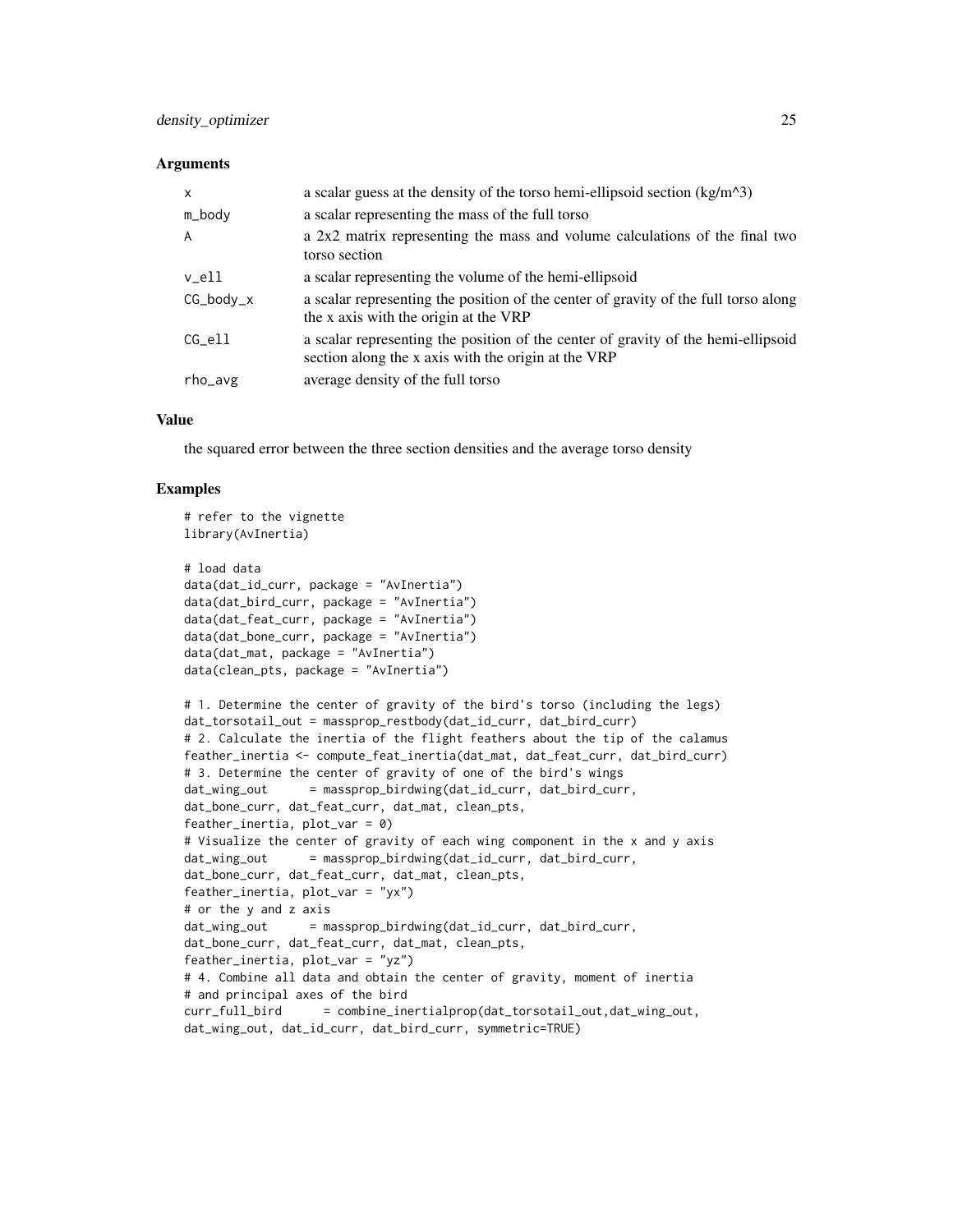<span id="page-25-0"></span>kronecker\_delta *Kroneckerdelta function*

## Description

Kroneckerdelta function

## Usage

kronecker\_delta(i, j)

## Arguments

| a scalar index (usually row of a matrix)    |
|---------------------------------------------|
| a scalar index (usually column of a matrix) |

## Value

a scalar value. Returns 1 if i and j are equal otherwise returns 0

## Author(s)

Christina Harvey

## Examples

```
library(AvInertia)
# should return 1
kronecker_delta(1,1)
# should return 0
kronecker_delta(0,1)
```

| massprop_birdwing | Calculate the center of gravity and moment of inertia for a halfspan |
|-------------------|----------------------------------------------------------------------|
|                   | wing.                                                                |

## Description

Function that reads in anatomical data and returns the moment of inertia tensor and center of gravity of a wing one side of the bird.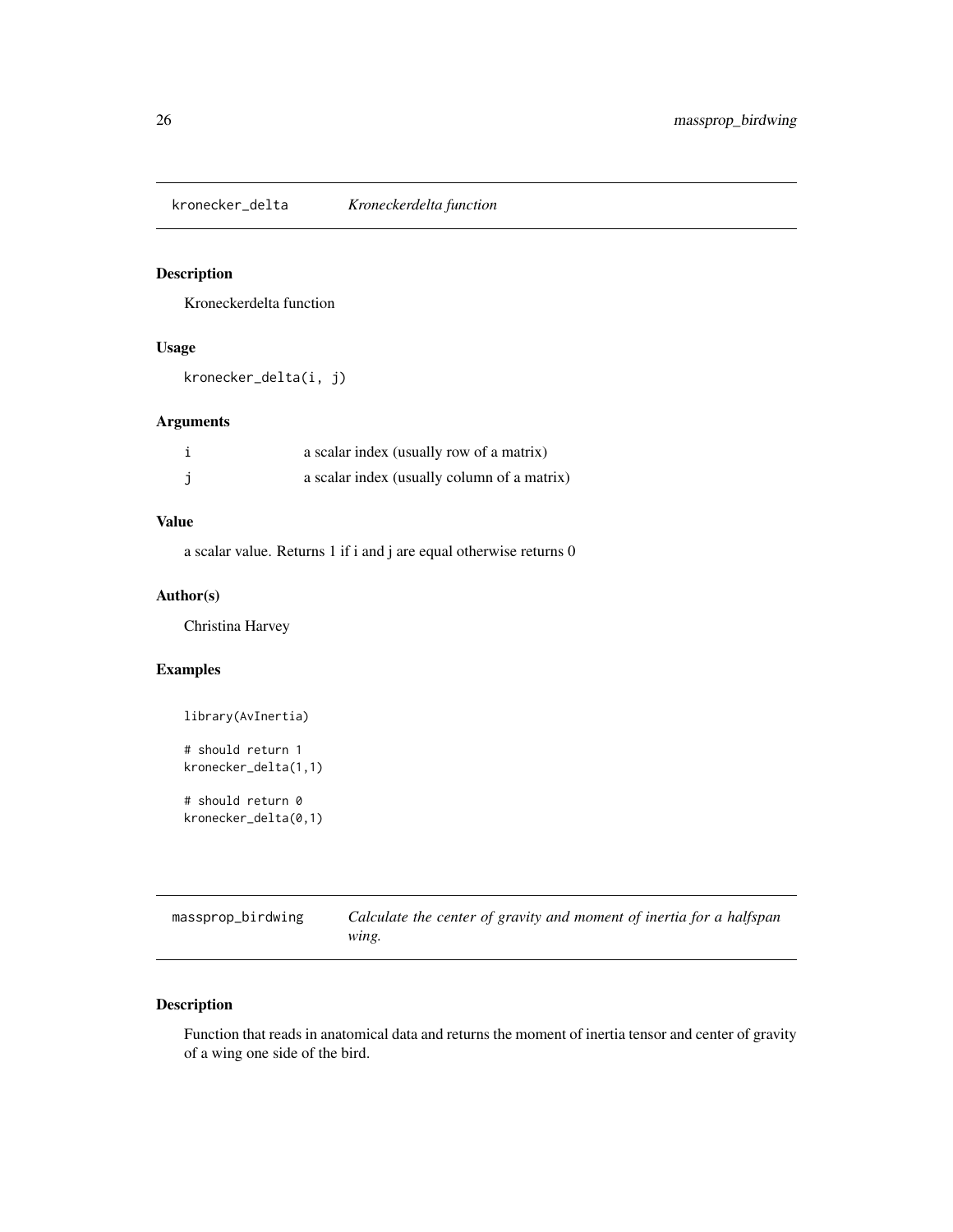massprop\_birdwing 27

#### Usage

```
massprop_birdwing(
  dat_wingID_curr,
  dat_bird_curr,
  dat_bone_curr,
  dat_feat_curr,
  dat_mat_curr,
  clean_pts,
  feather_inertia,
  plot_var
)
```
#### **Arguments**

dat\_wingID\_curr

Dataframe related to the current bird wing ID info that must include the following columns:

- speciesSpecies ID code as a string.
- BirdIDBird ID code as a string.
- TestIDTest ID code as a string.
- frameIDVideo frame ID code as a string.

dat\_bird\_curr Dataframe related to the current bird wing that must include the following columns:

- total bird massMass of full bird for the current wing (kg).
- wing\_massMass of one wing, should be the current wing (kg).
- barb\_radiusRadius of feather barb for current species (m).
- barb\_distanceDistance between feather barbs for current species (m).
- brachial\_muscle\_massMass of all muscles in the brachial region of the wing (kg).
- antebrachial muscle massMass of all muscles in the antebrachial region of the wing (kg).
- manus muscle massMass of all muscles in the manus region of the wing (kg).
- all\_skin\_coverts\_massMass of all skin and covert feathers (kg).
- tertiary\_massMass of tertiary feathers (kg).
- dat\_bone\_curr Dataframe (6 row x 5 column) related to the current bird wing bones that must include the following columns:
	- boneBone ID code. Must include: "Humerus","Ulna","Radius","Carpometacarpus","Ulnare" and "Radiale".
	- bone massMass of bone in the same row as the appropriate bone ID code (kg).
	- bone\_lenLength of bone in the same row as the appropriate bone ID code (m).
	- bone\_out\_radOuter radius of bone in the same row as the appropriate bone ID code (m).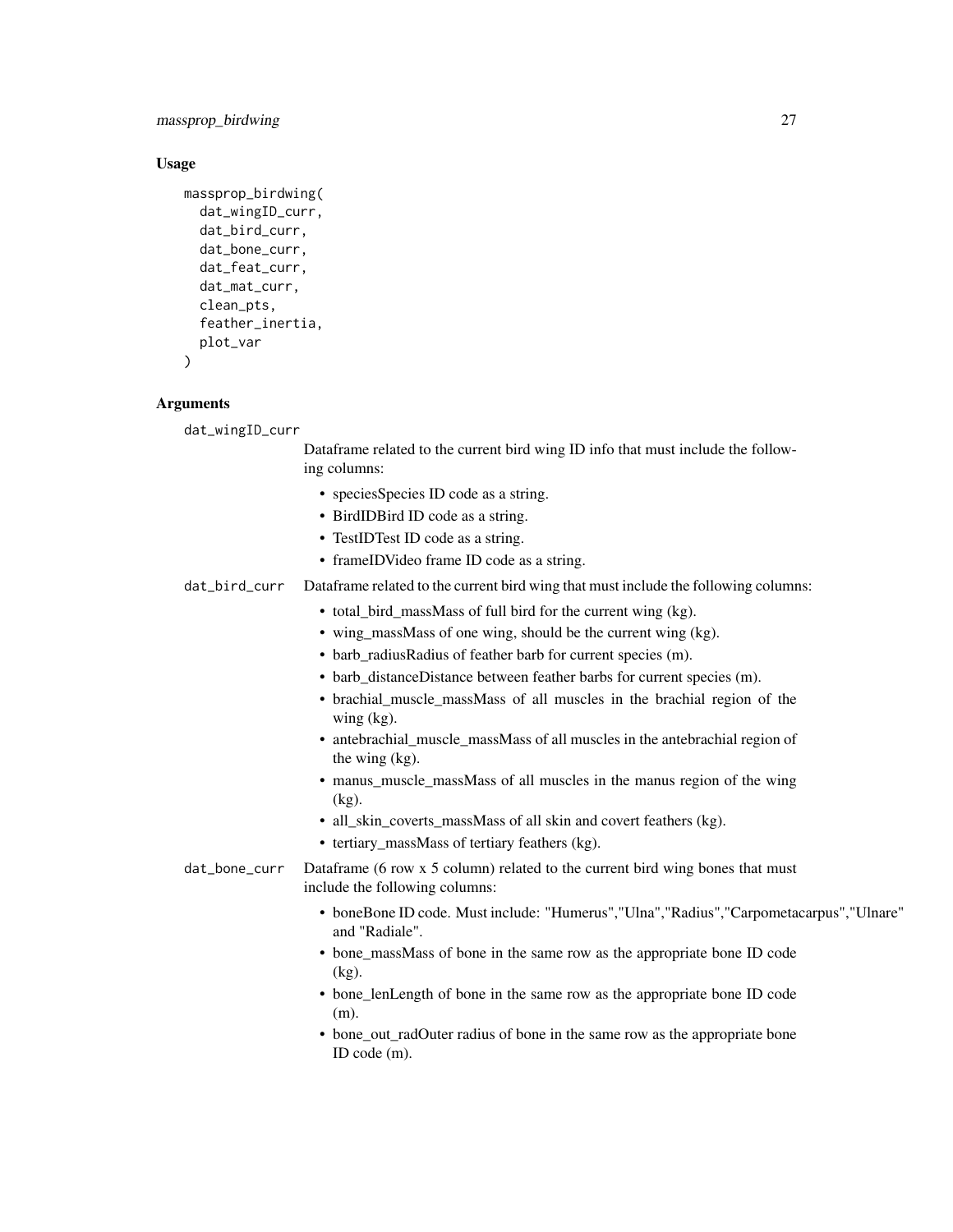|                 | • bone_in_radInner radius of bone in the same row as the appropriate bone<br>ID code (m).                                                                               |
|-----------------|-------------------------------------------------------------------------------------------------------------------------------------------------------------------------|
| dat_feat_curr   | Dataframe related to the current bird wing feathers input as a dataframe with the<br>following structure:                                                               |
|                 | • featherFeather ID code. Must be in standard format i.e. 1st primary is "P1",<br>third secondary is "S3", etc. Alula feathers should be grouped and named<br>"alula".  |
|                 | • m_fMass of feather in the same row as the appropriate feather ID code (kg).<br>• 1_calLength of calamus in the same row as the appropriate feather ID code<br>$(m)$ . |
|                 | • 1_vaneLength of rachis/vane in the same row as the appropriate feather ID<br>code (m).                                                                                |
|                 | • w_calWidth (diameter) of calamus in the same row as the appropriate feather<br>ID code (m).                                                                           |
|                 | • w_vpWidth of proximal vane (average value) in the same row as the appro-<br>priate feather ID code (m).                                                               |
|                 | • w_vdWidth of distal vane (average value) in the same row as the appropriate<br>feather ID code (m).                                                                   |
|                 | • vane_angleInterior angle between the rachis and calamus (degrees).                                                                                                    |
|                 | NOTE: Alula feathers will be treated as point mass so only the mass of the<br>feathers is required. Other columns can be left blank.                                    |
| dat_mat_curr    | Dataframe related to the current species input as a dataframe with the following<br>structure:                                                                          |
|                 | • materialMaterial information. Must include the following: "Bone", "Skin", "Muscle", "Cortex",<br>"Medullary"                                                          |
|                 | • density Density of each material $(kg/m^2)$ .                                                                                                                         |
| clean_pts       | A data frame of the key positions of the bird as follows:                                                                                                               |
|                 | • pt1x, pt1y, pt1zPoint on the shoulder joint (m).                                                                                                                      |
|                 | • pt2x, pt1y, pt2zPoint on the elbow joint (m).                                                                                                                         |
|                 | • pt3x, pt3y, pt3zPoint on the wrist joint (m).                                                                                                                         |
|                 | • pt4x, pt4y, pt4zPoint on the end of carpometacarpus (m).                                                                                                              |
|                 | • pt6x, pt6y, pt6zPoint on the leading edge of the wing in front of the wrist<br>joint $(m)$ .                                                                          |
|                 | • pt8x, pt8y, pt8zPoint on tip of most distal primary (m).                                                                                                              |
|                 | • pt9x, pt9y, pt9zPoint on the tip of the last primary to model as if it is on the<br>end of the carpometacarpus (m).                                                   |
|                 | • pt10x, pt10y, pt10zPoint on tip of last primary to model as if it was dis-<br>tributed along the carpometacarpus (m).                                                 |
|                 | • pt11x, pt11y, pt11zPoint on tip of most proximal feather (m).                                                                                                         |
|                 | • pt12x, pt12y, pt12zPoint on exterior shoulder position (wing root leading<br>edge) (m).                                                                               |
| feather_inertia |                                                                                                                                                                         |
|                 | A list with one entry per flight feather. Each primary feather includes the fol-<br>lowing variables:                                                                   |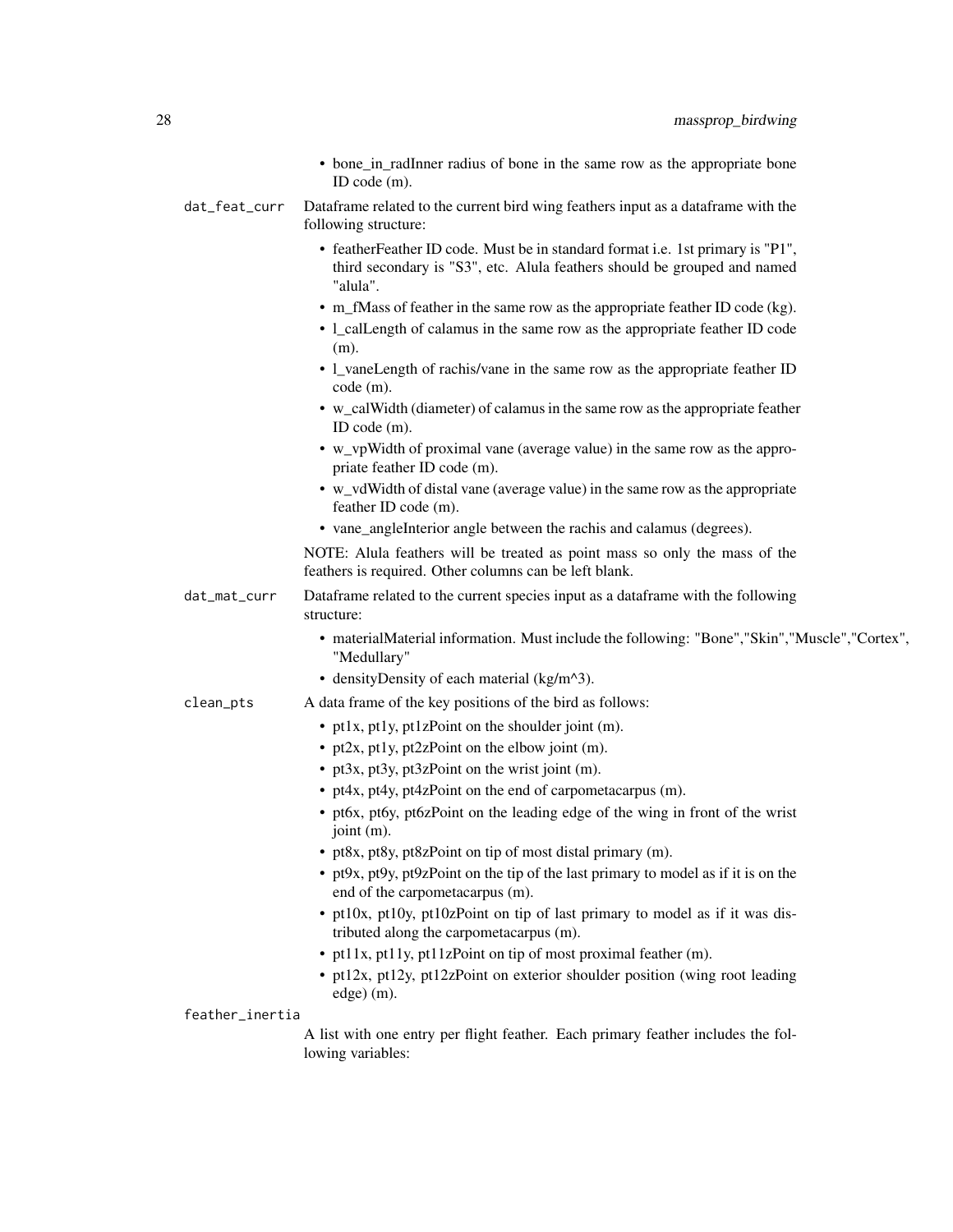- I\_pria 3x3 matrix representing the moment of inertia about each feather calamus tip ( $kg-m^2$ ).
- CG\_pria 1x3 vector (x,y,z) representing the center of gravity of the primary feather (m).
- m\_pria double representing the mass of the primary feather (kg).

Each secondary feather includes the following variables:

- I seca 3x3 matrix representing the moment of inertia about each feather calamus tip (kg-m $^2$ ).
- CG seca 1x3 vector  $(x,y,z)$  representing the center of gravity of the primary feather (m).
- m\_seca double representing the mass of the primary feather (kg).
- plot\_var A string that defines the x-axis and y-axis of the output plot. Can either equal "yx" or "yz".

#### Value

Function returns a dataframe that includes the moment of inertia and center of gravity of one wing about the VRP in the VRP frame and that of each major anatomical group i.e. skin, feathers, bones, muscles.

#### **CAUTION**

All points must all have the vehicle reference point (VRP) as their origin and the vehicle major axes as their frame of reference. This is normally selected so that the VRP is in line with the body center of gravity. Ensure the axes used represent a right-handed axis system.

#### Author(s)

Christina Harvey

```
# refer to the vignette
library(AvInertia)
# load data
data(dat_id_curr, package = "AvInertia")
data(dat_bird_curr, package = "AvInertia")
data(dat_feat_curr, package = "AvInertia")
data(dat_bone_curr, package = "AvInertia")
data(dat_mat, package = "AvInertia")
data(clean_pts, package = "AvInertia")
# 1. Determine the center of gravity of the bird's torso (including the legs)
```

```
dat_torsotail_out = massprop_restbody(dat_id_curr, dat_bird_curr)
# 2. Calculate the inertia of the flight feathers about the tip of the calamus
feather_inertia <- compute_feat_inertia(dat_mat, dat_feat_curr, dat_bird_curr)
# 3. Determine the center of gravity of one of the bird's wings
dat_wing_out = massprop_birdwing(dat_id_curr, dat_bird_curr,
```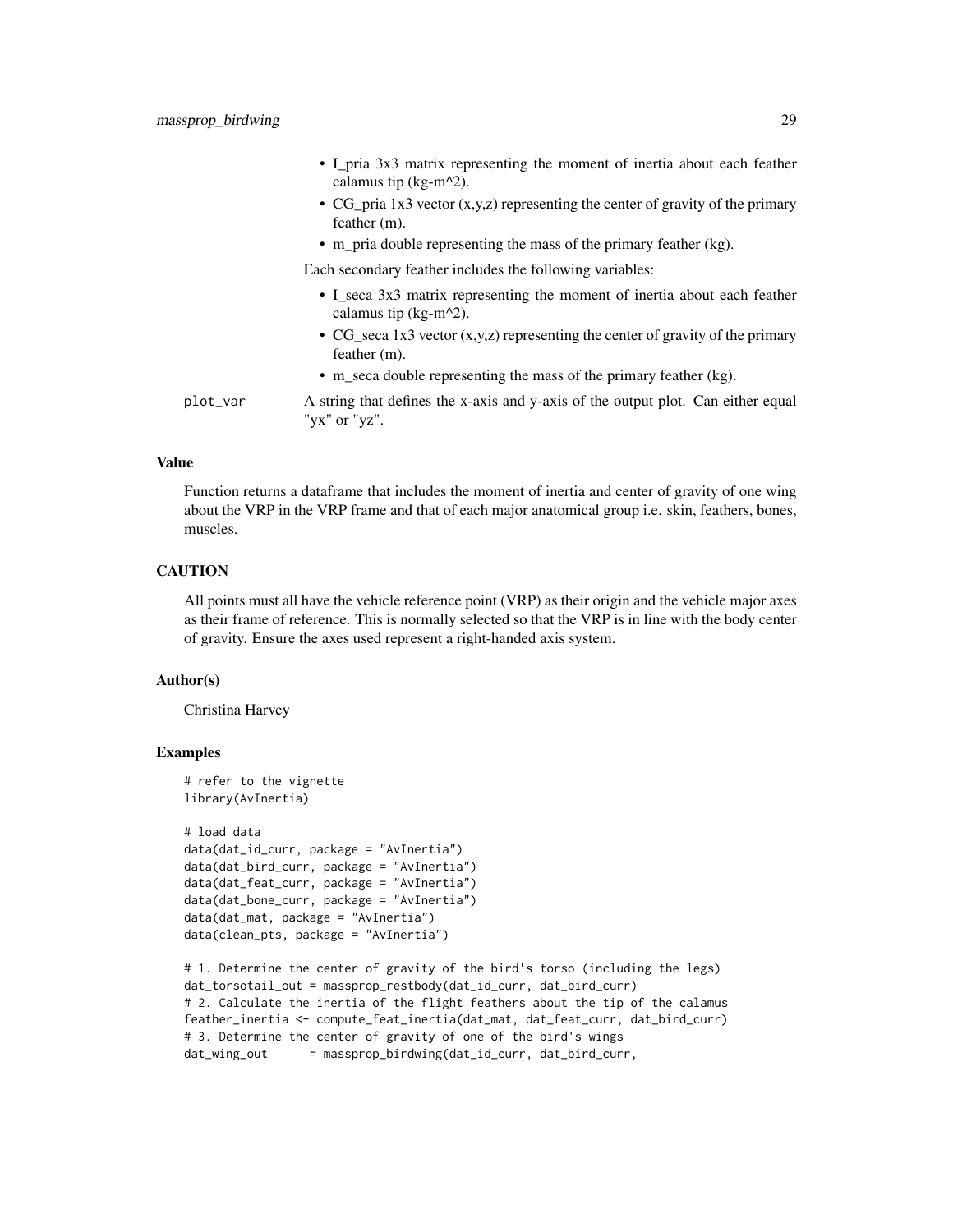```
dat_bone_curr, dat_feat_curr, dat_mat, clean_pts,
feather_inertia, plot_var = 0)
# Visualize the center of gravity of each wing component in the x and y axis
dat_wing_out = massprop_birdwing(dat_id_curr, dat_bird_curr,
dat_bone_curr, dat_feat_curr, dat_mat, clean_pts,
feather_inertia, plot_var = "yx")
# or the y and z axis
dat_wing_out = massprop_birdwing(dat_id_curr, dat_bird_curr,
dat_bone_curr, dat_feat_curr, dat_mat, clean_pts,
feather_inertia, plot_var = "yz")
# 4. Combine all data and obtain the center of gravity, moment of inertia
# and principal axes of the bird
curr_full_bird = combine_inertialprop(dat_torsotail_out,dat_wing_out,
dat_wing_out, dat_id_curr, dat_bird_curr, symmetric=TRUE)
```
massprop\_bones *Bone mass properties*

#### Description

Calculate the moment of inertia of a bone modeled as a hollow cylinder with two solid end caps

#### Usage

```
massprop_bones(m, l, r_out, r_in, rho, start, end)
```
#### Arguments

| m            | Mass of bone $(kg)$                                                                                                                                 |  |
|--------------|-----------------------------------------------------------------------------------------------------------------------------------------------------|--|
| $\mathbf{1}$ | Length of bone $(kg)$                                                                                                                               |  |
| r_out        | Outer radius of bone (m)                                                                                                                            |  |
| $r_in$       | Inner radius of bone $(m)$                                                                                                                          |  |
| rho          | Density of the bone $(kg/m^3)$                                                                                                                      |  |
| start        | a 1x3 vector $(x,y,z)$ representing the 3D point where bone starts. Points from the<br>VRP to the bone start. Frame of reference: VRP   Origin: VRP |  |
| end          | a 1x3 vector $(x,y,z)$ representing the 3D point where bone ends. Points from the<br>VRP to the bone start. Frame of reference: VRP   Origin: VRP   |  |

## Value

This function returns a list that includes:

- Ia 3x3 matrix representing the moment of inertia tensor of a bone modeled as a hollow cylinder with two solid end caps
- CGa 1x3 vector representing the center of gravity position of a bone modeled as a hollow cylinder with two solid end caps
- ma double that returns the input bone mass

<span id="page-29-0"></span>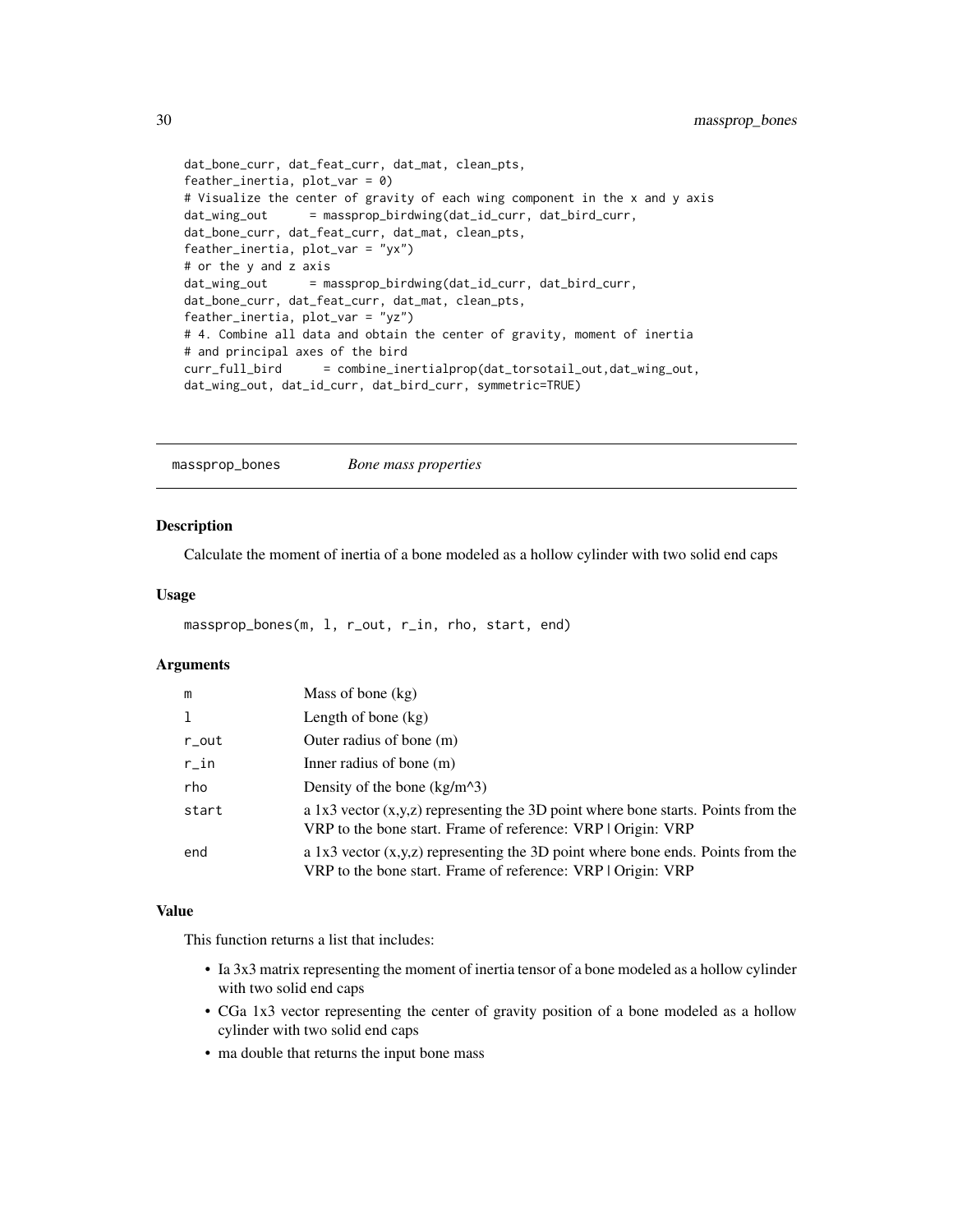#### <span id="page-30-0"></span>Warning

Parallel axis theorem does not apply between two arbitrary points. One point must be the object's center of gravity.

#### Examples

```
# refer to the vignette
library(AvInertia)
# load data
data(dat_id_curr, package = "AvInertia")
data(dat_bird_curr, package = "AvInertia")
data(dat_feat_curr, package = "AvInertia")
data(dat_bone_curr, package = "AvInertia")
data(dat_mat, package = "AvInertia")
data(clean_pts, package = "AvInertia")
# 1. Determine the center of gravity of the bird's torso (including the legs)
dat_torsotail_out = massprop_restbody(dat_id_curr, dat_bird_curr)
# 2. Calculate the inertia of the flight feathers about the tip of the calamus
feather_inertia <- compute_feat_inertia(dat_mat, dat_feat_curr, dat_bird_curr)
# 3. Determine the center of gravity of one of the bird's wings
dat_wing_out = massprop_birdwing(dat_id_curr, dat_bird_curr,
dat_bone_curr, dat_feat_curr, dat_mat, clean_pts,
feather_inertia, plot_var = 0)
# Visualize the center of gravity of each wing component in the x and y axis
dat_wing_out = massprop_birdwing(dat_id_curr, dat_bird_curr,
dat_bone_curr, dat_feat_curr, dat_mat, clean_pts,
feather_inertia, plot_var = "yx")
# or the y and z axis
dat_wing_out = massprop_birdwing(dat_id_curr, dat_bird_curr,
dat_bone_curr, dat_feat_curr, dat_mat, clean_pts,
feather_inertia, plot_var = "yz")
# 4. Combine all data and obtain the center of gravity, moment of inertia
# and principal axes of the bird
curr_full_bird = combine_inertialprop(dat_torsotail_out,dat_wing_out,
dat_wing_out, dat_id_curr, dat_bird_curr, symmetric=TRUE)
```
massprop\_feathers *Feather mass properties*

#### Description

Calculate the moment of inertia of the feathers within the feather frame of reference.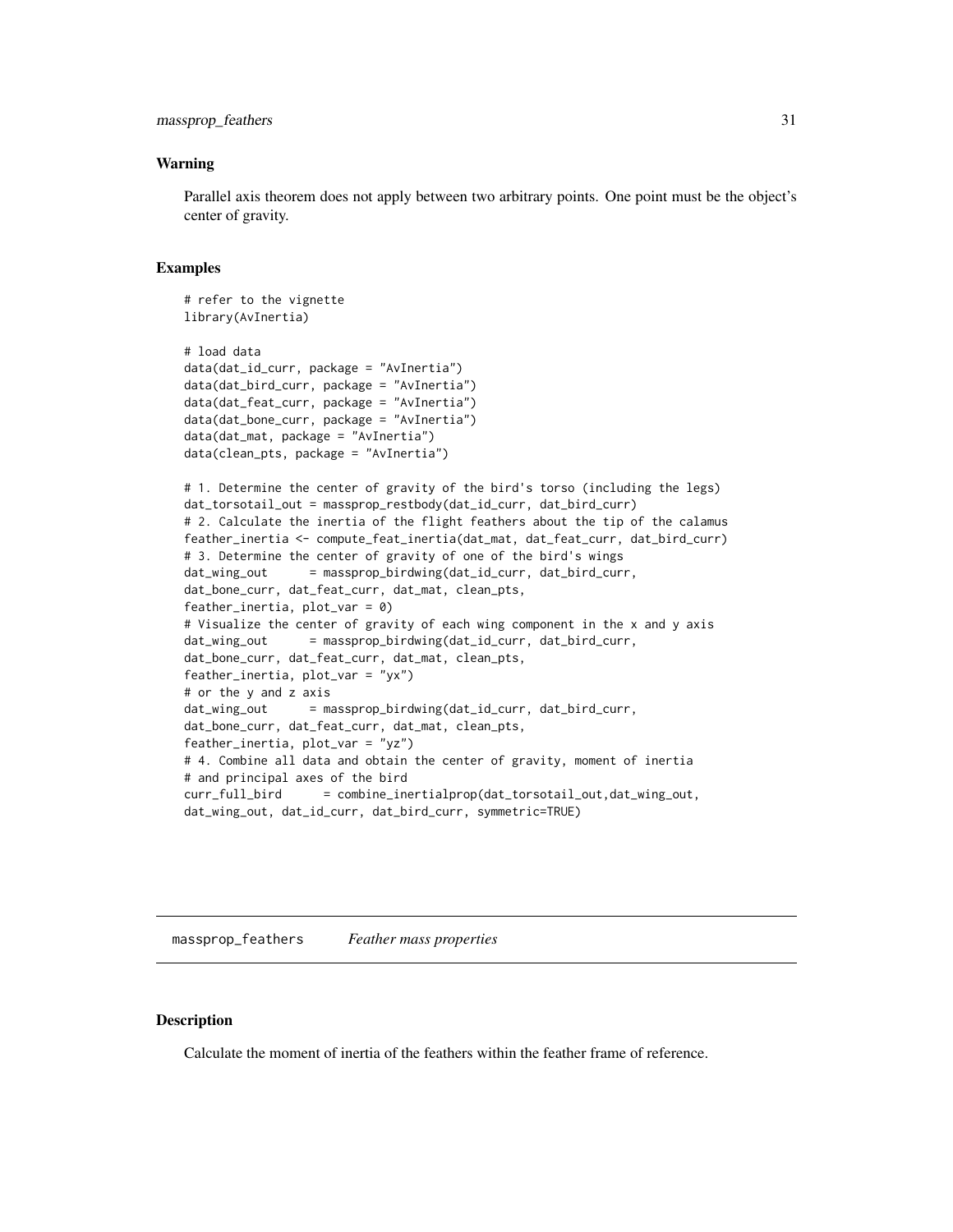## Usage

```
massprop_feathers(
 m_f,
  l_c,
  l_r_cor,
  w_cal,
  r_b,
  d_b,
  rho_cor,
  rho_med,
  w_vp,
  w_vd,
  angle
)
```
## Arguments

| $m_f$        | Mass of the entire feather (kg)                                                                                                                                                                |  |
|--------------|------------------------------------------------------------------------------------------------------------------------------------------------------------------------------------------------|--|
| $1_{\rm -c}$ | Length of the calamus; start of vane to end of calamus $(m)$                                                                                                                                   |  |
| $l$ _r_cor   | Length of rachis; tip to start of vane $(m)$                                                                                                                                                   |  |
| w_cal        | Width (diameter) of the cortex part of the calamus (m)                                                                                                                                         |  |
| $r_b$        | Radius of feather barbs (m)                                                                                                                                                                    |  |
| $d_b$        | Distance between barbs (m)                                                                                                                                                                     |  |
| rho_cor      | Density of the cortex $(kg/m^3)$                                                                                                                                                               |  |
| rho_med      | Density of the medullary $(kg/m^3)$                                                                                                                                                            |  |
| w_vp         | Width of proximal (closest to body) vane (m)                                                                                                                                                   |  |
| w_vd         | Width of distal (closest to wing tip) vane (m)                                                                                                                                                 |  |
| angle        | Angle between calamus and the vane taken the supplement angle to the interior<br>angle. Negative indicates the feather tip is rotated proximally relative to the start<br>of the feather vane. |  |

#### Value

a list that includes:

- Ia 3x3 matrix representing the moment of inertia tensor of a simplified feather with the origin at the feather calamus end and within the feather frame of reference
- CGa 1x3 vector representing the center of gravity position of a simplified feather with the origin at the feather calamus end and within the feather frame of reference
- ma double that returns the feather mass

## Warning

Parallel axis theorem does not apply between two arbitrary points. One point must be the object's center of gravity.

CAUTION: While computing the variable components of the feather the x axis is the normal of the feather.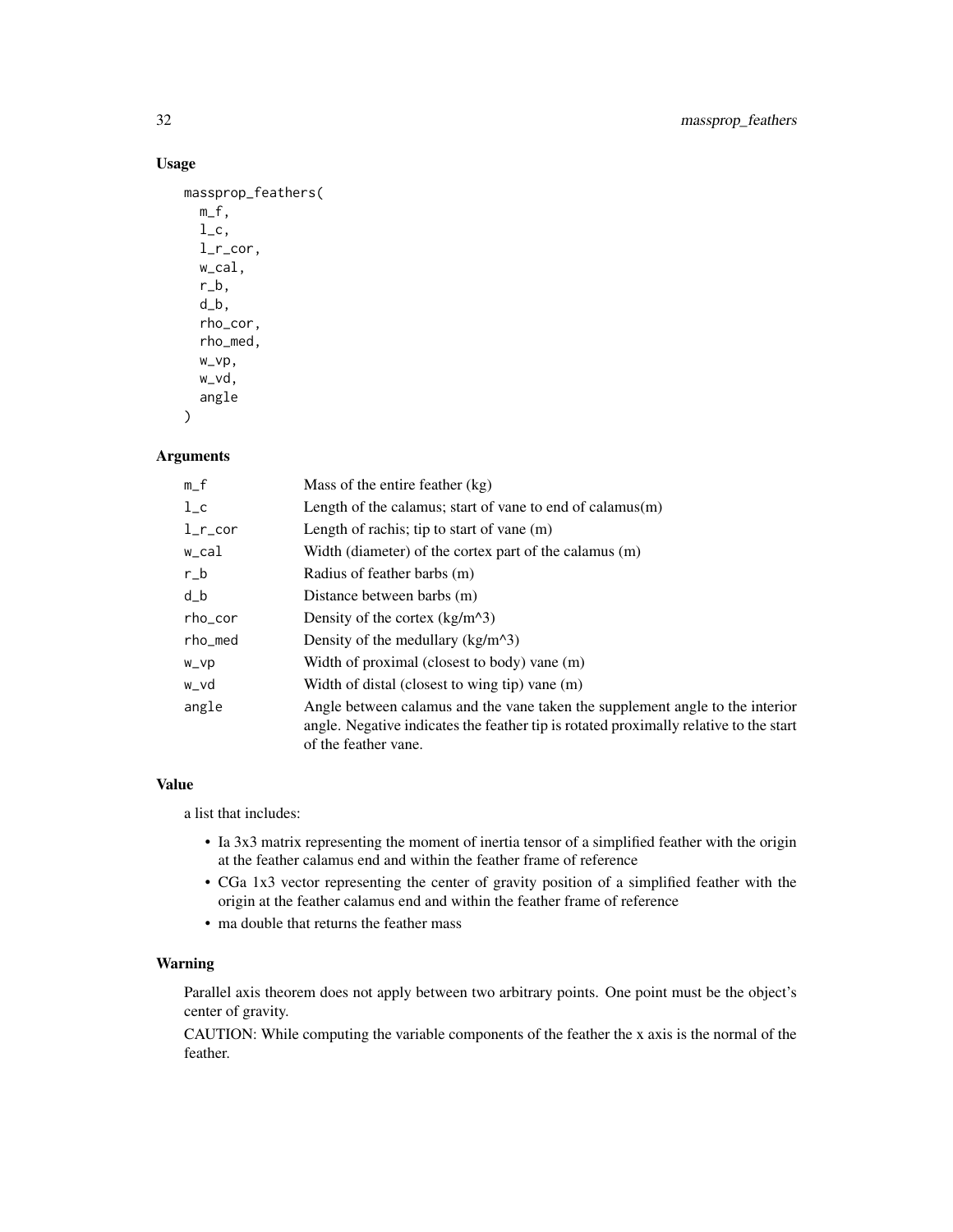<span id="page-32-0"></span>massprop\_head 33

#### Author(s)

Christina Harvey

#### Examples

```
# refer to the vignette
library(AvInertia)
# load data
data(dat_id_curr, package = "AvInertia")
data(dat_bird_curr, package = "AvInertia")
data(dat_feat_curr, package = "AvInertia")
data(dat_bone_curr, package = "AvInertia")
data(dat_mat, package = "AvInertia")
data(clean_pts, package = "AvInertia")
# 1. Determine the center of gravity of the bird's torso (including the legs)
dat_torsotail_out = massprop_restbody(dat_id_curr, dat_bird_curr)
# 2. Calculate the inertia of the flight feathers about the tip of the calamus
feather_inertia <- compute_feat_inertia(dat_mat, dat_feat_curr, dat_bird_curr)
# 3. Determine the center of gravity of one of the bird's wings
dat_wing_out = massprop_birdwing(dat_id_curr, dat_bird_curr,
dat_bone_curr, dat_feat_curr, dat_mat, clean_pts,
feather_inertia, plot_var = 0)
# Visualize the center of gravity of each wing component in the x and y axis
dat_wing_out = massprop_birdwing(dat_id_curr, dat_bird_curr,
dat_bone_curr, dat_feat_curr, dat_mat, clean_pts,
feather_inertia, plot_var = "yx")
# or the y and z axis
dat_wing_out = massprop_birdwing(dat_id_curr, dat_bird_curr,
dat_bone_curr, dat_feat_curr, dat_mat, clean_pts,
feather_inertia, plot_var = "yz")
# 4. Combine all data and obtain the center of gravity, moment of inertia
# and principal axes of the bird
curr_full_bird = combine_inertialprop(dat_torsotail_out,dat_wing_out,
dat_wing_out, dat_id_curr, dat_bird_curr, symmetric=TRUE)
```
massprop\_head *Head mass properties*

#### **Description**

Calculate the moment of inertia of a head modeled as a solid cone

## Usage

```
massprop_head(m, r, l, start, end)
```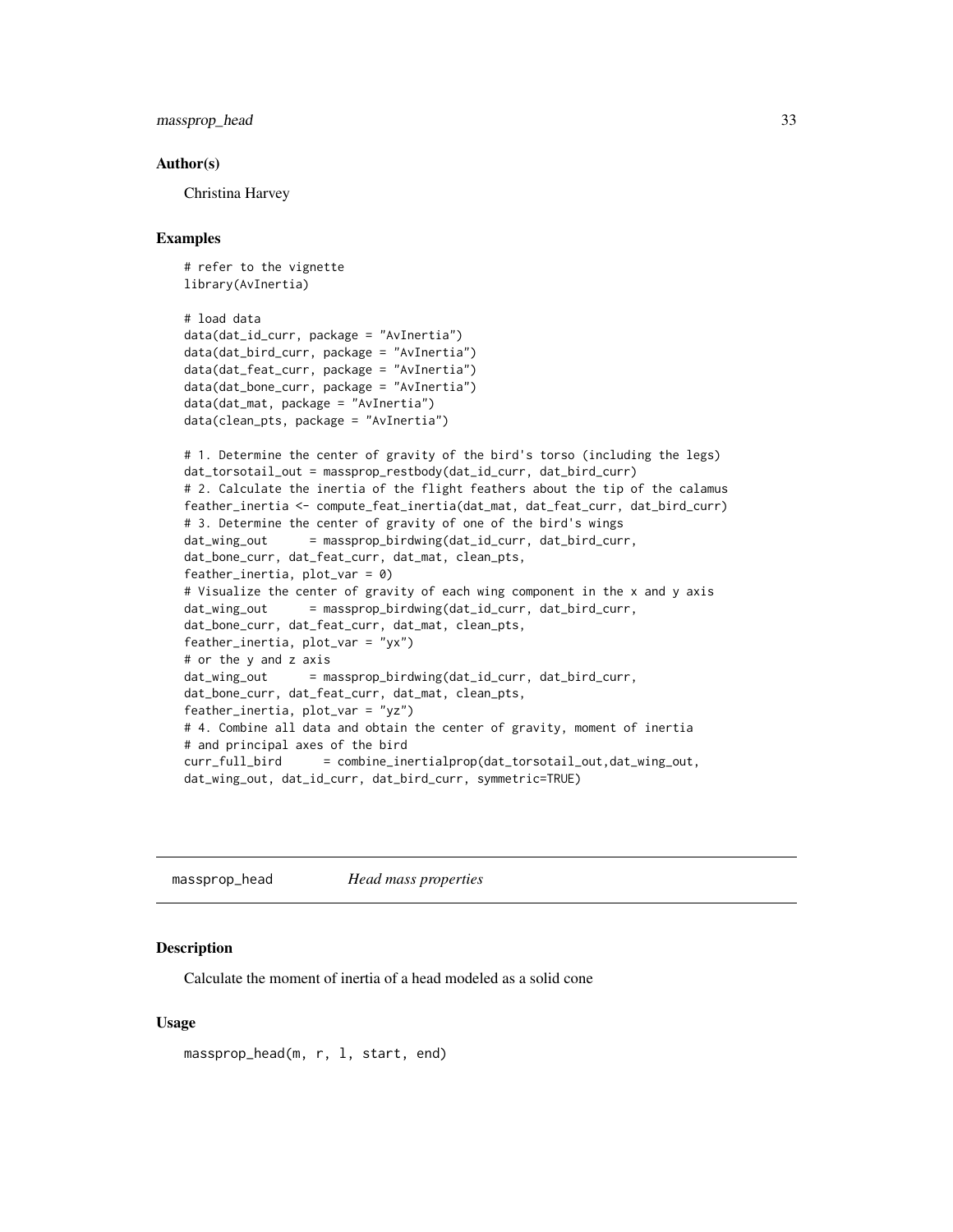### <span id="page-33-0"></span>Arguments

| m     | Mass of head (kg)                                                                                              |
|-------|----------------------------------------------------------------------------------------------------------------|
| r     | Maximum head radius (m)                                                                                        |
| 1     | Maximum head length (m)                                                                                        |
| start | a 1x3 vector $(x,y,z)$ representing the 3D point where head starts. Frame of ref-<br>erence: VRP   Origin: VRP |
| end   | a 1x3 vector $(x,y,z)$ representing the 3D point where head ends. Frame of refer-<br>ence: VRP   Origin: VRP   |

## Value

This function returns a list that includes:

- Ia 3x3 matrix representing the moment of inertia tensor of a head modeled as a solid cone
- CGa 1x3 vector representing the center of gravity position of a head modeled as a solid cone
- ma double that returns the head mass

## Warning

Parallel axis theorem does not apply between two arbitrary points. One point must be the object's center of gravity.

## Author(s)

Christina Harvey

| massprop_muscles | Muscle mass properties |  |
|------------------|------------------------|--|
|------------------|------------------------|--|

## Description

Calculate the moment of inertia of a muscle modeled as a solid cylinder distributed along the bone length

#### Usage

```
massprop_muscles(m, rho, l, start, end)
```
## Arguments

| m     | Mass of muscle $(kg)$ .                                                                                         |
|-------|-----------------------------------------------------------------------------------------------------------------|
| rho   | Density of muscle $(kg/m^3)$ .                                                                                  |
| 1     | Length of the muscle group $(m)$ .                                                                              |
| start | a 1x3 vector $(x,y,z)$ representing the 3D point where bone starts. Frame of ref-<br>erence: VRP   Origin: VRP. |
| end   | a 1x3 vector $(x,y,z)$ representing the 3D point where bone ends. Frame of refer-<br>ence: VRP   Origin: VRP.   |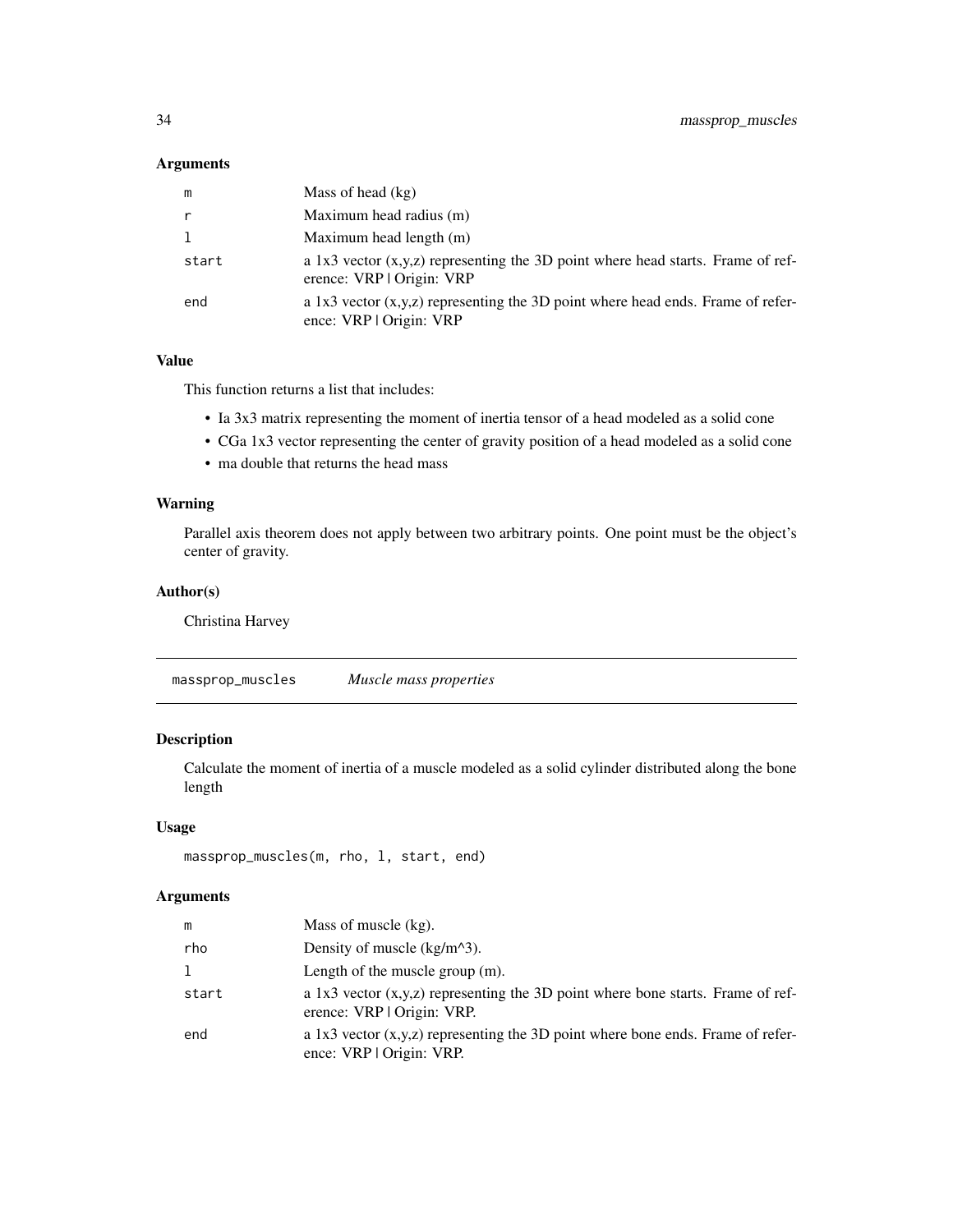#### Value

This function returns a list that includes:

- Ia 3x3 matrix representing the moment of inertia tensor of a muscle modeled as a solid cylinder distributed along the bone length.
- CGa 1x3 vector representing the center of gravity position of a muscle modeled as a solid cylinder distributed along the bone length.
- ma double that returns the input muscle mass.

#### Warning

Parallel axis theorem does not apply between two arbitrary points. One point must be the object's center of gravity.

#### Author(s)

Christina Harvey

# refer to the vignette

```
library(AvInertia)
# load data
data(dat_id_curr, package = "AvInertia")
data(dat_bird_curr, package = "AvInertia")
data(dat_feat_curr, package = "AvInertia")
data(dat_bone_curr, package = "AvInertia")
data(dat_mat, package = "AvInertia")
data(clean_pts, package = "AvInertia")
# 1. Determine the center of gravity of the bird's torso (including the legs)
dat_torsotail_out = massprop_restbody(dat_id_curr, dat_bird_curr)
# 2. Calculate the inertia of the flight feathers about the tip of the calamus
feather_inertia <- compute_feat_inertia(dat_mat, dat_feat_curr, dat_bird_curr)
# 3. Determine the center of gravity of one of the bird's wings
dat_wing_out = massprop_birdwing(dat_id_curr, dat_bird_curr,
dat_bone_curr, dat_feat_curr, dat_mat, clean_pts,
feather_inertia, plot_var = 0)
# Visualize the center of gravity of each wing component in the x and y axis
dat_wing_out = massprop_birdwing(dat_id_curr, dat_bird_curr,
dat_bone_curr, dat_feat_curr, dat_mat, clean_pts,
feather_inertia, plot_var = "yx")
# or the y and z axis
dat_wing_out = massprop_birdwing(dat_id_curr, dat_bird_curr,
dat_bone_curr, dat_feat_curr, dat_mat, clean_pts,
feather_inertia, plot_var = "yz")
# 4. Combine all data and obtain the center of gravity, moment of inertia
# and principal axes of the bird
curr_full_bird = combine_inertialprop(dat_torsotail_out,dat_wing_out,
dat_wing_out, dat_id_curr, dat_bird_curr, symmetric=TRUE)
```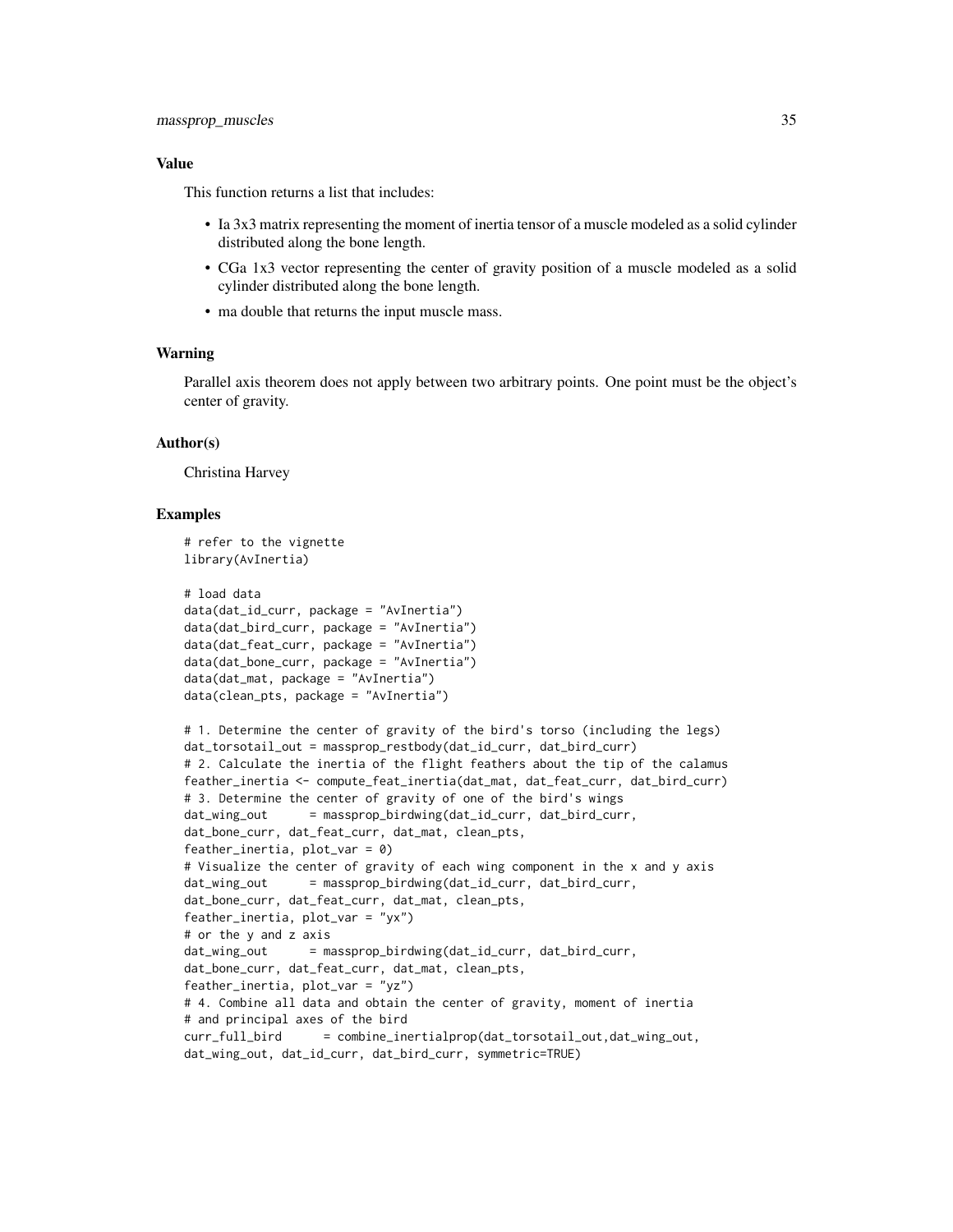<span id="page-35-0"></span>massprop\_neck *Neck mass properties*

## Description

Calculate the moment of inertia of a neck modeled as a solid cylinder

## Usage

massprop\_neck(m, r, l, start, end)

## Arguments

| m     | Mass of muscle (kg).                                                                                            |
|-------|-----------------------------------------------------------------------------------------------------------------|
| r     | Radius of the neck (m).                                                                                         |
| 1     | Length of the stretched neck $(m)$ .                                                                            |
| start | a 1x3 vector $(x,y,z)$ representing the 3D point where neck starts. Frame of ref-<br>erence: VRP   Origin: VRP. |
| end   | a 1x3 vector $(x,y,z)$ representing the 3D point where neck ends. Frame of refer-<br>ence: VRP   Origin: VRP.   |

## Value

This function returns a list that includes:

- Ia 3x3 matrix representing the moment of inertia tensor of a neck modeled as a solid cylinder.
- CGa 1x3 vector representing the center of gravity position of a neck modeled as a solid cylinder.
- ma double that returns the neck mass.

## Warning

Parallel axis theorem does not apply between two arbitrary points. One point must be the object's center of gravity.

## Author(s)

Christina Harvey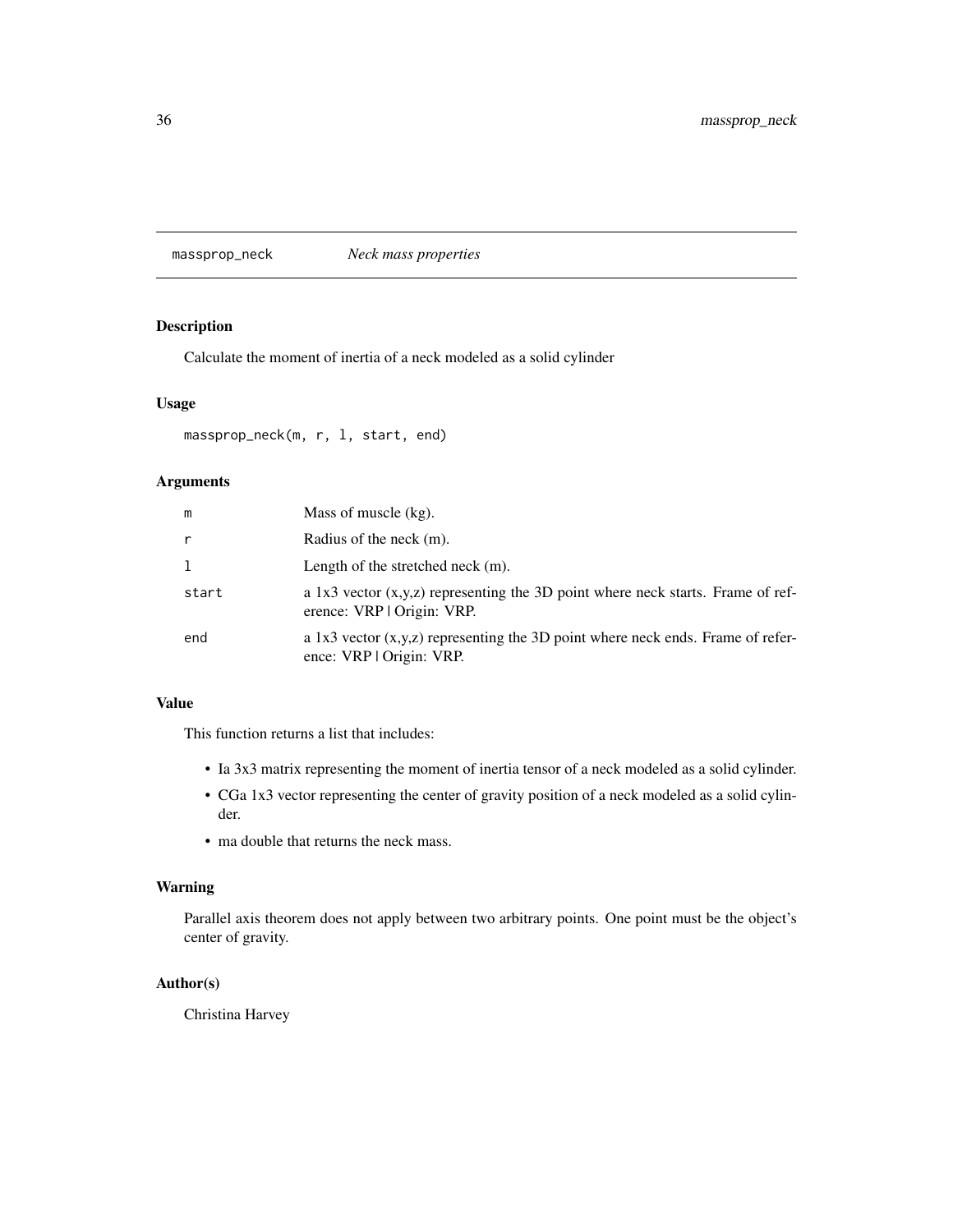<span id="page-36-0"></span>

## Description

Calculate the moment of inertia of any point mass

#### Usage

massprop\_pm(m, pt)

## Arguments

|    | Mass of point mass $(kg)$                                                           |
|----|-------------------------------------------------------------------------------------|
| рt | a 1x3 vector $(x,y,z)$ representing the location of the point mass. Frame of refer- |
|    | ence: VRP   Origin: VRP                                                             |

## Value

This function returns a list that includes:

- Ia 3x3 matrix representing the moment of inertia tensor of a point mass
- CGa 1x3 vector representing the center of gravity position of a point mass
- ma double that returns the input mass

#### Warning

Parallel axis theorem does not apply between two arbitrary points. One point must be the object's center of gravity.

#### Author(s)

Christina Harvey

## Examples

```
# refer to the vignette
library(AvInertia)
```

```
# load data
data(dat_id_curr, package = "AvInertia")
data(dat_bird_curr, package = "AvInertia")
data(dat_feat_curr, package = "AvInertia")
data(dat_bone_curr, package = "AvInertia")
data(dat_mat, package = "AvInertia")
data(clean_pts, package = "AvInertia")
```
# 1. Determine the center of gravity of the bird's torso (including the legs)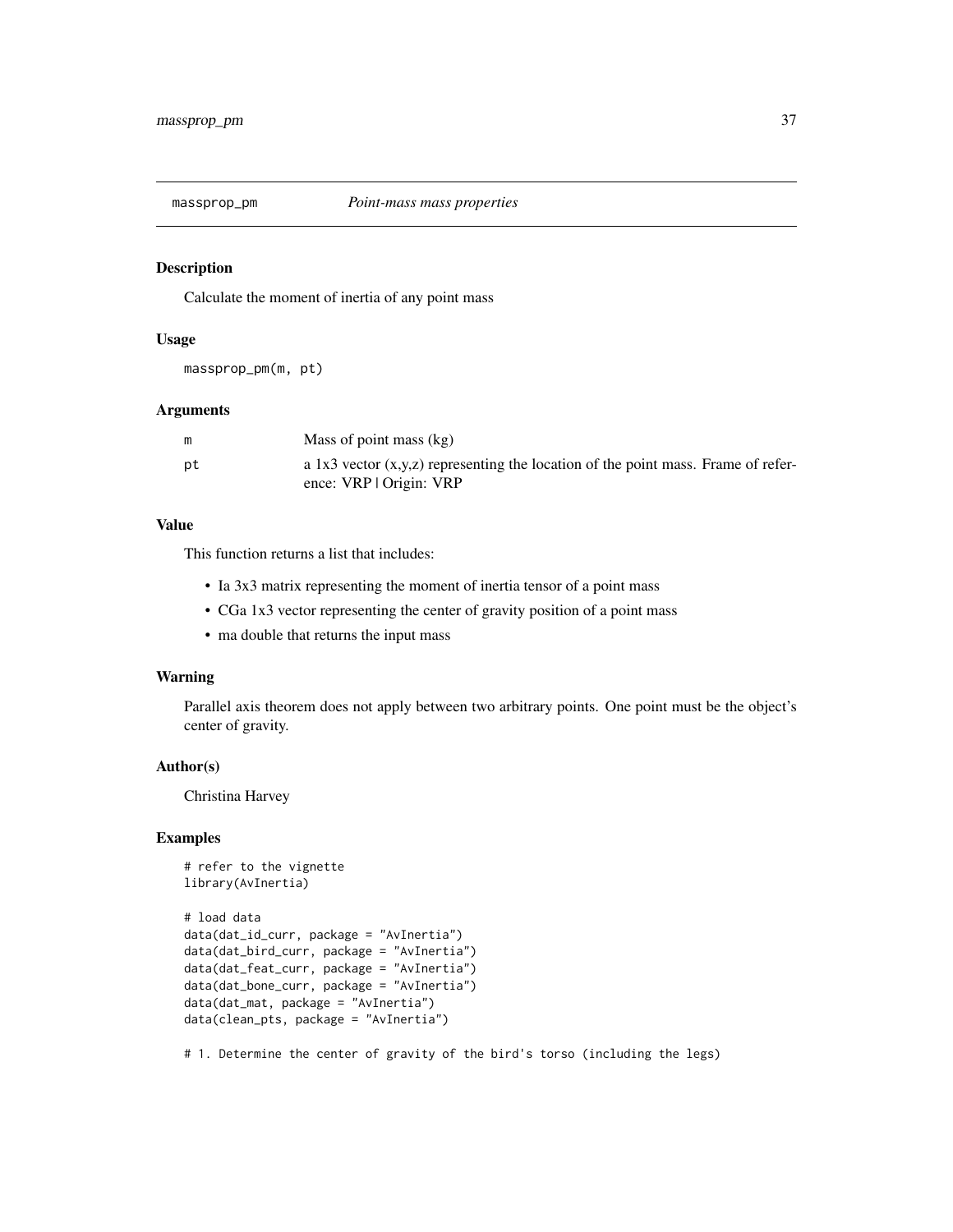```
dat_torsotail_out = massprop_restbody(dat_id_curr, dat_bird_curr)
# 2. Calculate the inertia of the flight feathers about the tip of the calamus
feather_inertia <- compute_feat_inertia(dat_mat, dat_feat_curr, dat_bird_curr)
# 3. Determine the center of gravity of one of the bird's wings
dat_wing_out = massprop_birdwing(dat_id_curr, dat_bird_curr,
dat_bone_curr, dat_feat_curr, dat_mat, clean_pts,
feather_inertia, plot_var = 0)
# Visualize the center of gravity of each wing component in the x and y axis
dat_wing_out = massprop_birdwing(dat_id_curr, dat_bird_curr,
dat_bone_curr, dat_feat_curr, dat_mat, clean_pts,
feather_inertia, plot_var = "yx")
# or the y and z axis
dat_wing_out = massprop_birdwing(dat_id_curr, dat_bird_curr,
dat_bone_curr, dat_feat_curr, dat_mat, clean_pts,
feather_inertia, plot_var = "yz")
# 4. Combine all data and obtain the center of gravity, moment of inertia
# and principal axes of the bird
curr_full_bird = combine_inertialprop(dat_torsotail_out,dat_wing_out,
dat_wing_out, dat_id_curr, dat_bird_curr, symmetric=TRUE)
```
massprop\_restbody *Calculate the center of gravity and moment of inertia for the head, neck, torso and tail.*

#### Description

Function that reads in anatomical data and returns the moment of inertia tensor and center of gravity for the head, neck, tail and torso.

## Usage

massprop\_restbody(dat\_wingID\_curr, dat\_bird\_curr)

#### Arguments

dat\_wingID\_curr

Dataframe related to the current bird wing ID info that must include the following columns:

- speciesSpecies ID code as a string.
- BirdIDBird ID code as a string.
- TestIDTest ID code as a string.
- frameIDVideo frame ID code as a string.

dat\_bird\_curr Dataframe related to the current bird wing that must include the following columns:

- extend\_neckLogical input defining whether the neck should be modeled as extended or not.
- head\_lengthLength of the head from base to tip (m).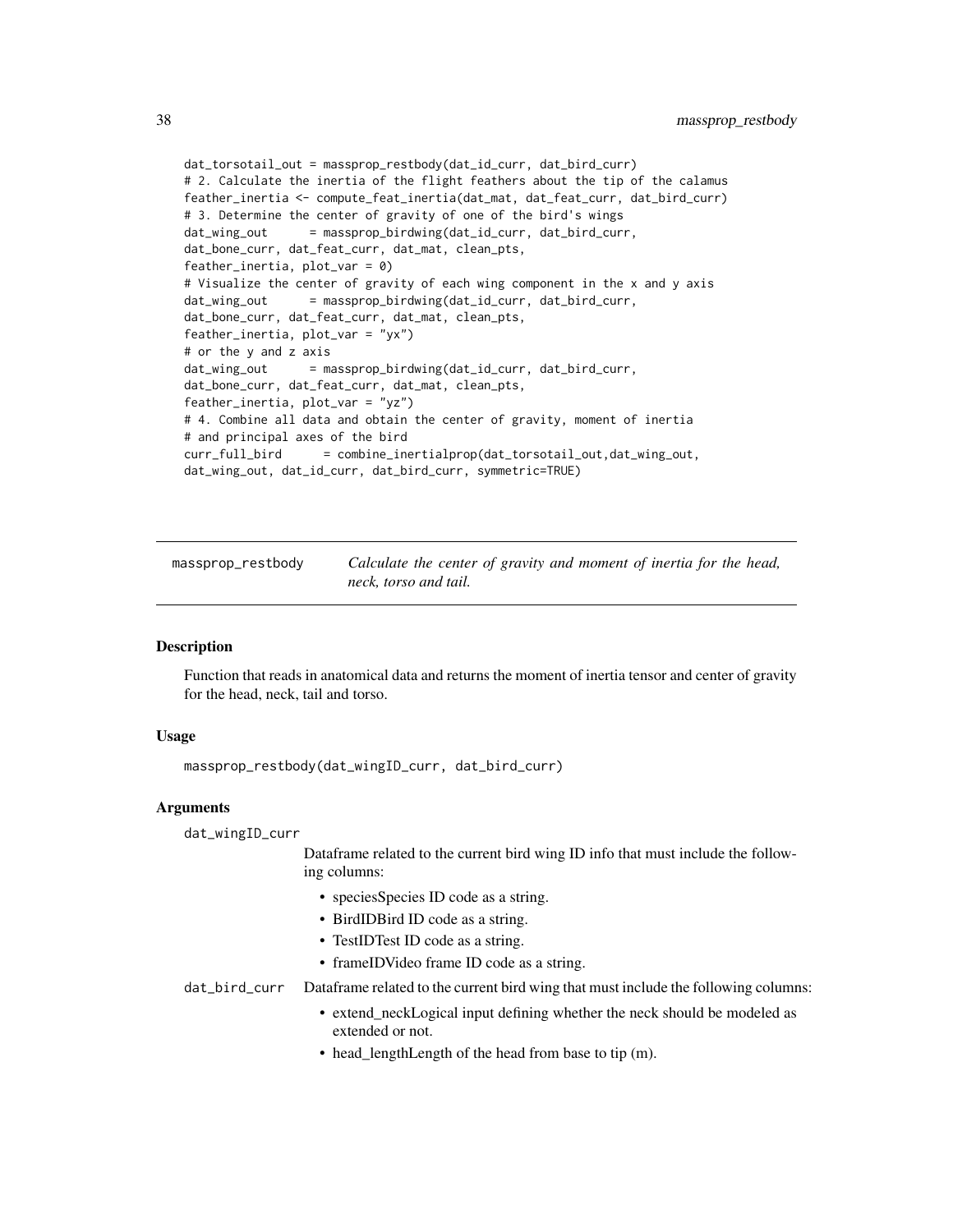- head\_massMass of the head (kg).
- head heightHeight of the head at the base (m).
- neck\_massMass of the neck (kg).
- neck\_widthOPTIONAL Average width of the stretched neck (m).
- neck\_lengthOPTIONAL Length of the stretched neck (m).
- torsotail\_lengthLength from the beginning of the torso to the tip of the tail (m).
- torsotail massMass of the torso and tail (kg).
- tail lengthLength of the tail (m).
- tail\_massMass of the tail (kg).
- tail\_widthAverage width of the furled tail (m).
- right\_leg\_massMass of the right leg (kg).
- left\_leg\_massMass of the left leg (kg).
- body width maxMaximum width of the torso (m).
- body\_width\_at\_leg\_insertWidth of the body at the point where the legs are inserted (m).
- x loc of body maxx coordinate from the VRP in the full bird frame of reference of the maximum body width (m).
- x loc leg insertionx coordinate from the VRP in the full bird frame of reference of the leg insertion location (m).
- x\_loc\_TorsotailCoGx coordinate from the VRP in the full bird frame of reference of the center of gravity of the torso and tail (m).
- z\_loc\_TorsotailCoGx coordinate from the VRP in the full bird frame of reference of the the center of gravity of the torso and tail (m).

#### Value

Function returns a dataframe that includes the moment of inertia and center of gravity of head, neck, torso and tail.

```
# refer to the vignette
library(AvInertia)
# load data
data(dat_id_curr, package = "AvInertia")
data(dat_bird_curr, package = "AvInertia")
data(dat_feat_curr, package = "AvInertia")
data(dat_bone_curr, package = "AvInertia")
data(dat_mat, package = "AvInertia")
data(clean_pts, package = "AvInertia")
```

```
# 1. Determine the center of gravity of the bird's torso (including the legs)
dat_torsotail_out = massprop_restbody(dat_id_curr, dat_bird_curr)
# 2. Calculate the inertia of the flight feathers about the tip of the calamus
feather_inertia <- compute_feat_inertia(dat_mat, dat_feat_curr, dat_bird_curr)
# 3. Determine the center of gravity of one of the bird's wings
```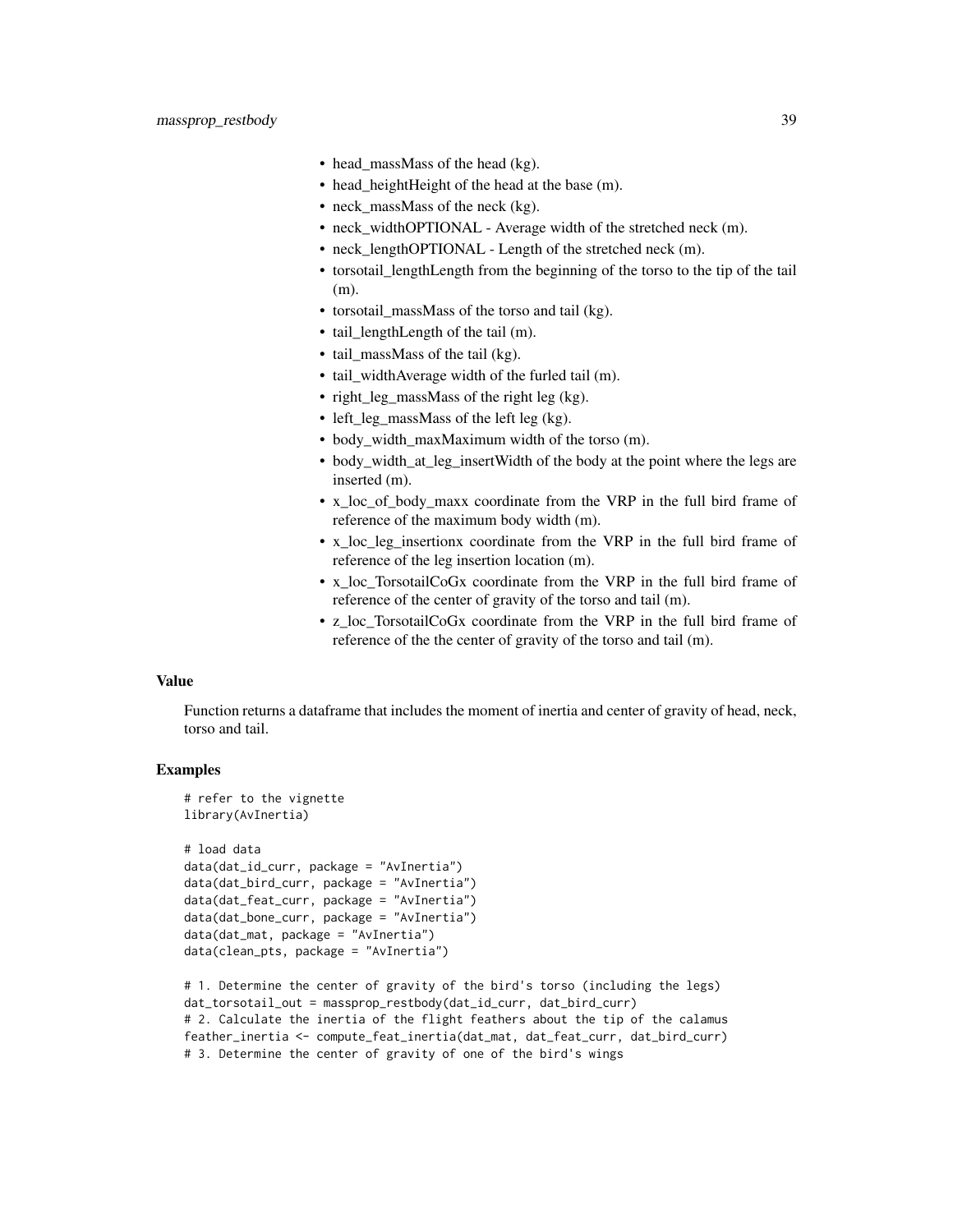```
dat_wing_out = massprop_birdwing(dat_id_curr, dat_bird_curr,
dat_bone_curr, dat_feat_curr, dat_mat, clean_pts,
feather_inertia, plot_var = 0)
# Visualize the center of gravity of each wing component in the x and y axis
dat_wing_out = massprop_birdwing(dat_id_curr, dat_bird_curr,
dat_bone_curr, dat_feat_curr, dat_mat, clean_pts,
feather_inertia, plot_var = "yx")
# or the y and z axis
dat_wing_out = massprop_birdwing(dat_id_curr, dat_bird_curr,
dat_bone_curr, dat_feat_curr, dat_mat, clean_pts,
feather_inertia, plot_var = "yz")
# 4. Combine all data and obtain the center of gravity, moment of inertia
# and principal axes of the bird
curr_full_bird = combine_inertialprop(dat_torsotail_out,dat_wing_out,
dat_wing_out, dat_id_curr, dat_bird_curr, symmetric=TRUE)
```
massprop\_skin *Calculates the mass properties of skin or tertiaries*

## Description

Calculate the moment of inertia of skin or tertiaries modeled as a flat triangular plate

#### Usage

```
massprop_skin(m, rho, pts)
```
#### Arguments

| m   | Mass of skin (kg)                                                                                                                                                                                                                                                                                    |
|-----|------------------------------------------------------------------------------------------------------------------------------------------------------------------------------------------------------------------------------------------------------------------------------------------------------|
| rho | Density of skin $(kg/m^3)$                                                                                                                                                                                                                                                                           |
| pts | a 3x3 matrix that represent three points that define the vertices of the triangle.<br>Frame of reference: VRP   Origin: VRP Must be numbered in a counterclock-<br>wise direction for positive area, otherwise signs will be reversed. each point<br>should be a different of the matrix as follows: |
|     | • ptlx, ptly, ptlz<br>• pt2x, pt1y, pt2z<br>• pt3x, pt3y, pt3z                                                                                                                                                                                                                                       |

#### Value

This function returns a list that includes: point mass

- Ia 3x3 matrix representing the moment of inertia tensor of skin modeled as a flat triangular plate
- CGa 1x3 vector representing the center of gravity position of skin modeled as a flat triangular plate
- ma double that returns the input skin mass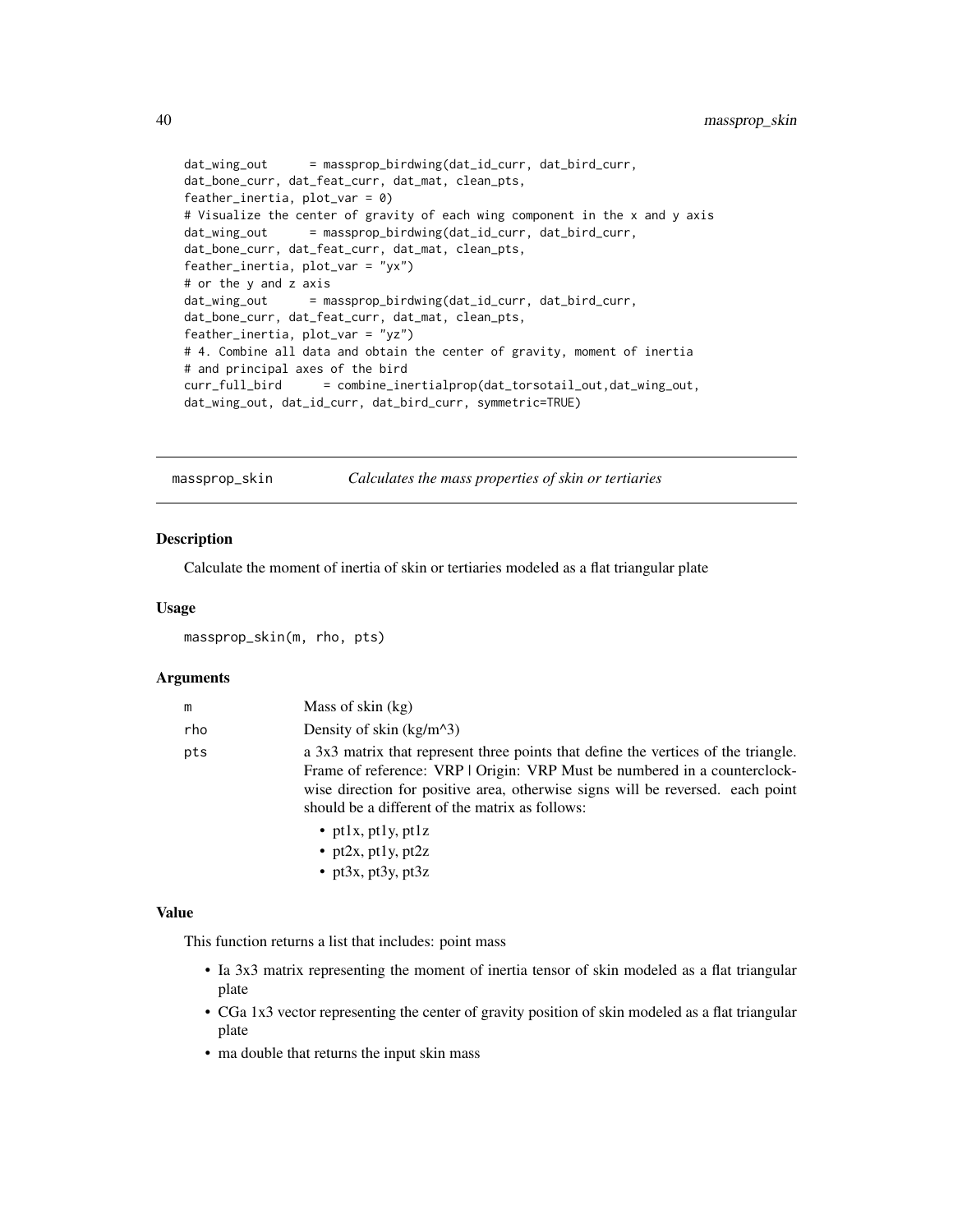## <span id="page-40-0"></span>massprop\_tail 41

#### Warning

Parallel axis theorem does not apply between two arbitrary points. One point must be the object's center of gravity.

Caution: The skin frame of reference assumes that the z axis is normal to the incoming points.

#### Author(s)

Christina Harvey

#### Examples

```
# refer to the vignette
library(AvInertia)
# load data
data(dat_id_curr, package = "AvInertia")
data(dat_bird_curr, package = "AvInertia")
data(dat_feat_curr, package = "AvInertia")
data(dat_bone_curr, package = "AvInertia")
data(dat_mat, package = "AvInertia")
data(clean_pts, package = "AvInertia")
# 1. Determine the center of gravity of the bird's torso (including the legs)
dat_torsotail_out = massprop_restbody(dat_id_curr, dat_bird_curr)
# 2. Calculate the inertia of the flight feathers about the tip of the calamus
feather_inertia <- compute_feat_inertia(dat_mat, dat_feat_curr, dat_bird_curr)
# 3. Determine the center of gravity of one of the bird's wings
dat_wing_out = massprop_birdwing(dat_id_curr, dat_bird_curr,
dat_bone_curr, dat_feat_curr, dat_mat, clean_pts,
feather_inertia, plot_{var} = 0)
# Visualize the center of gravity of each wing component in the x and y axis
dat_wing_out = massprop_birdwing(dat_id_curr, dat_bird_curr,
dat_bone_curr, dat_feat_curr, dat_mat, clean_pts,
feather_inertia, plot_var = "yx")
# or the y and z axis
dat_wing_out = massprop_birdwing(dat_id_curr, dat_bird_curr,
dat_bone_curr, dat_feat_curr, dat_mat, clean_pts,
feather_inertia, plot_var = "yz")
# 4. Combine all data and obtain the center of gravity, moment of inertia
# and principal axes of the bird
curr_full_bird = combine_inertialprop(dat_torsotail_out,dat_wing_out,
dat_wing_out, dat_id_curr, dat_bird_curr, symmetric=TRUE)
```
massprop\_tail *Head mass properties*

#### **Description**

Calculate the moment of inertia of a tail modeled as a solid cone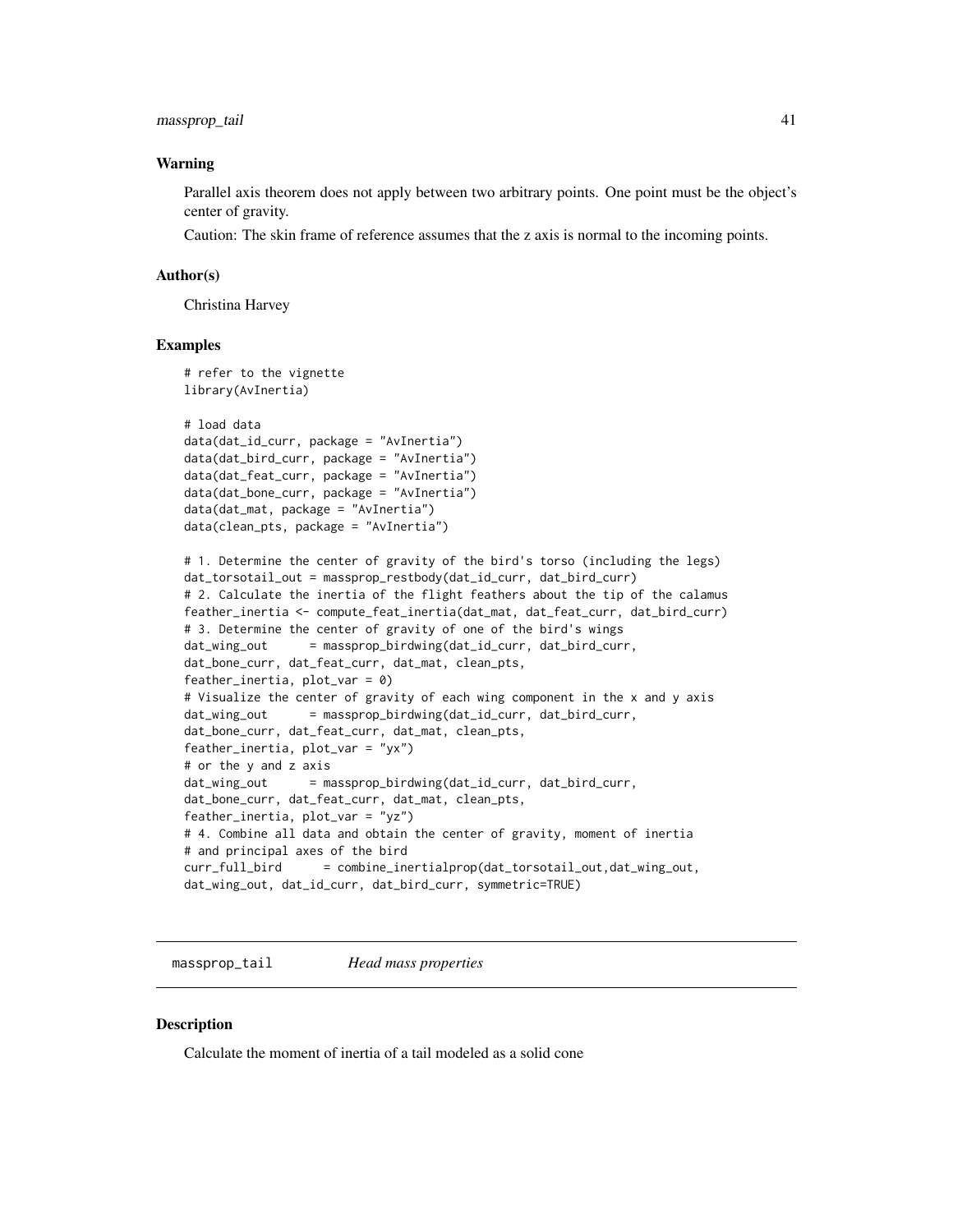#### Usage

massprop\_tail(m, l, w, start, end)

#### Arguments

| m     | Mass of muscle (kg)                                                                                            |
|-------|----------------------------------------------------------------------------------------------------------------|
| 1     | Length of the tail $(m)$                                                                                       |
| W     | Width of the tail (m)                                                                                          |
| start | a 1x3 vector $(x,y,z)$ representing the 3D point where head starts. Frame of ref-<br>erence: VRP   Origin: VRP |
| end   | a 1x3 vector $(x,y,z)$ representing the 3D point where head ends. Frame of refer-<br>ence: VRP   Origin: VRP   |

## Value

This function returns a list that includes:

- Ia 3x3 matrix representing the moment of inertia tensor of a head modeled as a solid cone
- CGa 1x3 vector representing the center of gravity position of a head modeled as a solid cone
- ma double that returns the head mass

## Warning

Parallel axis theorem does not apply between two arbitrary points. One point must be the object's center of gravity.

#### Author(s)

Christina Harvey

```
# refer to the vignette
library(AvInertia)
# load data
data(dat_id_curr, package = "AvInertia")
data(dat_bird_curr, package = "AvInertia")
data(dat_feat_curr, package = "AvInertia")
data(dat_bone_curr, package = "AvInertia")
data(dat_mat, package = "AvInertia")
data(clean_pts, package = "AvInertia")
```

```
# 1. Determine the center of gravity of the bird's torso (including the legs)
dat_torsotail_out = massprop_restbody(dat_id_curr, dat_bird_curr)
# 2. Calculate the inertia of the flight feathers about the tip of the calamus
feather_inertia <- compute_feat_inertia(dat_mat, dat_feat_curr, dat_bird_curr)
# 3. Determine the center of gravity of one of the bird's wings
dat_wing_out = massprop_birdwing(dat_id_curr, dat_bird_curr,
```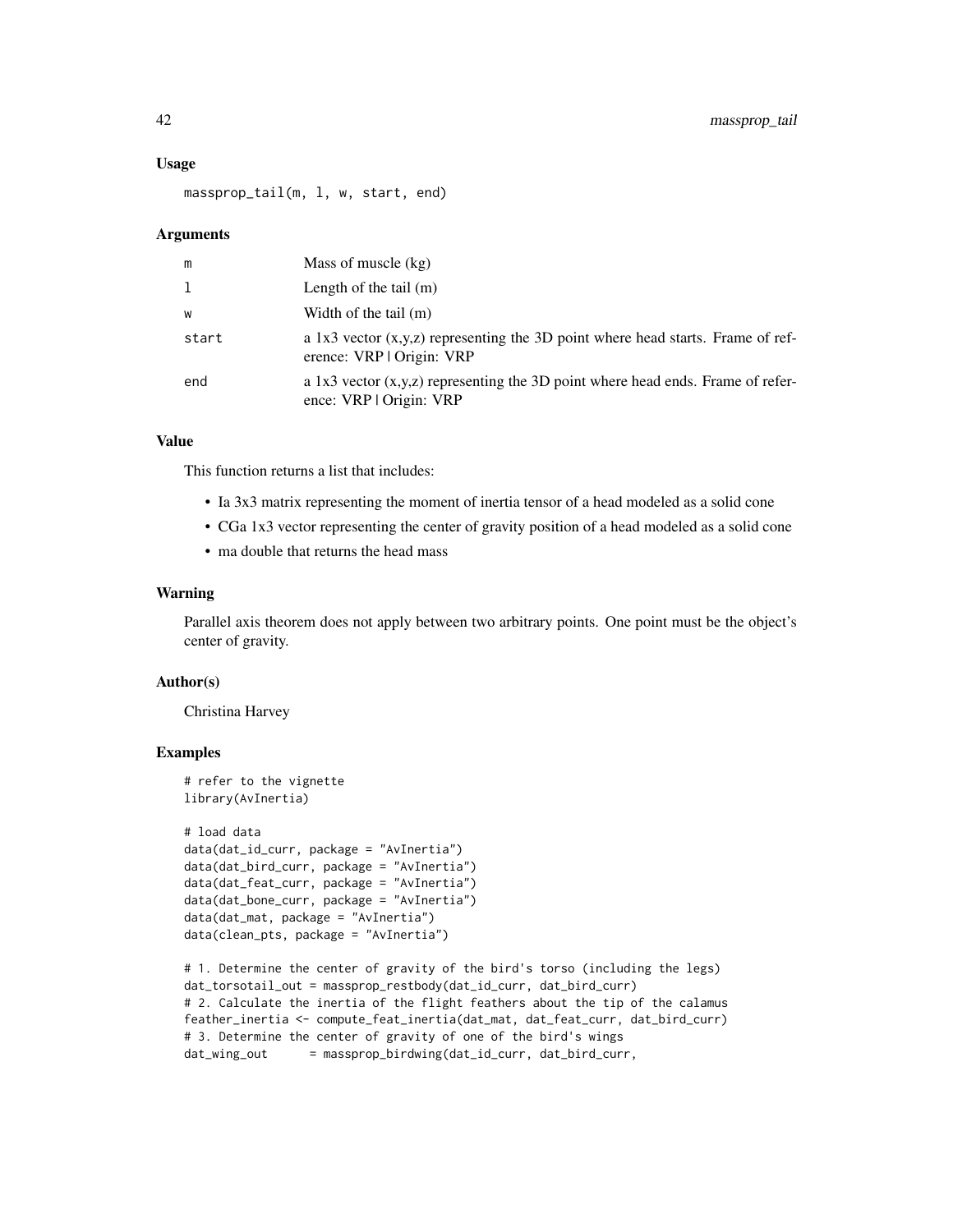## <span id="page-42-0"></span>massprop\_torso 43

```
dat_bone_curr, dat_feat_curr, dat_mat, clean_pts,
feather_inertia, plot_var = 0)
# Visualize the center of gravity of each wing component in the x and y axis
dat_wing_out = massprop_birdwing(dat_id_curr, dat_bird_curr,
dat_bone_curr, dat_feat_curr, dat_mat, clean_pts,
feather_inertia, plot_var = "yx")
# or the y and z axis
dat_wing_out = massprop_birdwing(dat_id_curr, dat_bird_curr,
dat_bone_curr, dat_feat_curr, dat_mat, clean_pts,
feather_inertia, plot_var = "yz")
# 4. Combine all data and obtain the center of gravity, moment of inertia
# and principal axes of the bird
curr_full_bird = combine_inertialprop(dat_torsotail_out,dat_wing_out,
dat_wing_out, dat_id_curr, dat_bird_curr, symmetric=TRUE)
```
massprop\_torso *Torso and leg mass properties*

## Description

Calculate the moment of inertia of a head modeled as a solid cone

#### Usage

```
massprop_torso(
  m_true,
  m_legs,
  w_max,
  h_max,
  l_bmax,
  w_leg,
  l_leg,
  l_tot,
  CG_true_x,
  CG_true_z,
  start,
  end
\lambda
```
## Arguments

| m_true | Mass of the torso and legs - no tail (kg)         |
|--------|---------------------------------------------------|
| m_legs | Mass of the legs only $(kg)$                      |
| w_max  | Maximum width of the body (m)                     |
| h_max  | Maximum height of the body $(m)$                  |
| l_bmax | x location of the maximum width of the body $(m)$ |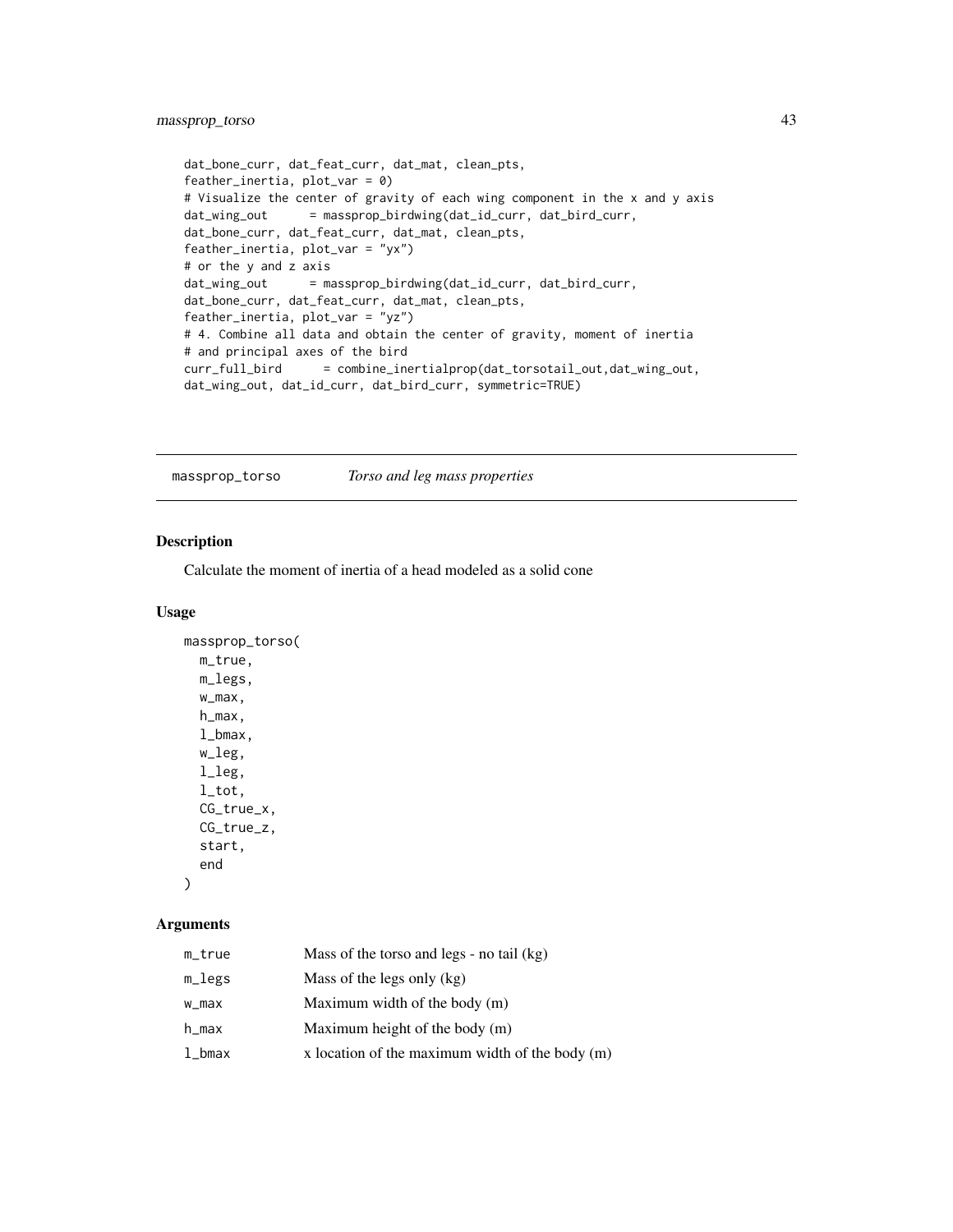| w_leg       | width of the body at leg insertion (m)                                                                          |
|-------------|-----------------------------------------------------------------------------------------------------------------|
| l_leg       | x location of the leg insertion point $(m)$                                                                     |
| $_{1\_tot}$ | length of body from clavicle to beginning of the tail (m)                                                       |
| CG_true_x   | x location of the CG for the torso and legs, origin is at the VRP, measured<br>positive if aft of the VRP (m)   |
| CG_true_z   | z location of the CG for the torso and legs, origin is at the $VRP(m)$                                          |
| start       | a 1x3 vector $(x,y,z)$ representing the 3D point where torso starts. Frame of ref-<br>erence: VRP   Origin: VRP |
| end         | a 1x3 vector $(x,y,z)$ representing the 3D point where tail ends. Frame of refer-<br>ence: VRP   Origin: VRP    |

#### Value

This function returns a list that includes:

- Ia 3x3 matrix representing the moment of inertia tensor of the torso and leg composite body
- CGa 1x3 vector representing the center of gravity position of the torso and leg composite body
- ma double that returns the mass of the torso and leg composite body

## Warning

Parallel axis theorem does not apply between two arbitrary points. One point must be the object's center of gravity.

#### Author(s)

Christina Harvey

```
# refer to the vignette
library(AvInertia)
# load data
data(dat_id_curr, package = "AvInertia")
data(dat_bird_curr, package = "AvInertia")
data(dat_feat_curr, package = "AvInertia")
data(dat_bone_curr, package = "AvInertia")
data(dat_mat, package = "AvInertia")
data(clean_pts, package = "AvInertia")
```

```
# 1. Determine the center of gravity of the bird's torso (including the legs)
dat_torsotail_out = massprop_restbody(dat_id_curr, dat_bird_curr)
# 2. Calculate the inertia of the flight feathers about the tip of the calamus
feather_inertia <- compute_feat_inertia(dat_mat, dat_feat_curr, dat_bird_curr)
# 3. Determine the center of gravity of one of the bird's wings
dat_wing_out = massprop_birdwing(dat_id_curr, dat_bird_curr,
dat_bone_curr, dat_feat_curr, dat_mat, clean_pts,
feather_inertia, plot_var = 0)
```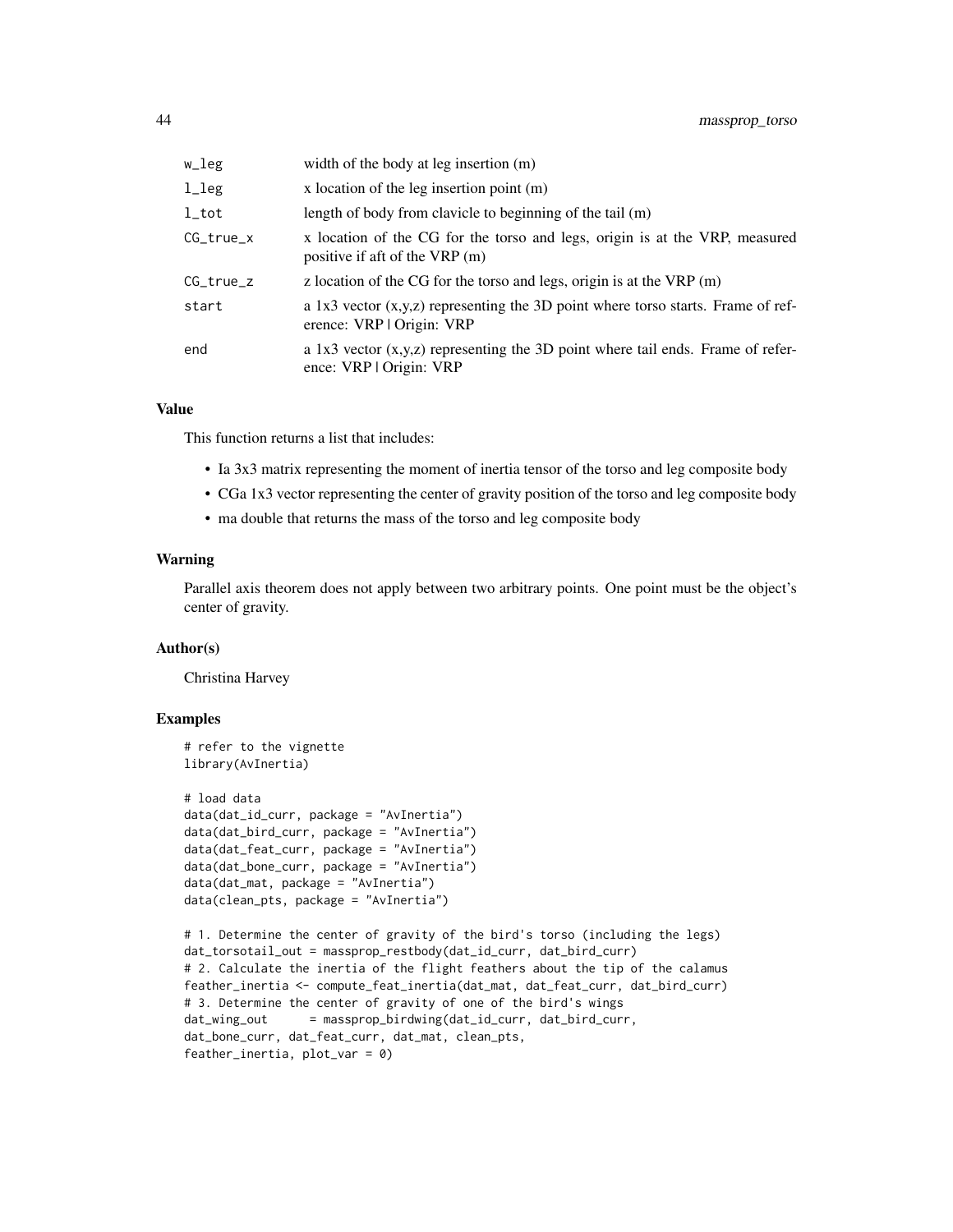## <span id="page-44-0"></span>orient\_feather 45

```
# Visualize the center of gravity of each wing component in the x and y axis
dat_wing_out = massprop_birdwing(dat_id_curr, dat_bird_curr,
dat_bone_curr, dat_feat_curr, dat_mat, clean_pts,
feather_inertia, plot_var = "yx")
# or the y and z axis
dat_wing_out = massprop_birdwing(dat_id_curr, dat_bird_curr,
dat_bone_curr, dat_feat_curr, dat_mat, clean_pts,
feather_inertia, plot_var = "yz")
# 4. Combine all data and obtain the center of gravity, moment of inertia
# and principal axes of the bird
curr_full_bird = combine_inertialprop(dat_torsotail_out,dat_wing_out,
dat_wing_out, dat_id_curr, dat_bird_curr, symmetric=TRUE)
```
orient\_feather *Determine the feather orientation*

## Description

Code that returns the orientation of each primary and secondary feather on the wing.

#### Usage

```
orient_feather(no_pri, no_sec, Pt1, Pt2, Pt3, Pt4, Pt8, Pt9, Pt10, Pt11, Pt12)
```
## Arguments

| no_pri          | a scalar representing the amount of primary feathers.                                                                                                                                |
|-----------------|--------------------------------------------------------------------------------------------------------------------------------------------------------------------------------------|
| no_sec          | a scalar representing the amount of secondary feathers.                                                                                                                              |
| Pt1             | a 1x3 vector $(x,y,z)$ representing the point on the shoulder joint $(m)$ .                                                                                                          |
| Pt <sub>2</sub> | a 1x3 vector $(x,y,z)$ representing the point on the elbow joint $(m)$ .                                                                                                             |
| Pt3             | a 1x3 vector $(x,y,z)$ representing the point on the wrist joint $(m)$ .                                                                                                             |
| Pt4             | a 1x3 vector $(x, y, z)$ representing the point on the end of carpometacarpus $(m)$ .                                                                                                |
| Pt8             | a 1x3 vector $(x,y,z)$ representing the point on tip of most distal primary $(m)$ .                                                                                                  |
| Pt <sub>9</sub> | a 1x3 vector $(x,y,z)$ representing the point on the tip of the last primary to model<br>as if it is on the end of the carpometacarpus (m).                                          |
| Pt10            | $1x3$ vector $(x,y,z)$ representing the point on tip of last primary to model as if<br>it was distributed along the carpometacarpus (m). Usually the first secondary<br>feather tip. |
| Pt11            | $1x3$ vector $(x,y,z)$ representing the point on tip of most proximal secondary<br>feather $(m)$ .                                                                                   |
| Pt12            | $1x3$ vector $(x,y,z)$ representing the point on exterior shoulder position (wing root<br>leading edge) (m).                                                                         |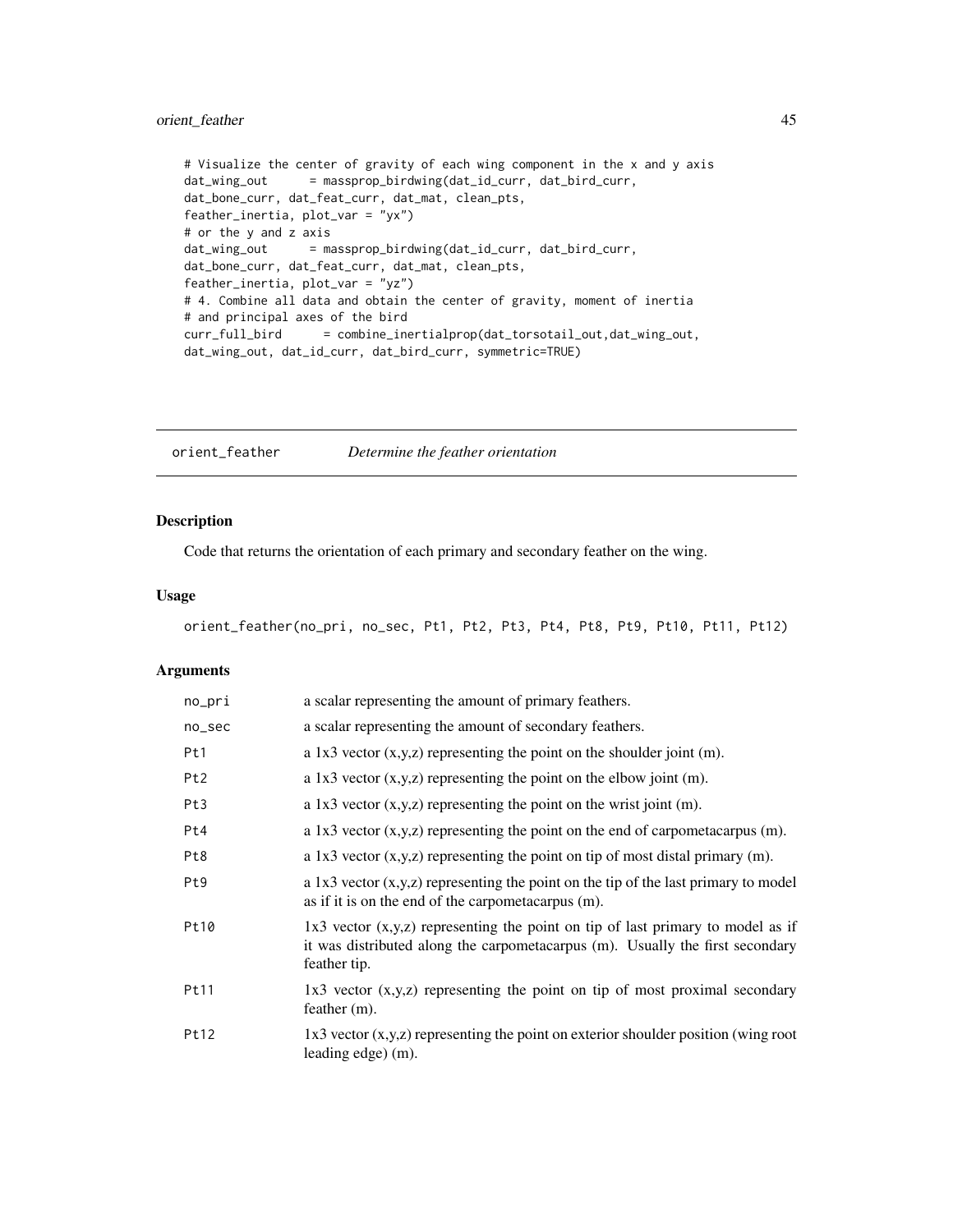#### Value

a list called "feather". This contains three matrices.

- 1. "loc\_start" a matrix defining the 3D point where each feather starts. Rows are the different feathers and columns are x, y, z coordinates respectively.
- 2. "loc\_end" a matrix defining the 3D point where each feather end. Rows are the different feathers and columns are x, y, z coordinates respectively.
- 3. "normal" a matrix that gives the vector that defines the normal to each feather plane. Rows are the different feathers and columns are x, y, z vector directions respectively.

#### Author(s)

Christina Harvey

```
# refer to the vignette
library(AvInertia)
# load data
data(dat_id_curr, package = "AvInertia")
data(dat_bird_curr, package = "AvInertia")
data(dat_feat_curr, package = "AvInertia")
data(dat_bone_curr, package = "AvInertia")
data(dat_mat, package = "AvInertia")
data(clean_pts, package = "AvInertia")
# 1. Determine the center of gravity of the bird's torso (including the legs)
dat_torsotail_out = massprop_restbody(dat_id_curr, dat_bird_curr)
# 2. Calculate the inertia of the flight feathers about the tip of the calamus
feather_inertia <- compute_feat_inertia(dat_mat, dat_feat_curr, dat_bird_curr)
# 3. Determine the center of gravity of one of the bird's wings
dat_wing_out = massprop_birdwing(dat_id_curr, dat_bird_curr,
dat_bone_curr, dat_feat_curr, dat_mat, clean_pts,
feather_inertia, plot_var = 0)
# Visualize the center of gravity of each wing component in the x and y axis
dat_wing_out = massprop_birdwing(dat_id_curr, dat_bird_curr,
dat_bone_curr, dat_feat_curr, dat_mat, clean_pts,
feather_inertia, plot_var = "yx")
# or the y and z axis
dat_wing_out = massprop_birdwing(dat_id_curr, dat_bird_curr,
dat_bone_curr, dat_feat_curr, dat_mat, clean_pts,
feather_inertia, plot_var = "yz")
# 4. Combine all data and obtain the center of gravity, moment of inertia
# and principal axes of the bird
curr_full_bird = combine_inertialprop(dat_torsotail_out,dat_wing_out,
dat_wing_out, dat_id_curr, dat_bird_curr, symmetric=TRUE)
```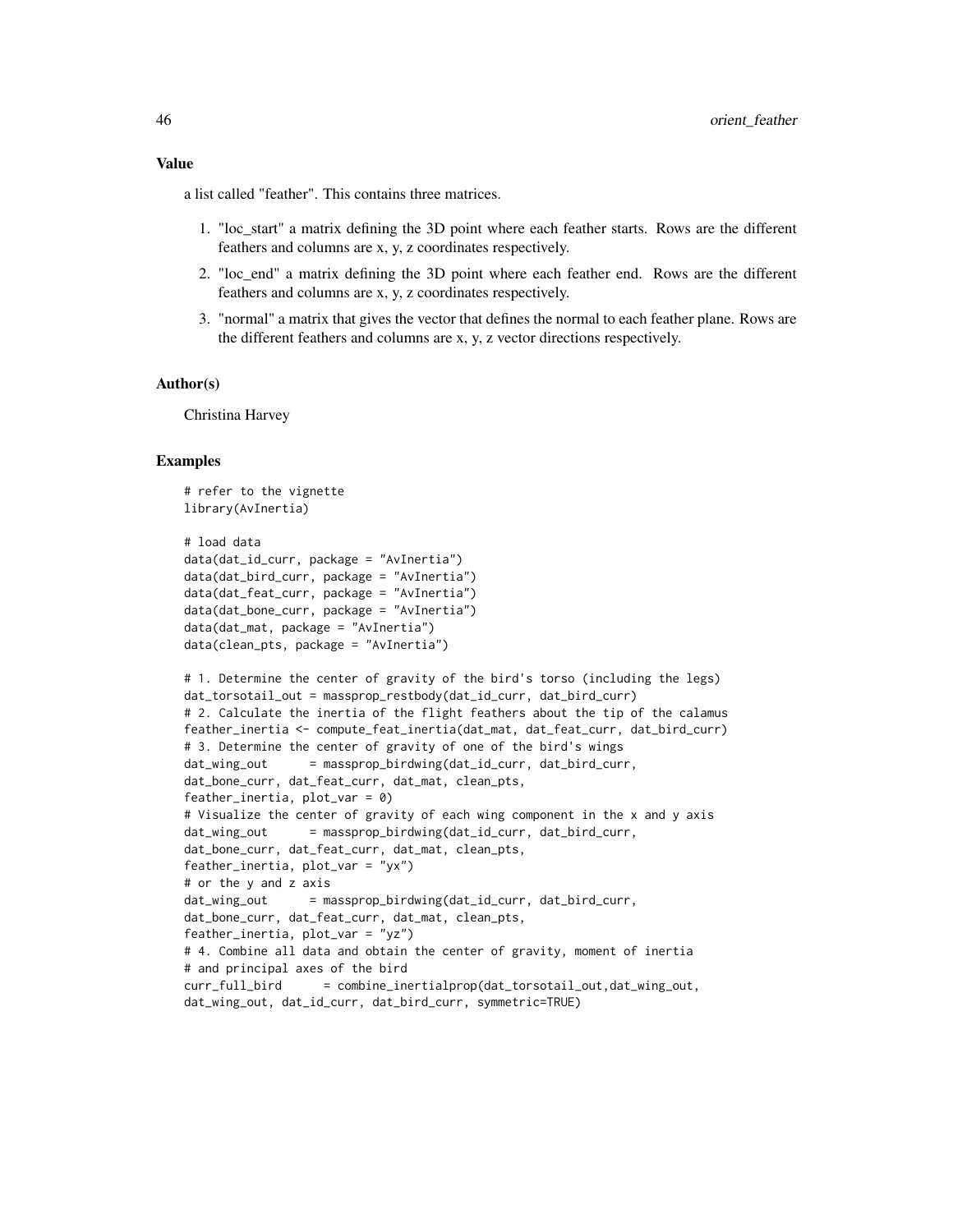<span id="page-46-0"></span>

#### Description

Reads in an initial tensor and an offset to compute the transformed tensor. Will be in the same frame of reference as the input tensor.

#### Usage

parallelaxis(I, offset\_vec, m, cg\_a)

## Arguments

| $\mathbf{I}$ | a 3x3 matrix representing the moment of inertia tensor about the center of grav-<br>ity of the object $(kg-m^2)$ .                                                         |
|--------------|----------------------------------------------------------------------------------------------------------------------------------------------------------------------------|
| offset_vec   | a 1x3 vector representing the distance $(x,y,z)$ between the objects CG and the<br>arbitrary pt A (m). Vector should always point from the CG to the arbitrary<br>point A. |
| m            | Mass of the object (kg).                                                                                                                                                   |
| cg_a         | If input I is about the CG enter "CG" or if I is about an arbitrary axis enter "A".                                                                                        |

#### Value

a 3x3 matrix representing the transformed moment of inertia tensor after a solid body translation defined by the offset vector.

## Author(s)

Christina Harvey

```
# refer to the vignette
library(AvInertia)
```

```
# load data
data(dat_id_curr, package = "AvInertia")
data(dat_bird_curr, package = "AvInertia")
data(dat_feat_curr, package = "AvInertia")
data(dat_bone_curr, package = "AvInertia")
data(dat_mat, package = "AvInertia")
data(clean_pts, package = "AvInertia")
```

```
# 1. Determine the center of gravity of the bird's torso (including the legs)
dat_torsotail_out = massprop_restbody(dat_id_curr, dat_bird_curr)
# 2. Calculate the inertia of the flight feathers about the tip of the calamus
feather_inertia <- compute_feat_inertia(dat_mat, dat_feat_curr, dat_bird_curr)
```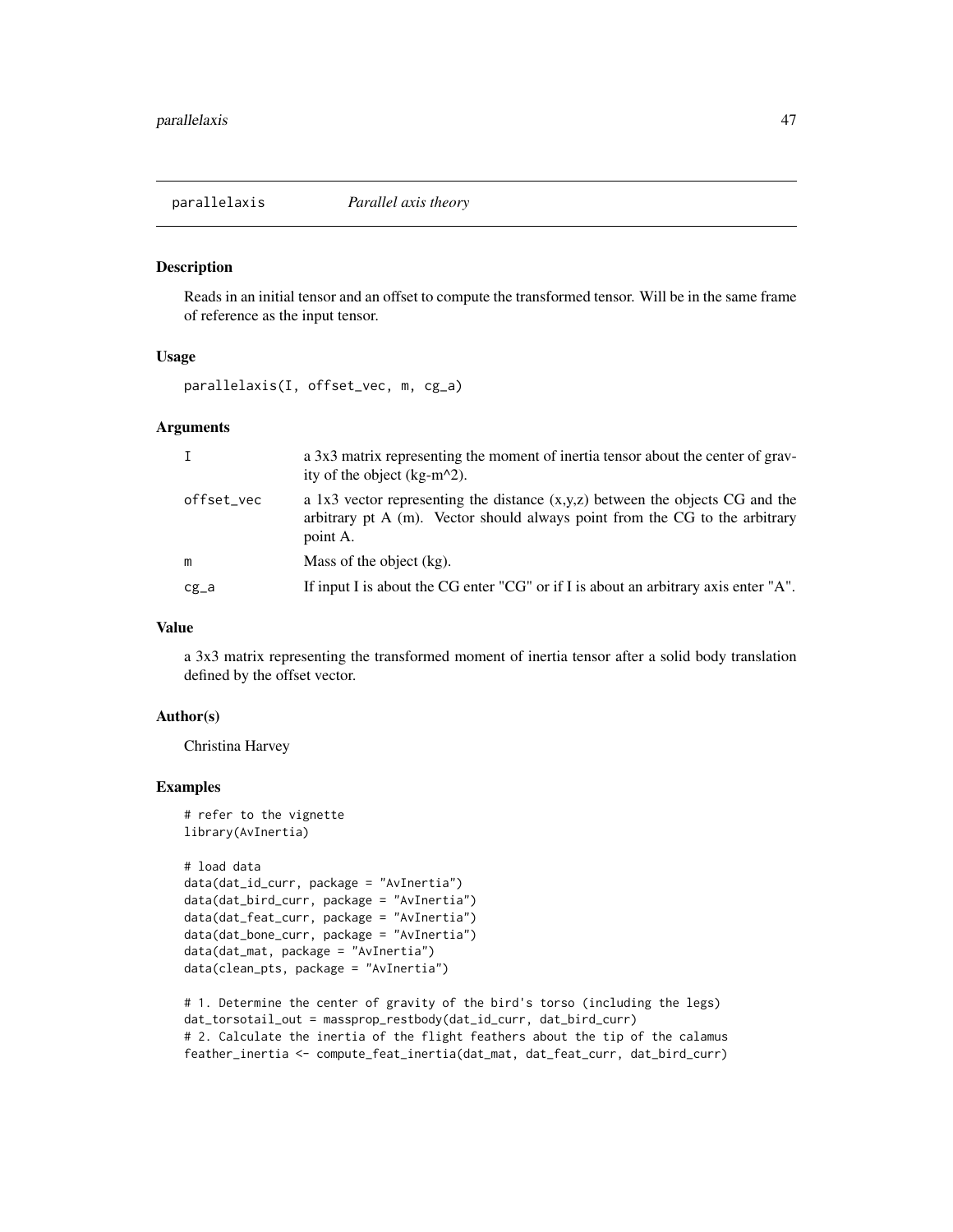```
# 3. Determine the center of gravity of one of the bird's wings
dat_wing_out = massprop_birdwing(dat_id_curr, dat_bird_curr,
dat_bone_curr, dat_feat_curr, dat_mat, clean_pts,
feather_inertia, plot\_var = 0)
# Visualize the center of gravity of each wing component in the x and y axis
dat_wing_out = massprop_birdwing(dat_id_curr, dat_bird_curr,
dat_bone_curr, dat_feat_curr, dat_mat, clean_pts,
feather_inertia, plot_var = "yx")
# or the y and z axis
dat_wing_out = massprop_birdwing(dat_id_curr, dat_bird_curr,
dat_bone_curr, dat_feat_curr, dat_mat, clean_pts,
feather_inertia, plot_var = "yz")
# 4. Combine all data and obtain the center of gravity, moment of inertia
# and principal axes of the bird
curr_full_bird = combine_inertialprop(dat_torsotail_out,dat_wing_out,
dat_wing_out, dat_id_curr, dat_bird_curr, symmetric=TRUE)
```
plot\_CGloc *Plot the center of gravity of each component*

## Description

Plot the center of gravity of each component

## Usage

```
plot_CGloc(
 clean_pts,
  mass_properties,
 mass_properties_skin,
  mass_properties_bone,
  mass_properties_feathers,
  mass_properties_muscle,
  prop_tertiary1,
 prop_tertiary2,
  plot_var
)
```
#### Arguments

| clean_pts | Dataframe of the key positions of the bird as follows:                                 |
|-----------|----------------------------------------------------------------------------------------|
|           | • pt1x, pt1y, pt1zPoint on the shoulder joint                                          |
|           | • pt2x, pt1y, pt2zPoint on the elbow joint                                             |
|           | • pt3x, pt3y, pt3zPoint on the wrist joint                                             |
|           | • pt4x, pt4y, pt4zPoint on the end of carpometacarpus                                  |
|           | • pt6x, pt6y, pt6zPoint on the leading edge of the wing in front of the wrist<br>joint |

<span id="page-47-0"></span>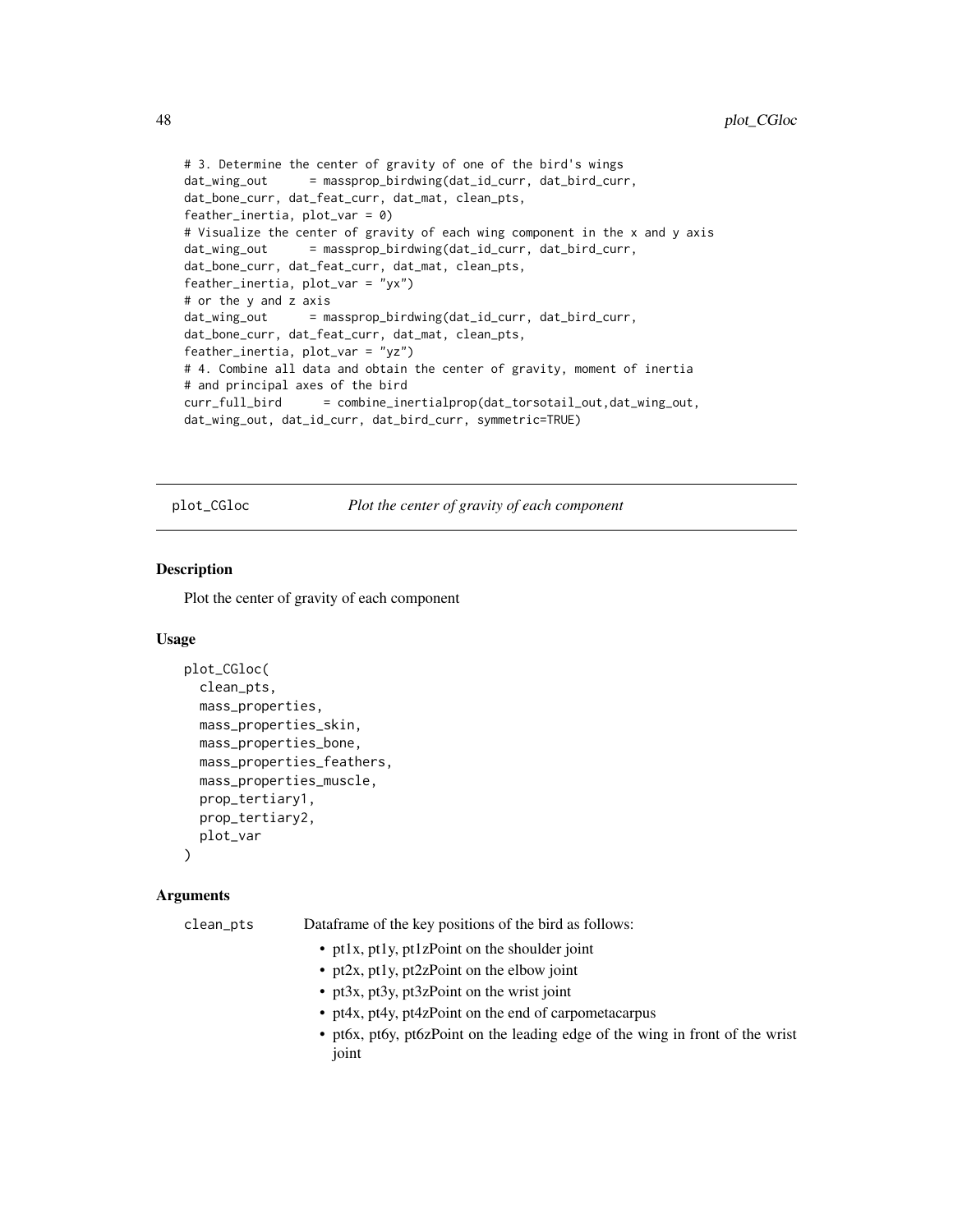|                          | • pt8x, pt8y, pt8zPoint on tip of most distal primary                                                                                                                                                                                          |  |  |
|--------------------------|------------------------------------------------------------------------------------------------------------------------------------------------------------------------------------------------------------------------------------------------|--|--|
|                          | • pt9x, pt9y, pt9zPoint that defines the end of carpometacarpus                                                                                                                                                                                |  |  |
|                          | • pt10x, pt10y, pt10zPoint on tip of last primary to model as if on the end of<br>the carpometacarpus                                                                                                                                          |  |  |
|                          | • pt11x, pt11y, pt11zPoint on tip of most proximal feather (wing root trailing<br>edge)                                                                                                                                                        |  |  |
|                          | • pt12x, pt12y, pt12zPoint on exterior shoulder position (wing root leading<br>edge)                                                                                                                                                           |  |  |
| mass_properties          |                                                                                                                                                                                                                                                |  |  |
|                          | Dataframe containing the center of gravity and moment of inertia components<br>of the full wing.                                                                                                                                               |  |  |
| mass_properties_skin     |                                                                                                                                                                                                                                                |  |  |
|                          | Dataframe containing the center of gravity and moment of inertia components of<br>the skin. Formatted with the following columns: "species","BirdID","TestID","FrameID",<br>"prop_type","component","value".                                   |  |  |
| mass_properties_bone     |                                                                                                                                                                                                                                                |  |  |
|                          | Dataframe containing the center of gravity and moment of inertia components of<br>the wing bones. Formatted with the following columns: "species", "BirdID", "TestID", "FrameID",<br>"prop_type","component","value".                          |  |  |
| mass_properties_feathers |                                                                                                                                                                                                                                                |  |  |
|                          | Dataframe containing the center of gravity and moment of inertia components of<br>the feathers. Formatted with the following columns: "species", "BirdID", "TestID", "FrameID",<br>"prop_type","component","value".                            |  |  |
| mass_properties_muscle   |                                                                                                                                                                                                                                                |  |  |
|                          | Dataframe containing the center of gravity and moment of inertia components of<br>the muscles Formatted with the following columns: "species","BirdID","TestID","FrameID",<br>"prop_type","component","value".                                 |  |  |
| prop_tertiary1           | Dataframe containing the center of gravity and moment of inertia components of<br>the first tertiary group. Formatted with the following columns: "species","BirdID","TestID", "FrameID",<br>"prop_type","component","value".                  |  |  |
|                          | prop_tertiary2 Dataframe containing the center of gravity and moment of inertia components of<br>the second tertiary group. Formatted with the following columns: "species", "BirdID", "TestID", "FrameID'<br>"prop_type","component","value". |  |  |
| plot_var                 | Character of either "yx" or "yz". Defines the output axes of the plot.                                                                                                                                                                         |  |  |

## Value

A plot of the request axes

```
# refer to the vignette
library(AvInertia)
# load data
data(dat_id_curr, package = "AvInertia")
data(dat_bird_curr, package = "AvInertia")
```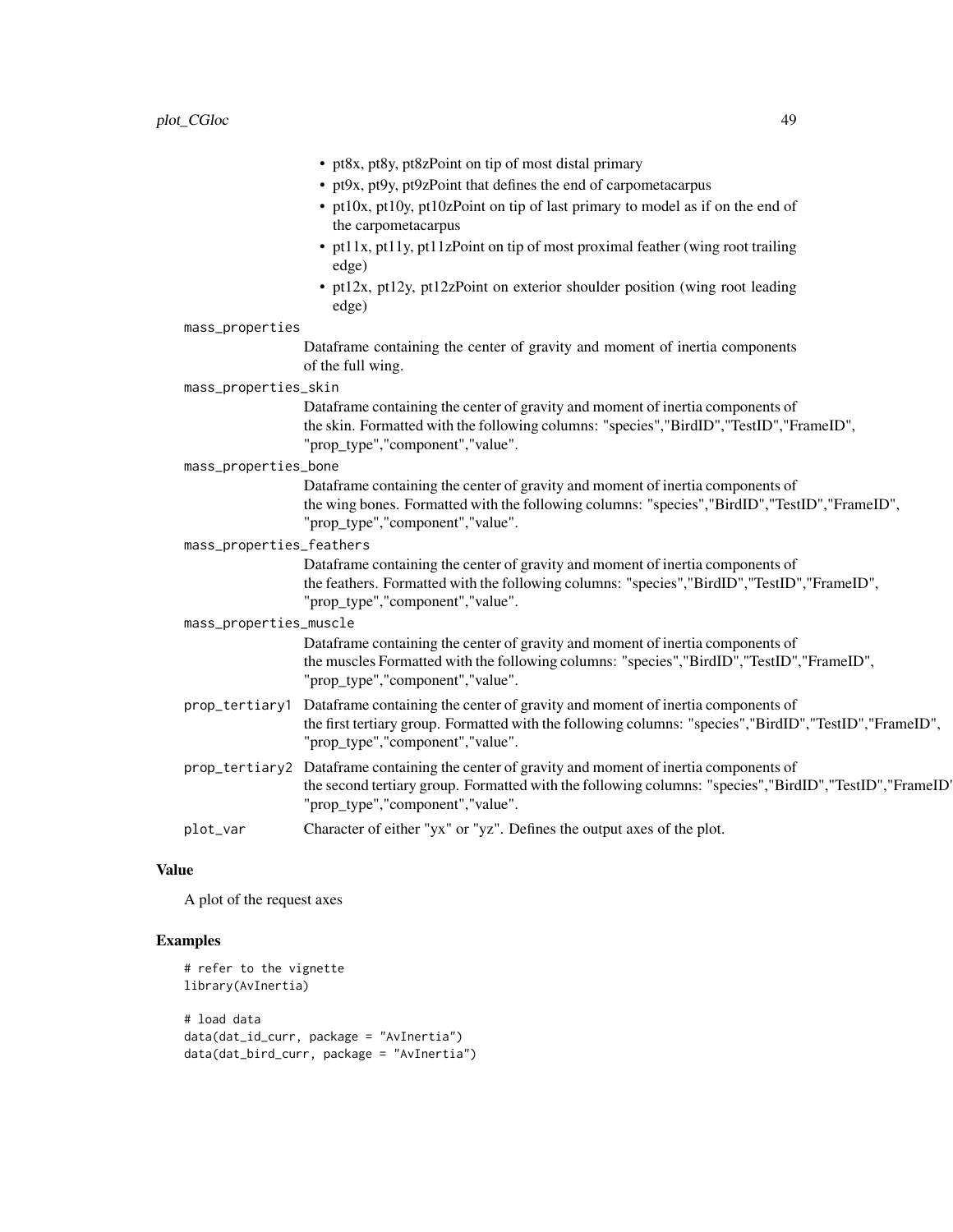```
data(dat_feat_curr, package = "AvInertia")
data(dat_bone_curr, package = "AvInertia")
data(dat_mat, package = "AvInertia")
data(clean_pts, package = "AvInertia")
# 1. Determine the center of gravity of the bird's torso (including the legs)
dat_torsotail_out = massprop_restbody(dat_id_curr, dat_bird_curr)
# 2. Calculate the inertia of the flight feathers about the tip of the calamus
feather_inertia <- compute_feat_inertia(dat_mat, dat_feat_curr, dat_bird_curr)
# 3. Determine the center of gravity of one of the bird's wings
dat_wing_out = massprop_birdwing(dat_id_curr, dat_bird_curr,
dat_bone_curr, dat_feat_curr, dat_mat, clean_pts,
feather_inertia, plot_var = 0)
# Visualize the center of gravity of each wing component in the x and y axis
dat_wing_out = massprop_birdwing(dat_id_curr, dat_bird_curr,
dat_bone_curr, dat_feat_curr, dat_mat, clean_pts,
feather_inertia, plot_var = "yx")
# or the y and z axis
dat_wing_out = massprop_birdwing(dat_id_curr, dat_bird_curr,
dat_bone_curr, dat_feat_curr, dat_mat, clean_pts,
feather_inertia, plot_var = "yz")
# 4. Combine all data and obtain the center of gravity, moment of inertia
# and principal axes of the bird
curr_full_bird = combine_inertialprop(dat_torsotail_out,dat_wing_out,
dat_wing_out, dat_id_curr, dat_bird_curr, symmetric=TRUE)
```
rotx *A 3x3 rotation matrix allowing rotation about the x-axis. Constructed using a cosine rotation matrix where the rotation angle in degrees is measured counterclockwise allowing positive rotation under the right hand rule.*

#### Description

A 3x3 rotation matrix allowing rotation about the x-axis. Constructed using a cosine rotation matrix where the rotation angle in degrees is measured counterclockwise allowing positive rotation under the right hand rule.

#### Usage

rotx(angle)

#### Arguments

angle a scalar representing the angle to rotate (degrees)

#### Value

a 3x3 matrix representing the rotation about the x-axis by the given angle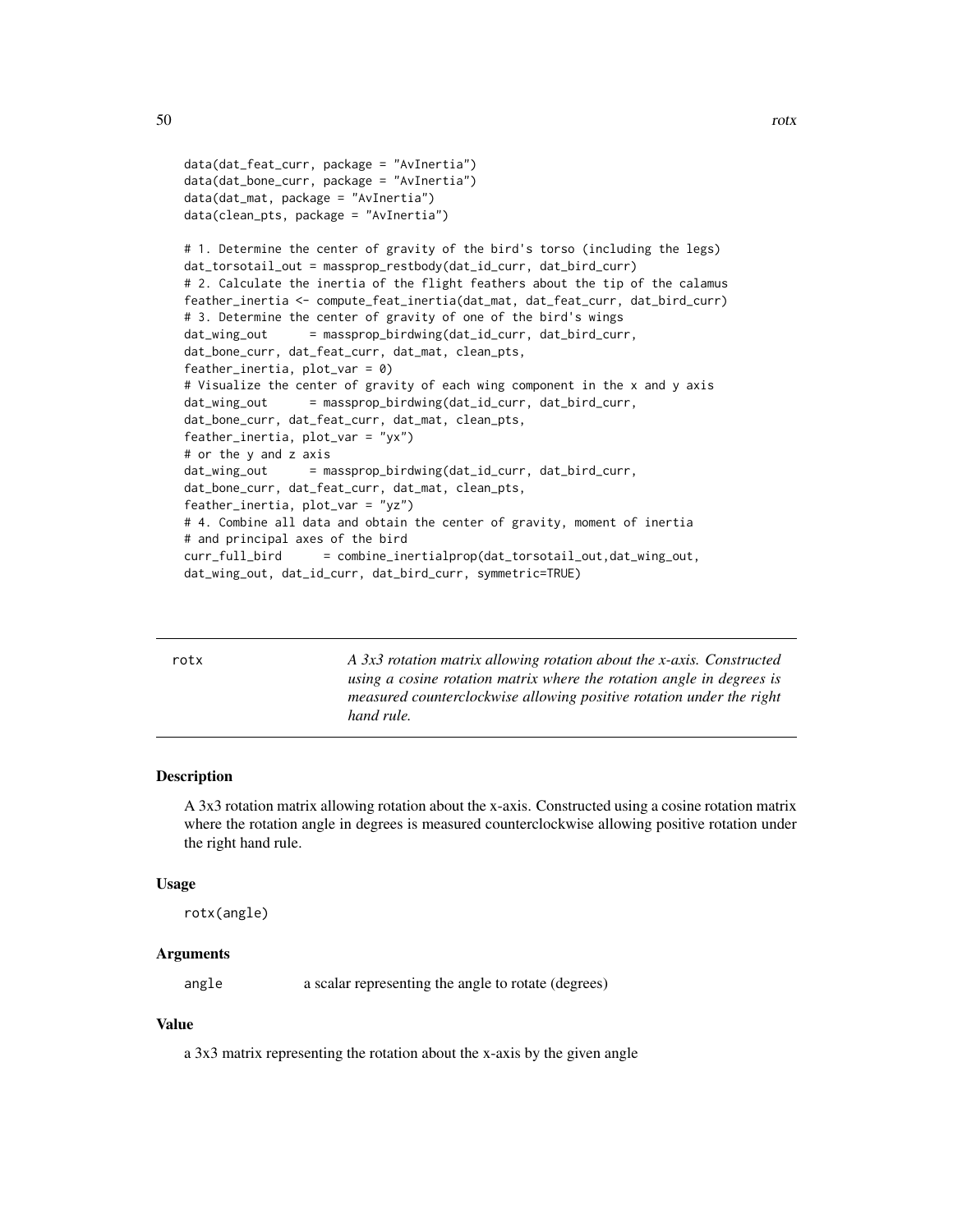## <span id="page-50-0"></span>store\_data 51

## Author(s)

Christina Harvey

## Examples

```
library(AvInertia)
angle = 90
# should return matrix [[1,0,0];[0,0,1];[0,1,0]]
rotx(angle)
```

| store_data | Store data from the inertia calculations in long format |  |
|------------|---------------------------------------------------------|--|
|------------|---------------------------------------------------------|--|

## Description

Function to store moment of inertia tensor and center of gravity vector components in long format

## Usage

```
store_data(dat_wingID_curr, dat_mass, mass_properties, name)
```
## Arguments

| dat_wingID_curr |                                                                                                                                                              |
|-----------------|--------------------------------------------------------------------------------------------------------------------------------------------------------------|
|                 | Dataframe related to the current bird wing ID info that must include the follow-<br>ing columns:                                                             |
|                 | • species Species ID code as a string                                                                                                                        |
|                 | • BirdIDBird ID code as a string                                                                                                                             |
|                 | • TestIDTest ID code as a string                                                                                                                             |
|                 | • frameIDVideo frame ID code as a string                                                                                                                     |
| dat_mass        | Dataframe containing the new MOI and CG data to add to mass_properties as<br>new rows. Must include:                                                         |
|                 | • IMoment of inertia tensor ( $kg-m^2$ )                                                                                                                     |
|                 | • CGC enter of gravity with three location components (m)                                                                                                    |
| mass_properties |                                                                                                                                                              |
|                 | Data frame containing any previously saved data. Must have the following columns:<br>"species","BirdID","TestID","FrameID", "prop_type","component","value". |
| name            | Name of the component for which the moment of inertia and center of gravity<br>were computed.                                                                |

## Value

This function returns mass\_properties as an updated dataframe with a new row corresponding to the dat\_mass information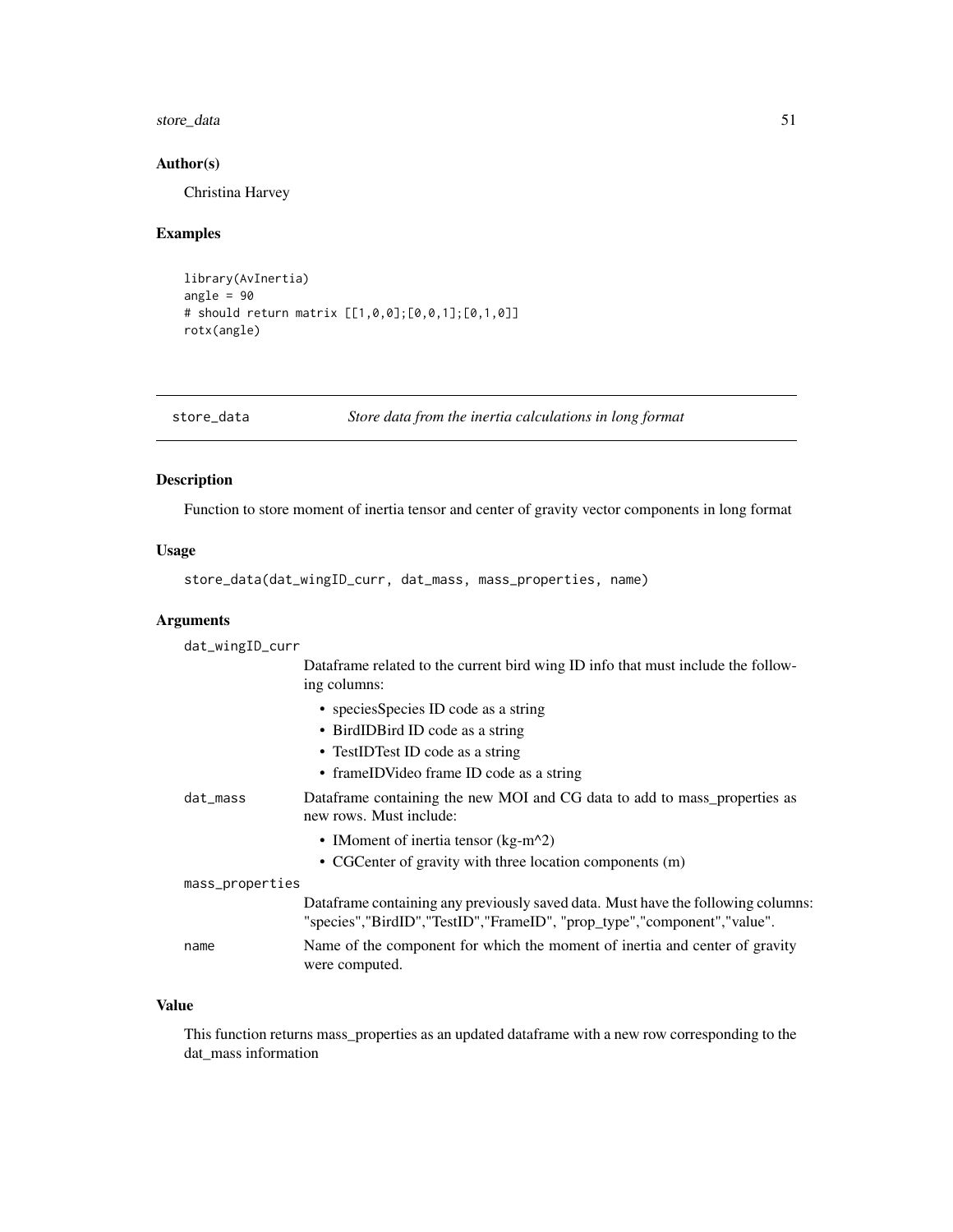## Examples

```
# refer to the vignette
library(AvInertia)
# load data
data(dat_id_curr, package = "AvInertia")
data(dat_bird_curr, package = "AvInertia")
data(dat_feat_curr, package = "AvInertia")
data(dat_bone_curr, package = "AvInertia")
data(dat_mat, package = "AvInertia")
data(clean_pts, package = "AvInertia")
# 1. Determine the center of gravity of the bird's torso (including the legs)
dat_torsotail_out = massprop_restbody(dat_id_curr, dat_bird_curr)
# 2. Calculate the inertia of the flight feathers about the tip of the calamus
feather_inertia <- compute_feat_inertia(dat_mat, dat_feat_curr, dat_bird_curr)
# 3. Determine the center of gravity of one of the bird's wings
dat_wing_out = massprop_birdwing(dat_id_curr, dat_bird_curr,
dat_bone_curr, dat_feat_curr, dat_mat, clean_pts,
feather_inertia, plot_{var} = 0)
# Visualize the center of gravity of each wing component in the x and y axis
dat_wing_out = massprop_birdwing(dat_id_curr, dat_bird_curr,
dat_bone_curr, dat_feat_curr, dat_mat, clean_pts,
feather_inertia, plot_{var} = "yx")# or the y and z axis
dat_wing_out = massprop_birdwing(dat_id_curr, dat_bird_curr,
dat_bone_curr, dat_feat_curr, dat_mat, clean_pts,
feather_inertia, plot_var = "yz")
# 4. Combine all data and obtain the center of gravity, moment of inertia
# and principal axes of the bird
curr_full_bird = combine_inertialprop(dat_torsotail_out,dat_wing_out,
dat_wing_out, dat_id_curr, dat_bird_curr, symmetric=TRUE)
```
structural2VRP\_feat *Transform feather specific inertial properties to current position*

#### Description

Transform feather specific inertial properties to current position

## Usage

```
structural2VRP_feat(m_f, I_fCG, CG_start, start, end, normal)
```
#### Arguments

m\_f a scalar representing the mass of the feather (kg)

<span id="page-51-0"></span>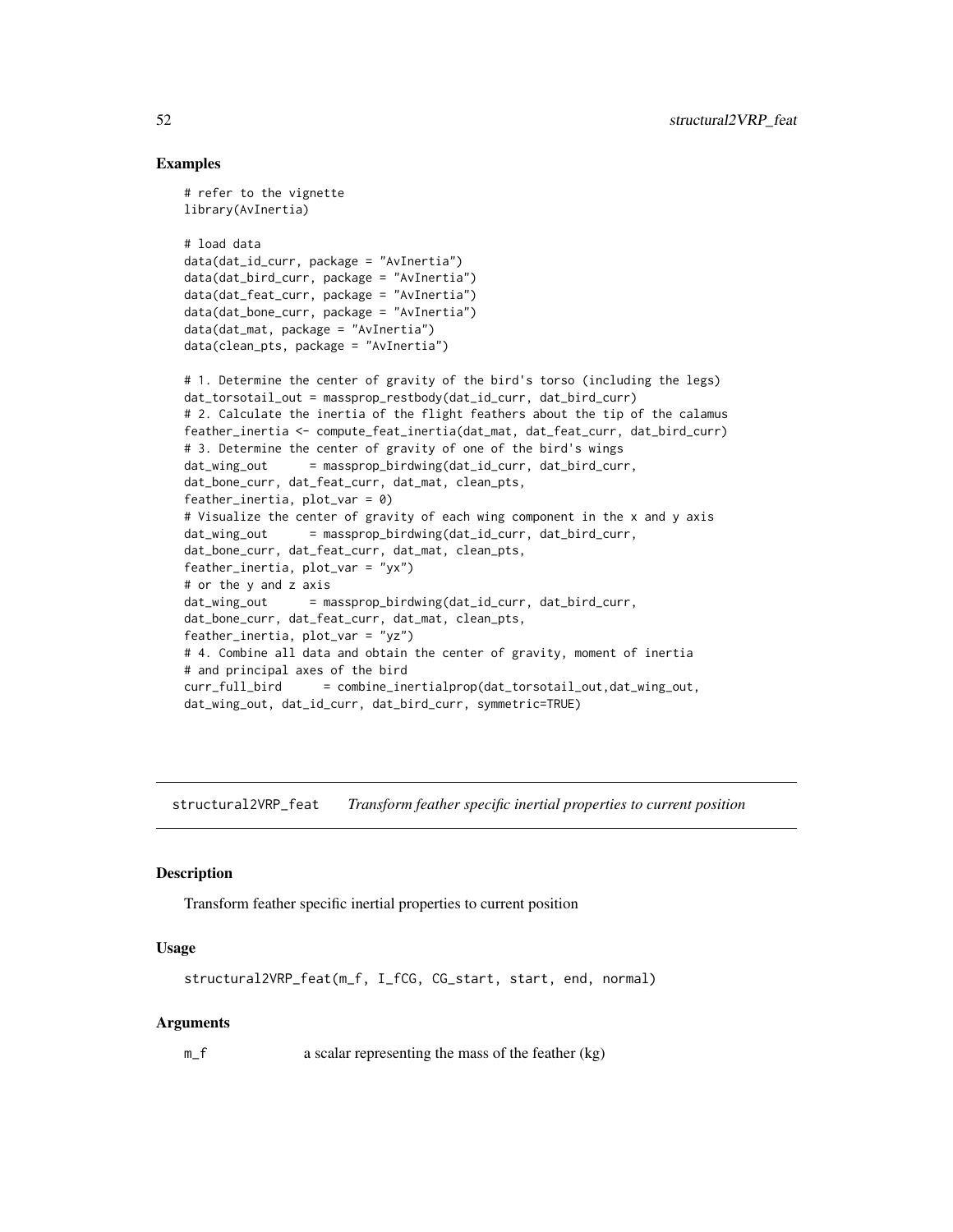| $I_fCG$     | a 3x3 matrix representing the moment of inertia tensor with the origin at the<br>feather calamus end and within the feather frame of reference         |
|-------------|--------------------------------------------------------------------------------------------------------------------------------------------------------|
| $CG\_start$ | a 1x3 vector representing the center of gravity of the feather with the origin at<br>the feather calamus end and within the feather frame of reference |
| start       | a 1x3 vector representing the location of the feather calamus end with the origin<br>at the VRP and within the full bird frame of reference            |
| end         | a 1x3 vector representing the location of the feather tip with the origin at the<br>VRP and within the full bird frame of reference                    |
| normal      | a 1x3 vector representing the normal to the plane of the feather vanes within the<br>full bird frame of reference                                      |

## Value

a list that includes:

- Ia 3x3 matrix representing the moment of inertia tensor of a simplified feather with the origin at the VRP and within the full bird frame of reference
- CGa 1x3 vector representing the center of gravity position of a simplified feather with the origin at the VRP and within the full bird frame of reference
- ma double that returns the feather mass

```
# refer to the vignette
library(AvInertia)
# load data
data(dat_id_curr, package = "AvInertia")
data(dat_bird_curr, package = "AvInertia")
data(dat_feat_curr, package = "AvInertia")
data(dat_bone_curr, package = "AvInertia")
data(dat_mat, package = "AvInertia")
data(clean_pts, package = "AvInertia")
# 1. Determine the center of gravity of the bird's torso (including the legs)
dat_torsotail_out = massprop_restbody(dat_id_curr, dat_bird_curr)
# 2. Calculate the inertia of the flight feathers about the tip of the calamus
feather_inertia <- compute_feat_inertia(dat_mat, dat_feat_curr, dat_bird_curr)
# 3. Determine the center of gravity of one of the bird's wings
dat_wing_out = massprop_birdwing(dat_id_curr, dat_bird_curr,
dat_bone_curr, dat_feat_curr, dat_mat, clean_pts,
feather_inertia, plot_var = 0)
# Visualize the center of gravity of each wing component in the x and y axis
dat_wing_out = massprop_birdwing(dat_id_curr, dat_bird_curr,
dat_bone_curr, dat_feat_curr, dat_mat, clean_pts,
feather_inertia, plot_var = "yx")
# or the y and z axis
dat_wing_out = massprop_birdwing(dat_id_curr, dat_bird_curr,
dat_bone_curr, dat_feat_curr, dat_mat, clean_pts,
feather_inertia, plot_var = "yz")
```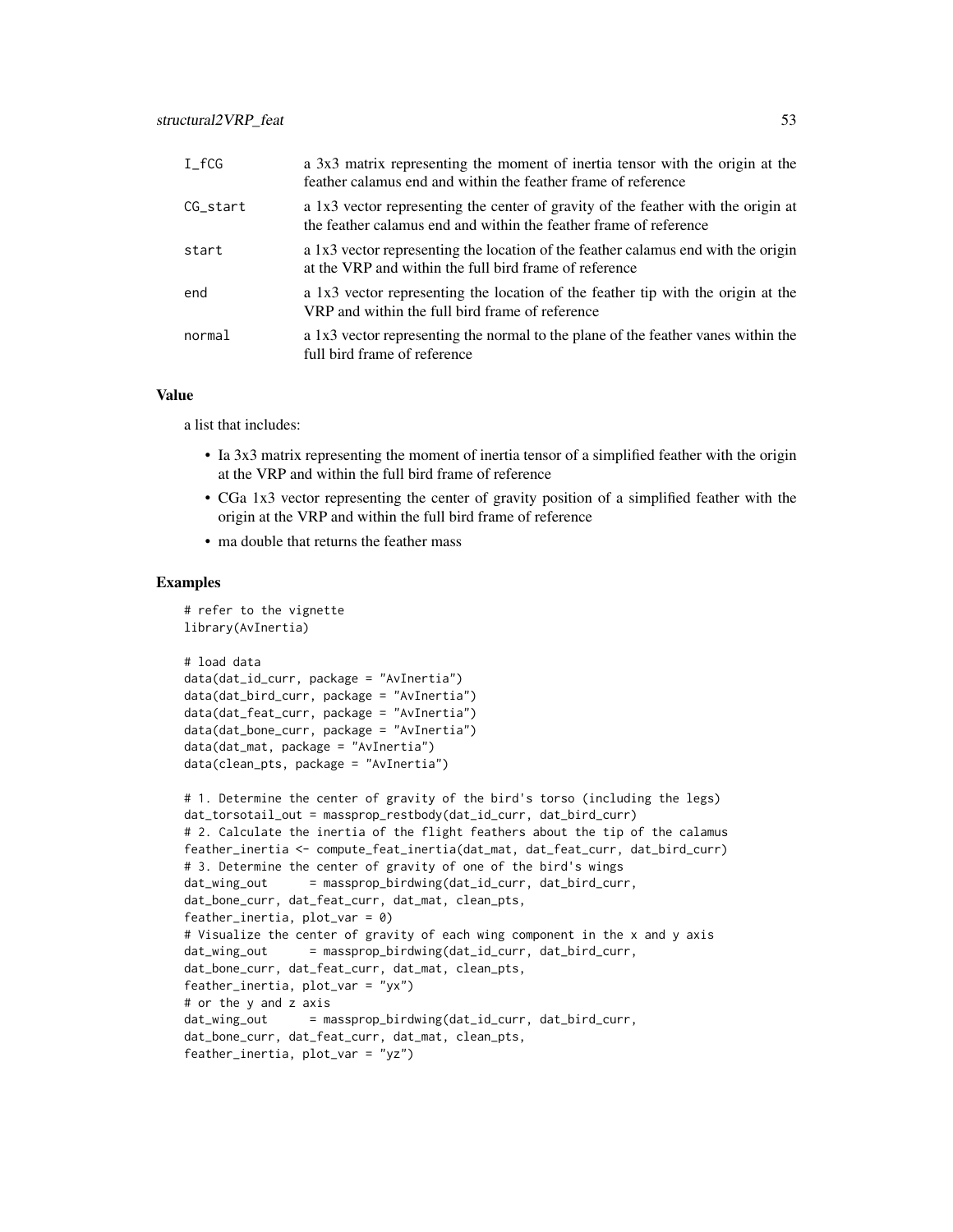# 4. Combine all data and obtain the center of gravity, moment of inertia # and principal axes of the bird curr\_full\_bird = combine\_inertialprop(dat\_torsotail\_out,dat\_wing\_out, dat\_wing\_out, dat\_id\_curr, dat\_bird\_curr, symmetric=TRUE)